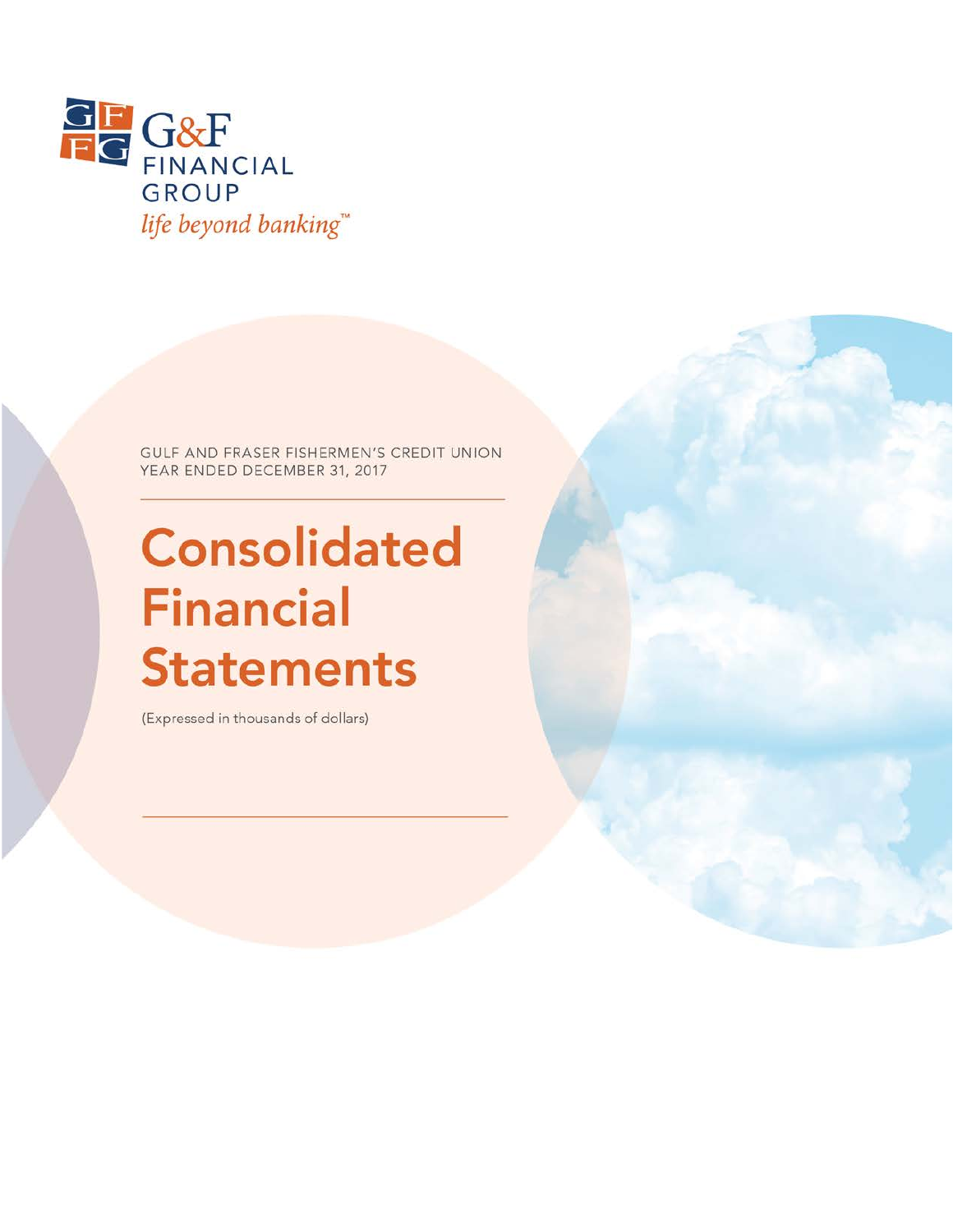

#### **MANAGEMENT'S RESPONSIBILITY FOR FINANCIAL REPORTING**

These consolidated financial statements have been prepared by the management of Gulf and Fraser Fishermen's Credit Union who are responsible for their reliability, completeness, and integrity. The consolidated financial statements were prepared in accordance with requirements of the Financial Institutions Act of British Columbia and conform in all material respects with International Financial Reporting Standards.

Systems of internal control and reporting procedures are designed to provide reasonable assurance that financial records are complete and accurate so as to safeguard the assets of the Credit Union. These systems provide assurance that all transactions are authorized and proper records are maintained. Internal audit procedures provide management with the ability to assess the adequacy of these controls.

The Board of Directors has approved the consolidated financial statements. The Audit Committee of the Board has reviewed the statements with the external auditors, in detail, and received regular reports on internal control findings. KPMG LLP, Chartered Professional Accountants, the independent external auditors appointed by the membership, examined the consolidated financial statements of the Credit Union in accordance with Canadian generally accepted auditing standards. They have had full and free access to the management and staff of the Credit Union and the Audit Committee of the Board.

William Kiss Co-Chief Executive Officer

Whe

Jeff Shewfelt Co-Chief Executive Officer

r Lec

Ron Lee Vice President, Finance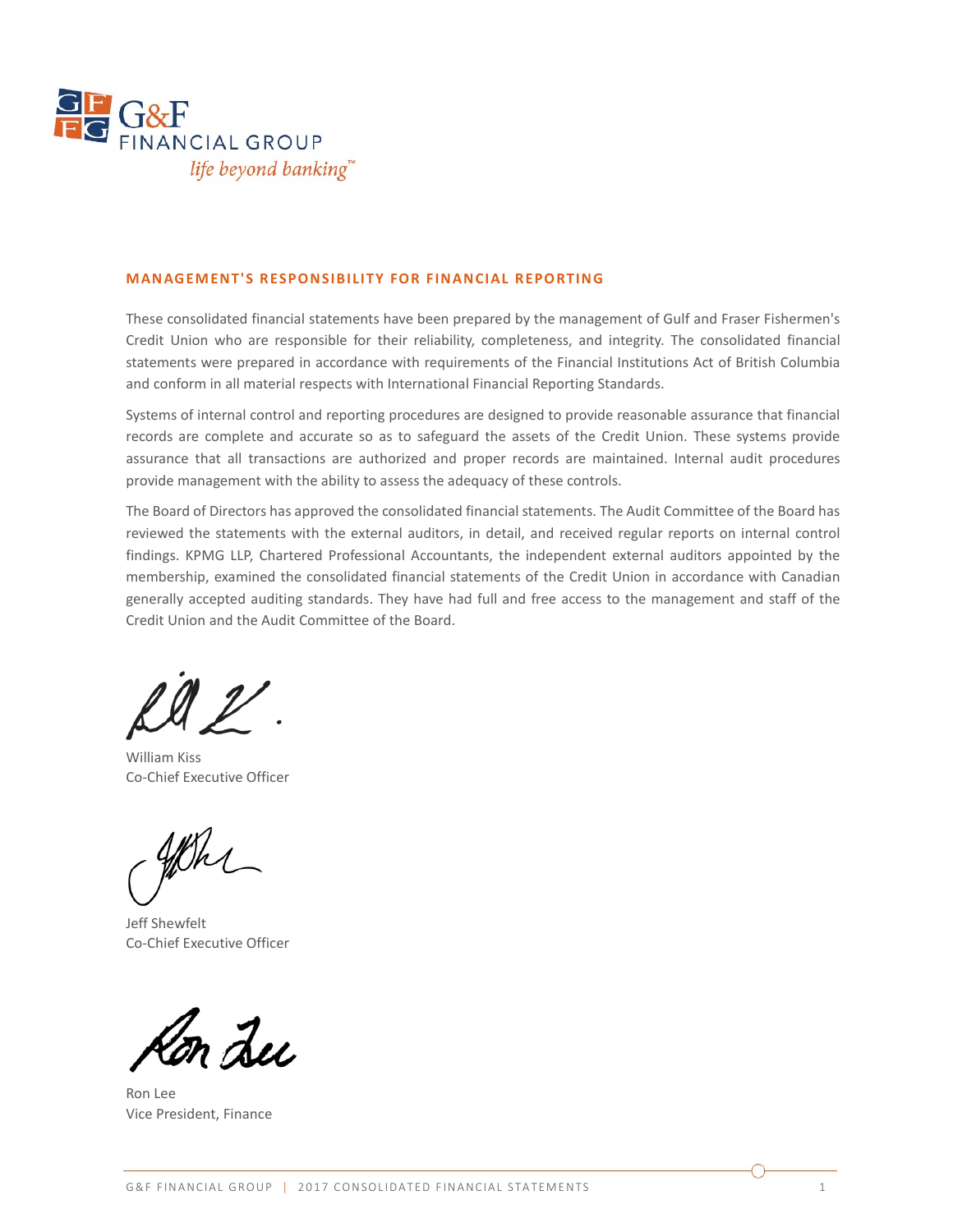

**KPMG LLP** PO Box 10426 777 Dunsmuir Street Vancouver BC V7Y 1K3 Canada Telephone (604) 691-3000 Fax (604) 691-3031

### **INDEPENDENT AUDITORS' REPORT**

To the Members of Gulf and Fraser Fishermen's Credit Union

We have audited the accompanying consolidated financial statements of Gulf and Fraser Fishermen's Credit Union, which comprise the consolidated statement of financial position as at December 31, 2017, the consolidated statements of income, comprehensive income, changes in members' equity and cash flows for the year then ended, and notes, comprising a summary of significant accounting policies and other explanatory information.

### *Management's Responsibility for the Consolidated Financial Statements*

Management is responsible for the preparation and fair presentation of these consolidated financial statements in accordance with International Financial Reporting Standards, and for such internal control as management determines is necessary to enable the preparation of consolidated financial statements that are free from material misstatement, whether due to fraud or error.

### *Auditors' Responsibility*

Our responsibility is to express an opinion on these consolidated financial statements based on our audit. We conducted our audit in accordance with Canadian generally accepted auditing standards. Those standards require that we comply with ethical requirements and plan and perform the audit to obtain reasonable assurance about whether the consolidated financial statements are free from material misstatement.

An audit involves performing procedures to obtain audit evidence about the amounts and disclosures in the consolidated financial statements. The procedures selected depend on our judgment, including the assessment of the risks of material misstatement of the consolidated financial statements, whether due to fraud or error. In making those risk assessments, we consider internal control relevant to the entity's preparation and fair presentation of the consolidated financial statements in order to design audit procedures that are appropriate in the circumstances, but not for the purpose of expressing an opinion on the effectiveness of the entity's internal control. An audit also includes evaluating the appropriateness of accounting policies used and the reasonableness of accounting estimates made by management, as well as evaluating the overall presentation of the consolidated financial statements.

We believe that the audit evidence we have obtained is sufficient and appropriate to provide a basis for our audit opinion.

### *Opinion*

In our opinion, the consolidated financial statements present fairly, in all material respects, the consolidated financial position of Gulf and Fraser Fishermen's Credit Union as at December 31, 2017, and its consolidated financial performance and its consolidated cash flows for the year then ended in accordance with International Financial Reporting Standards.

 $k$ *PMG 14P* 

Chartered Professional Accountants February 22, 2018 Vancouver, Canada

KPMG LLP is a Canadian limited liability partnership and a member firm of the KPMG network of independent Member firms affiliated with KPMG International Cooperative ("KPMG International"), a Swiss entity. KPMG Canada provides services to KPMG LLP.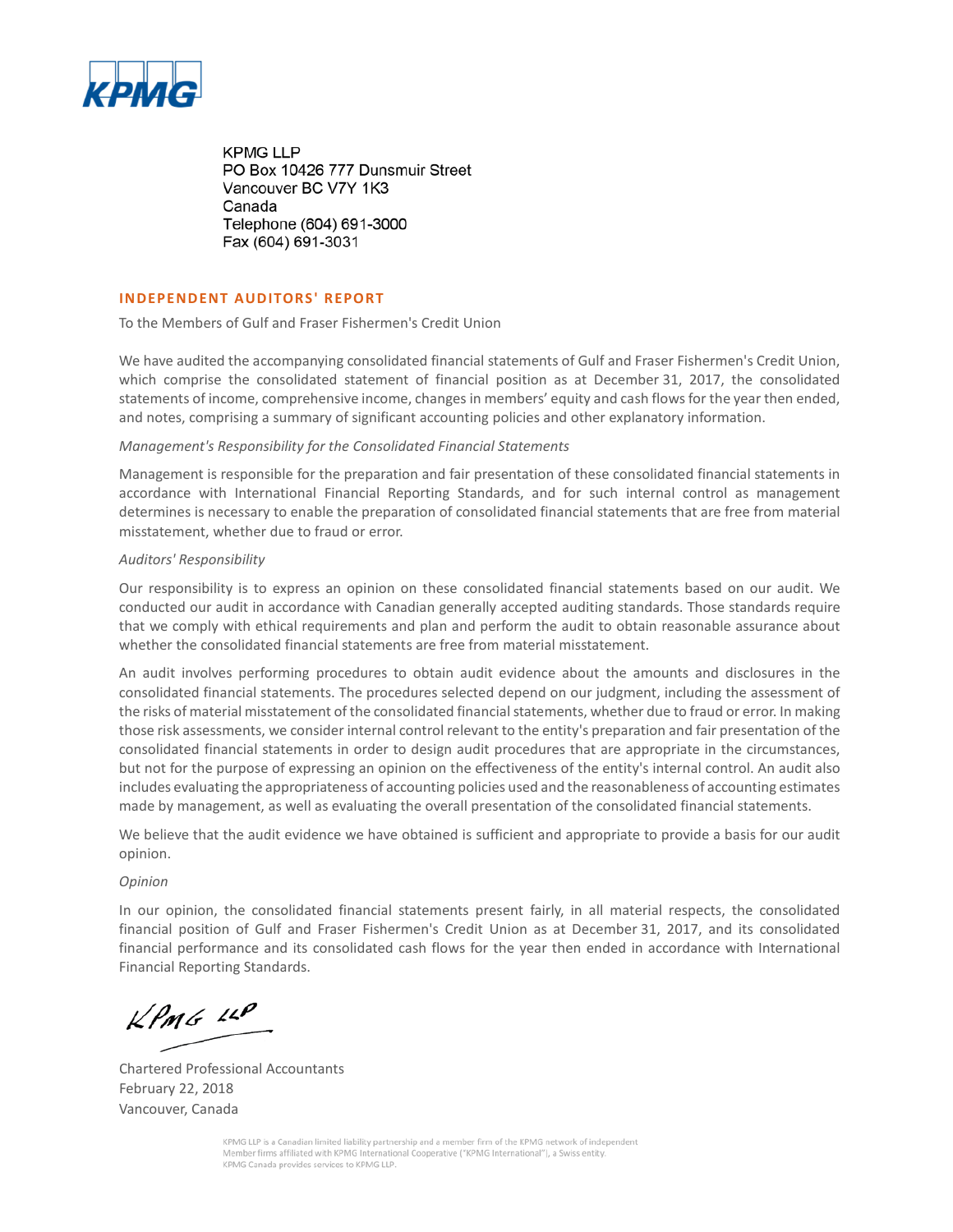# Consolidated Statement of Financial Position

*(Expressed in thousands of dollars)*

|                                                             | Notes          | 2017            | 2016            |
|-------------------------------------------------------------|----------------|-----------------|-----------------|
| Assets                                                      |                |                 |                 |
| Cash                                                        |                | \$<br>15,301    | \$<br>28,587    |
| <b>Financial investments</b>                                | 5              | 161,393         | 209,666         |
| Derivative assets                                           | 6              | 516             | 970             |
| Loans                                                       | 7,8            | 1,711,125       | 1,455,277       |
| Premises and equipment                                      | 9              | 6,369           | 6,286           |
| Intangible assets                                           | $\overline{9}$ | 601             | 685             |
| Investment property                                         | 10             | 797             | 797             |
| Deferred income tax asset                                   | 11             | 1,179           | 1,246           |
| Other assets                                                | 12             | 2,556           | 2,218           |
|                                                             |                |                 |                 |
|                                                             |                | \$<br>1,899,837 | \$<br>1,705,732 |
| Liabilities and Members' Equity                             |                |                 |                 |
| Derivative liabilities                                      | 6              | \$<br>577       |                 |
| Deposits                                                    | 13             | 1,742,843       | \$<br>1,557,016 |
|                                                             |                |                 |                 |
| Members' shares                                             | 14             | 6,943           | 3,522           |
| Secured borrowings                                          | 15             | 45,299          | 49,758          |
| Deferred income tax liability                               | 11             | 338             | 122             |
| <b>Other liabilities</b>                                    | 16             | 5,553           | 6,189           |
|                                                             |                | 1,801,553       | 1,616,607       |
| Members' equity:                                            |                |                 |                 |
| Accumulated other comprehensive income<br>Retained earnings |                | 496<br>97,788   | 524<br>88,601   |
|                                                             |                | 98,284          | 89,125          |
| Commitments                                                 | 17             |                 |                 |
|                                                             |                | \$<br>1,899,837 | \$<br>1,705,732 |

### *December 31, 2017, with comparative information for 2016*

See accompanying notes to consolidated financial statements.

APPROVED ON BEHALF OF THE BOARD:

 $\mu'$ 

Lewis Bublé **Vertex and Service Service Contracts** Jennifer Phipps President and Chair, Board of Directors Chair of the Audit Committee

Johippo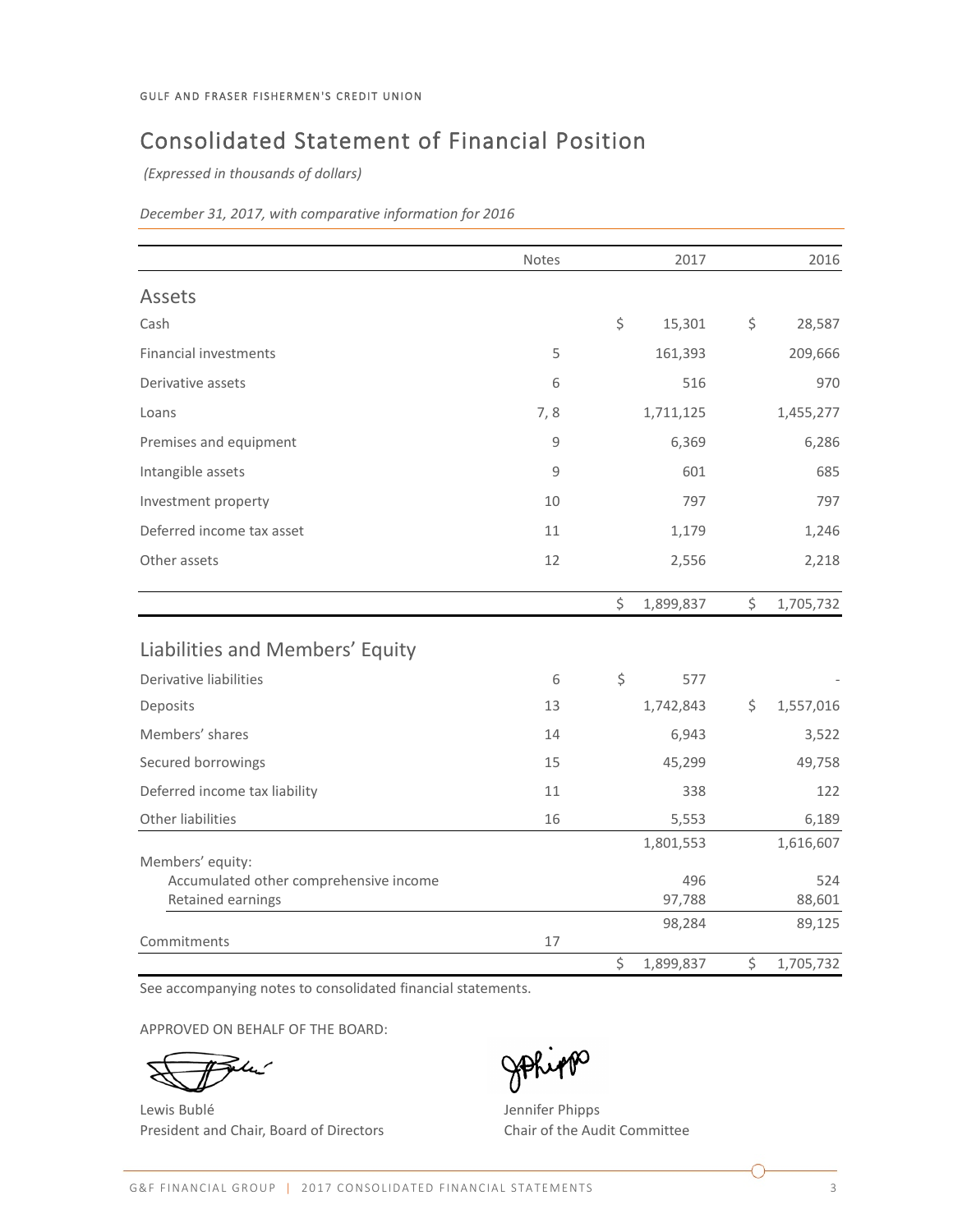# Consolidated Statement of Income

*(Expressed in thousands of dollars)*

*Year ended December 31, 2017, with comparative information for 2016*

|                                           | <b>Notes</b> | 2017         | 2016         |
|-------------------------------------------|--------------|--------------|--------------|
| Interest income:                          |              |              |              |
| Interest on loans                         |              | \$<br>53,761 | \$<br>45,798 |
| Other interest income                     |              | 2,894        | 1,937        |
|                                           |              | 56,655       | 47,735       |
|                                           |              |              |              |
| Interest expense:                         |              |              |              |
| Interest on deposits                      |              | 20,919       | 17,777       |
| Other interest expense                    |              | 1,237        | 1,140        |
|                                           |              | 22,156       | 18,917       |
| Net interest income                       |              | 34,499       | 28,818       |
| Other income (expense):                   |              |              |              |
| Member services income                    |              | 8,816        | 7,605        |
| Hedge ineffectiveness on cash flow hedges |              | (18)         | (15)         |
| Other income                              |              | 391          | 187          |
| Provision for impaired loans              | 8            | (769)        | (600)        |
|                                           |              | 8,420        | 7,177        |
| Operating margin                          |              | 42,919       | 35,995       |
| Operating expenses:                       |              |              |              |
| Salaries and employee benefits            | 18           | 18,393       | 17,236       |
| Occupancy                                 |              | 3,232        | 3,186        |
| Office and other administrative           |              | 3,002        | 2,983        |
| Data processing                           |              | 2,182        | 2,221        |
| Depreciation                              |              | 1,216        | 1,078        |
| Advertising and promotion                 |              | 1,134        | 1,010        |
| Dues                                      |              | 1,504        | 1,248        |
| Other expenses                            |              | 830          | 651          |
|                                           |              | 31,493       | 29,613       |
| Earnings from operations                  |              | 11,426       | 6,382        |
| Distribution to members                   |              | (157)        | (109)        |
| Income before income taxes                |              | 11,269       | 6,273        |
| Provision for income taxes                | 11           | 2,082        | 1,058        |
| Net income                                |              | \$<br>9,187  | \$<br>5,215  |

See accompanying notes to consolidated financial statements.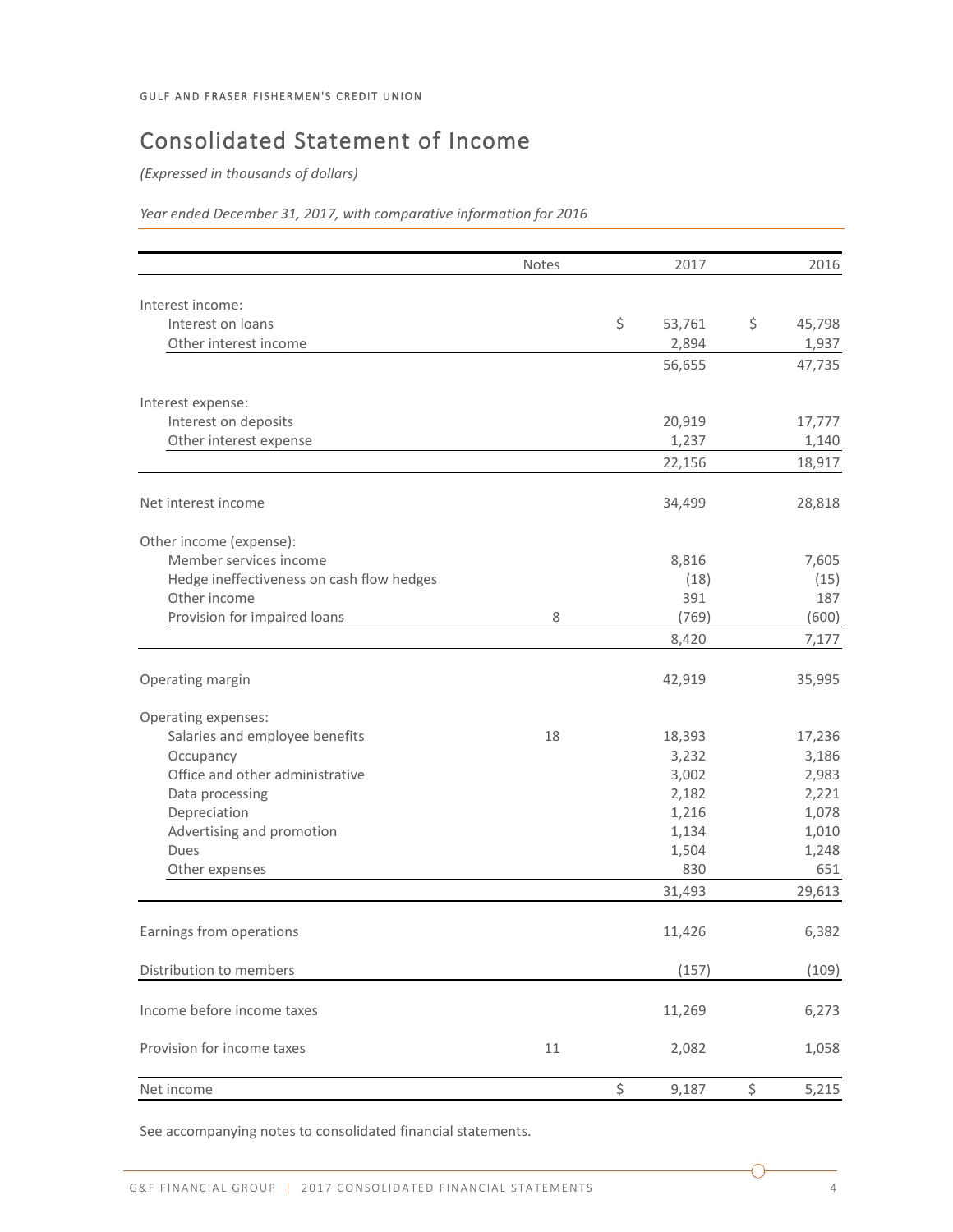# Consolidated Statement of Comprehensive Income

*(Expressed in thousands of dollars)*

### *Year ended December 31, 2017, with comparative information for 2016*

|                                                                                                          | 2017        |   | 2016  |
|----------------------------------------------------------------------------------------------------------|-------------|---|-------|
| Net income                                                                                               | \$<br>9,187 | S | 5,215 |
| Net unrealized loss from cash flow hedges,<br>net of tax recovery of \$201 (2016 - tax recovery of \$76) | (975)       |   | (343) |
| Net unrealized gain on financial investments,<br>net of tax expense of \$194 (2016 - nil)                | 947         |   |       |
| Total comprehensive income                                                                               | 9.159       |   | 4.872 |

See accompanying notes consolidated financial statements.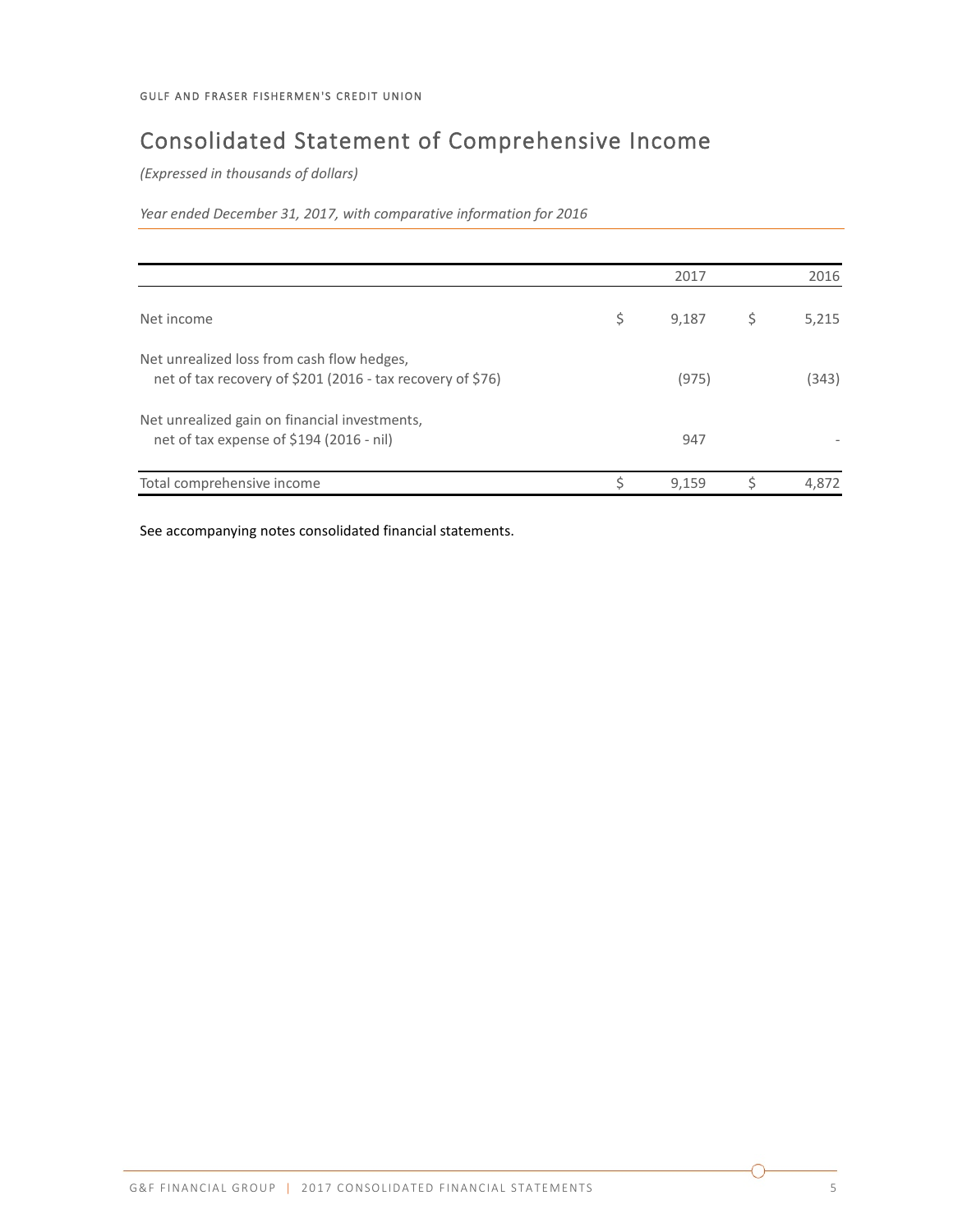# Consolidated Statement of Changes in Members' Equity

*(Expressed in thousands of dollars)*

*Year ended December 31, 2017, with comparative information for 2016*

|                              |    |                      | Accumulated other        |              |              |
|------------------------------|----|----------------------|--------------------------|--------------|--------------|
|                              |    | comprehensive income |                          |              |              |
|                              |    | Financial            | Cash flow                |              |              |
|                              |    | investments          | hedging                  | Retained     | Members'     |
|                              |    | reserve              | reserve                  | earnings     | equity       |
|                              |    |                      |                          |              |              |
| Balance, December 31, 2015   | \$ |                      | \$<br>867                | \$<br>83,386 | \$<br>84,253 |
| Cash flow hedges             |    |                      | (343)                    |              | (343)        |
| Net income                   |    |                      | $\overline{\phantom{a}}$ | 5,215        | 5,215        |
|                              |    |                      |                          |              |              |
| Balance, December 31, 2016   |    |                      | 524                      | 88,601       | 89,125       |
| Cash flow hedges             |    |                      | (975)                    |              | (975)        |
| <b>Financial investments</b> |    | 947                  |                          |              | 947          |
| Net income                   |    |                      | $\overline{\phantom{a}}$ | 9,187        | 9,187        |
| Balance, December 31, 2017   | Ś  | 947                  | \$<br>(451)              | \$<br>97,788 | \$<br>98,284 |

See accompanying notes to consolidated financial statements.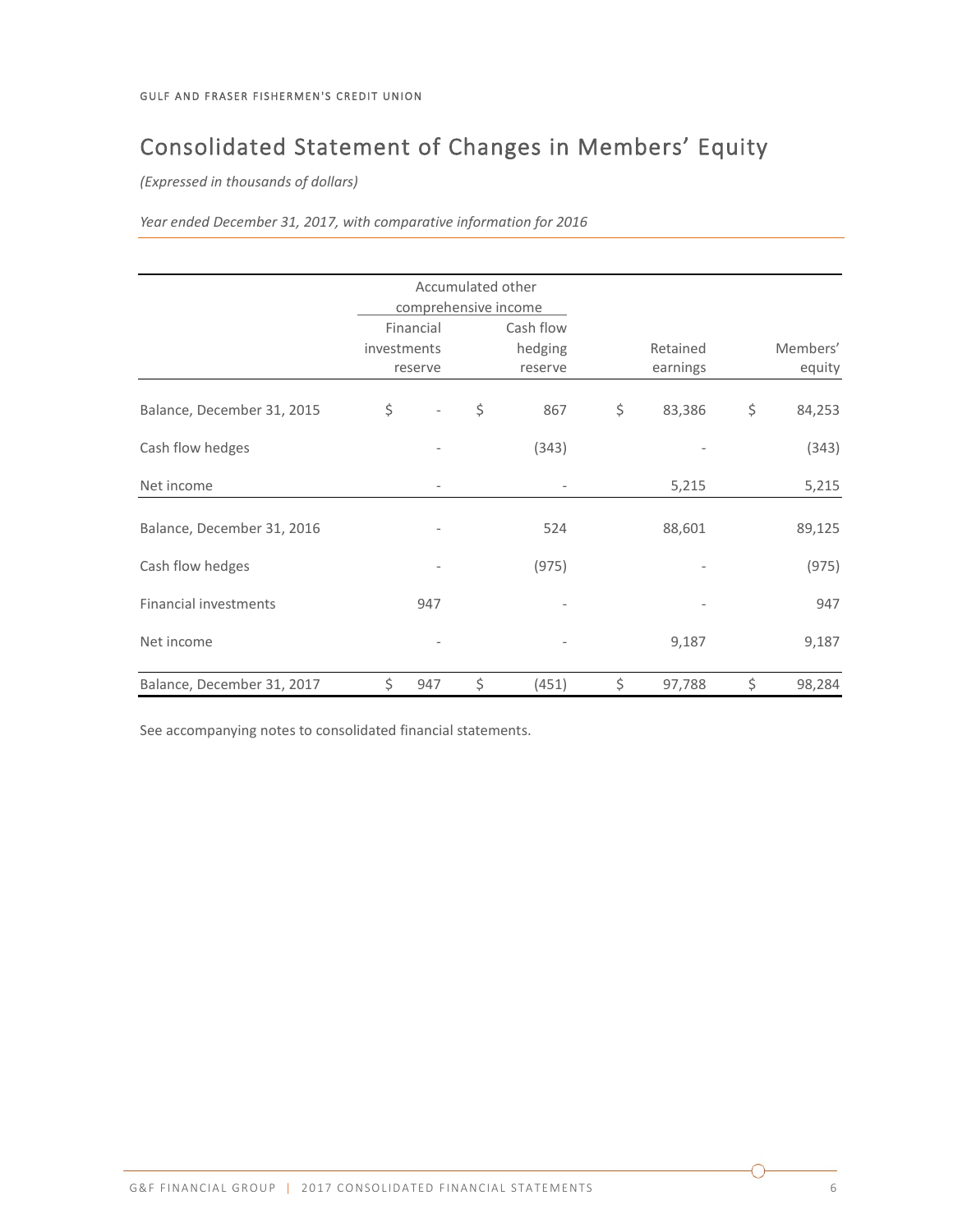# Consolidated Statement of Cash Flows

*(Expressed in thousands of dollars)*

### *Year ended December 31, 2017, with comparative information for 2016*

|                                                | 2017         | 2016         |
|------------------------------------------------|--------------|--------------|
| Cash provided by (used in):                    |              |              |
| Operating activities:                          |              |              |
| Net income                                     | \$<br>9,187  | \$<br>5,215  |
| Adjustments:                                   |              |              |
| Depreciation                                   | 1,216        | 1,078        |
| Allowance for impaired loans                   | 769          | 600          |
| Interest income on loans                       | (53, 761)    | (45, 798)    |
| Interest expense on deposits                   | 20,919       | 17,777       |
| Deferred income tax expense                    | 67           | (295)        |
| Change in fair value of financial investments  | 947          |              |
| Change in derivative instruments               | 271          | 117          |
|                                                | (20, 385)    | (21, 306)    |
| Changes in non-cash operating working capital: |              |              |
| Other assets                                   | (338)        | (91)         |
| Accounts payable and other liabilities         | 1,382        | 1,237        |
| Net increase in loans                          | (261, 860)   | (225, 424)   |
| Net increase in deposits                       | 185,045      | 283,199      |
| Interest income received on loans              | 59,004       | 45,512       |
| Interest expense paid on deposits              | (20, 137)    | (15, 778)    |
| Income taxes paid                              | (2,018)      | (1,039)      |
|                                                | (59, 307)    | 66,310       |
| Investing activities:                          |              |              |
| Net (acquisition) disposal of investments      | 48,273       | (81, 013)    |
| Net (acquisition) disposal of:                 |              |              |
| Premises and equipment                         | (915)        | (768)        |
| Intangible assets                              | (299)        | (563)        |
|                                                | 47,059       | (82, 344)    |
| Financing activities:                          |              |              |
| Net increase (decrease) in:                    |              |              |
| Members' shares                                | 3,421        | (25)         |
| Borrowings                                     | (4, 459)     | 12,299       |
|                                                | (1,038)      | 12,274       |
| Decrease in cash                               | (13, 286)    | (3,760)      |
| Cash, beginning of year                        | 28,587       | 32,347       |
| Cash, end of year                              | \$<br>15,301 | \$<br>28,587 |

See accompanying notes to consolidated financial statements.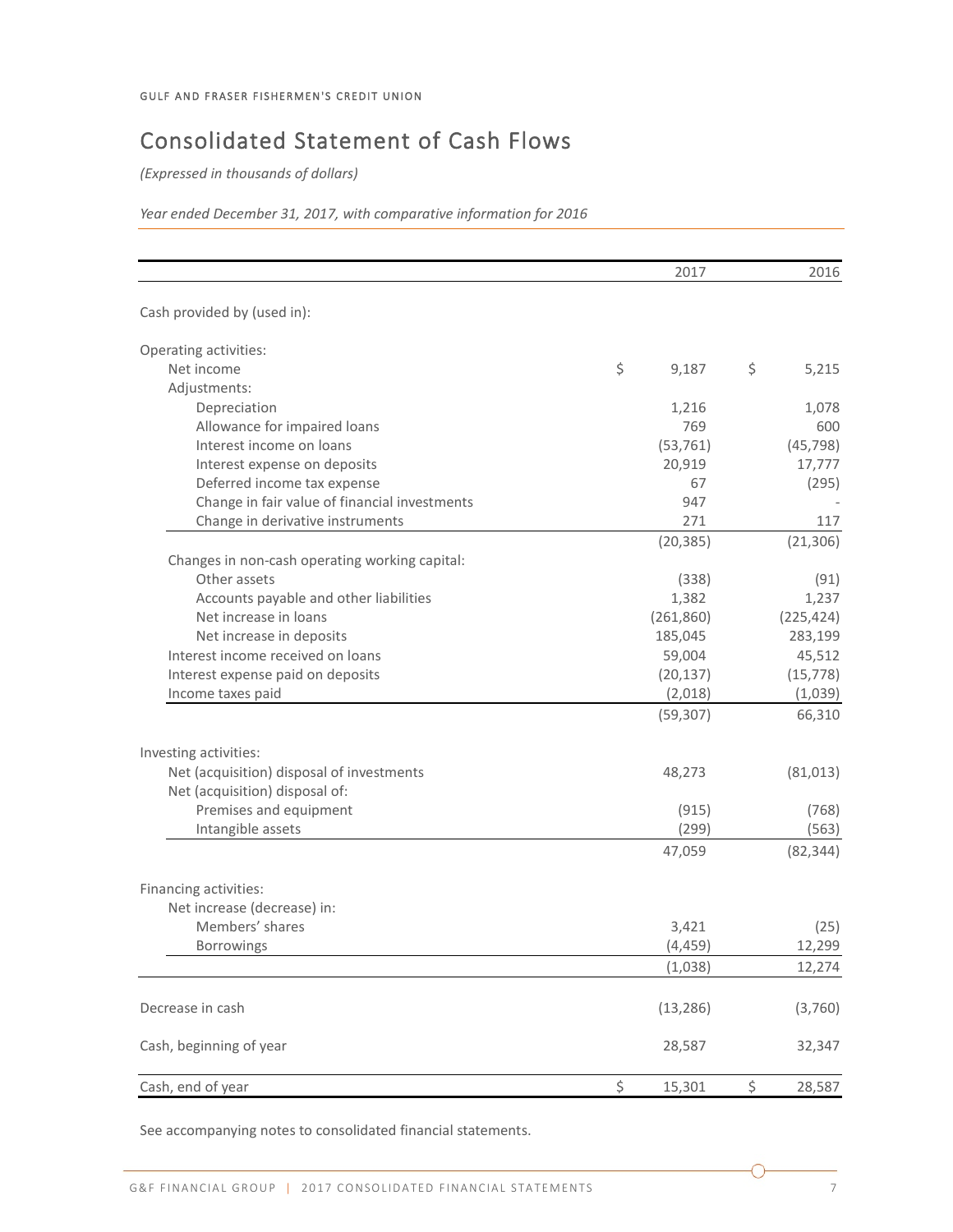*(Tabular amount expressed in thousands of dollars, except for indicated otherwise)*

#### *Year ended December 31, 2017*

#### **1. Reporting entity:**

Gulf and Fraser Fishermen's Credit Union (the Credit Union) is incorporated under the British Columbia Credit Union Incorporation Act and is a member of Central 1 Credit Union (Central 1), which is the central credit union and trade services organization for British Columbia and Ontario credit unions. The Credit Union provides financial services to its members principally in the Greater Vancouver area of British Columbia. The Credit Union's head office is located at 7375 Kingsway, Burnaby, British Columbia.

#### **2. Basis of preparation:**

(a) Statement of compliance:

These consolidated financial statements have been prepared in accordance with International Financial Reporting Standards (IFRS) as issued by the International Accounting Standards Board (the IASB).

These consolidated financial statements have been authorized for issue by the Board of Directors on February 22, 2018.

(b) Basis of measurement:

These consolidated financial statements were prepared using the historical cost basis, except for available-for-sale financial assets and derivative financial instruments, which are measured at fair value.

(c) Functional and presentation currency:

The Credit Union's functional and presentation currency is the Canadian dollar. The consolidated financial statements are presented in thousands of Canadian dollars.

(d) Use of estimates and judgments:

The preparation of consolidated financial statements in compliance with IFRS requires management to make certain critical accounting estimates. It also requires management to exercise judgment in applying the Credit Union's accounting policies. The areas involving a higher degree of judgment or complexity, or areas where assumptions and estimates are significant to the consolidated financial statements are disclosed in note 4.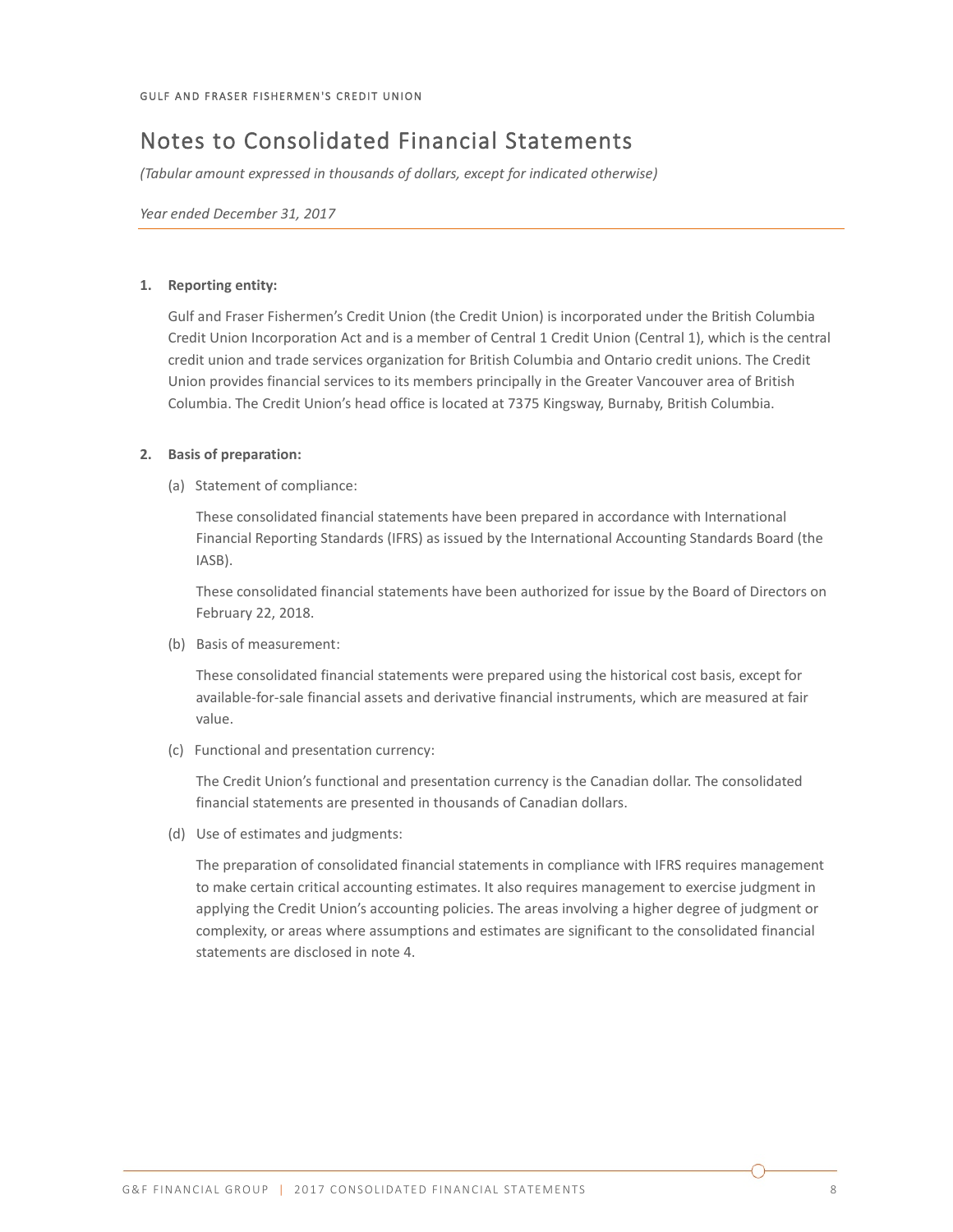*(Tabular amount expressed in thousands of dollars, except for indicated otherwise)*

*Year ended December 31, 2017*

#### **3. Significant accounting policies:**

(a) Basis of consolidation:

The consolidated financial statements include the accounts of the Credit Union and its wholly owned subsidiary, Gulf and Fraser Insurance Services Ltd. The consolidated financial statements have been prepared using uniform accounting policies.

- (b) Financial investments:
	- (*i*) Central 1 deposits:

These deposit instruments are classified as loans and receivables and are initially measured at fair value plus transaction costs that are directly attributable to their acquisition. Subsequently they are carried at amortized cost.

(*ii*) Equity instruments:

These instruments are classified as available-for-sale and are initially recognized at fair value plus transaction costs that are directly attributable to their acquisition. Subsequently they are carried at fair value, unless they do not have a quoted market price in an active market and fair value is not reliably determinable in which case they are carried at cost.

Changes in fair value are recognized as a separate component of other comprehensive income.

When there is objective evidence of impairment, the full amount of the impairment, including any amount previously recognized in other comprehensive income, is recognized in net income.

Purchases and sales of equity instruments are recognized on settlement date with any change in fair value between trade date and settlement date being recognized in accumulated other comprehensive income.

On sale, the amount held in accumulated other comprehensive income associated with that instrument is removed from equity and recognized in net income.

(c) Derivative financial instruments and hedging:

Derivative financial instruments, are financial contracts whose value is derived from interest rates, foreign exchange rates or other financial indices. The notional contract amounts related to derivatives are not included on the consolidated statement of financial position. In the ordinary course of business, the Credit Union enters into interest rate swaps and equity index-linked option contracts. The Credit Union enters into such contracts primarily to manage its exposure to fluctuations in interest rates and other financial indices as part of the Credit Union's asset/liability management program.

Derivatives are carried at fair value, and are recorded as assets when they have a net positive fair value and liabilities when they have a net negative fair value.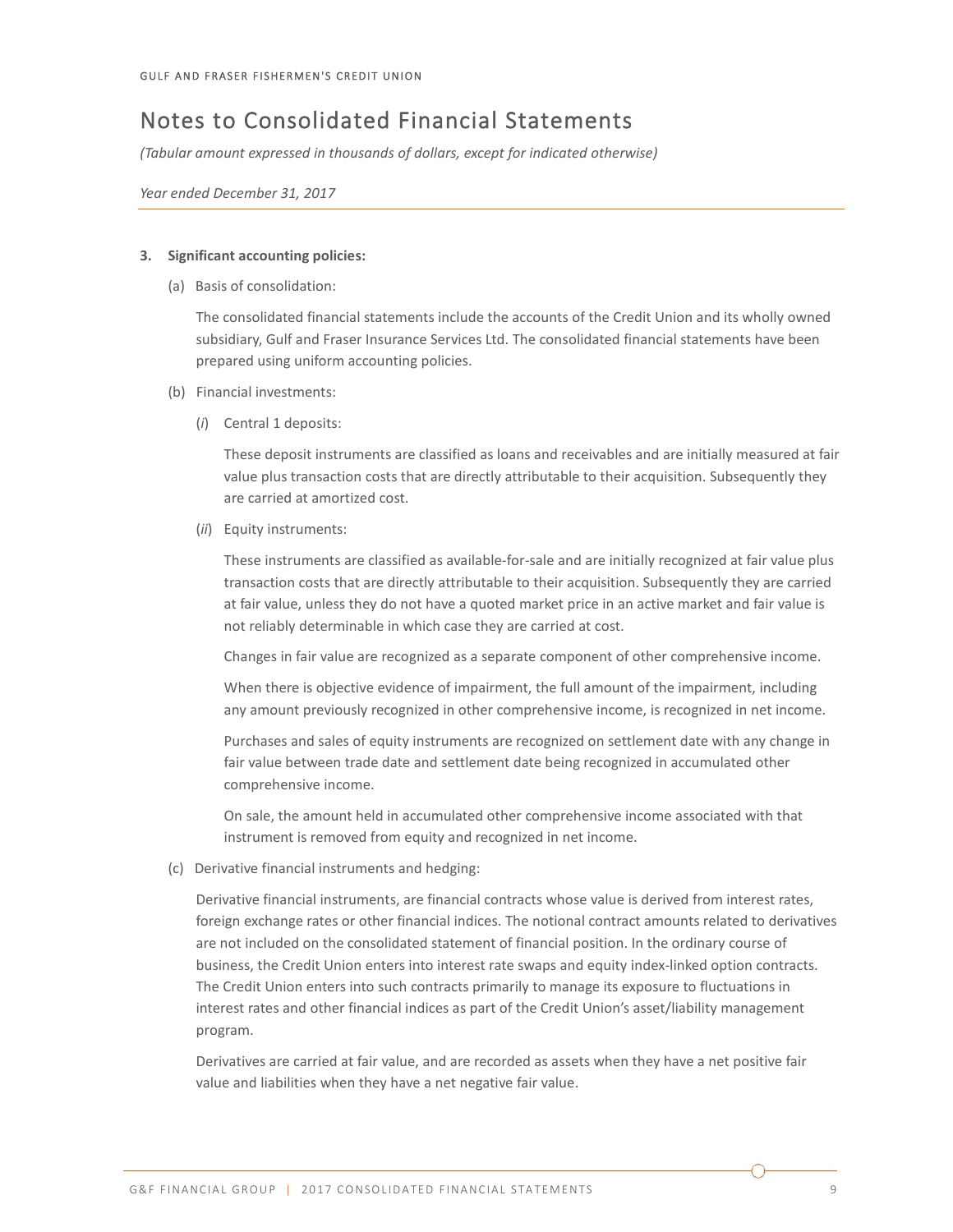*(Tabular amount expressed in thousands of dollars, except for indicated otherwise)*

#### *Year ended December 31, 2017*

### **3. Significant accounting policies (continued):**

(c) Derivative financial instruments and hedging (continued):

#### *Non-hedging derivative instruments:*

Derivatives that are not designated as hedging instruments are classified as held-for-trading.

Upon initial recognition, the Credit Union's derivatives related to equity index-linked option contracts are classified as held-for-trading in order to avoid an accounting mismatch in relation to changes in fair value between the option contract and the underlying equity index-linked member deposit.

Non-hedging derivatives are measured at fair value, both initially and subsequently. The related transaction costs are expensed. Gains and losses arising from changes in fair value of these instruments are recognized in net income.

#### *Hedging derivative instruments:*

Derivatives can be designated for accounting purposes as either cash flow hedging instruments or fair value hedging instruments. The Credit Union has only entered into interest rate swap contracts as cash flow hedges at this time. Cash flow hedges modify exposure to variability in cash flows for variable interest bearing instruments. The Credit Union's cash flow hedges comprise hedges of variable rate mortgages and deposits.

Each hedge undertaken by the Credit Union is documented at inception detailing the particular risk management objective and the strategy for undertaking the hedge transaction. The documentation identifies the group of assets or liabilities being hedged, the risk that is being hedged, the type of derivative used and how effectiveness will be measured. The Credit Union formally assesses prospectively and retrospectively at the hedge's inception and on an ongoing basis whether the derivatives that are used in hedging transactions are highly effective in offsetting changes in fair values of cash flows attributed to hedged risks.

In a cash flow hedging relationship, gains and losses resulting from changes in the fair value of the effective portion of the derivative instrument are recognized in other comprehensive income. The ineffective portion is immediately recognized in net income. The amounts recognized in accumulated other comprehensive income are reclassified to net income in the same period that the hedged cash flows affect net income.

When a hedging instrument expires or is sold, or when the hedge no longer meets the criteria for hedge accounting, any cumulative gain or loss existing in accumulated other comprehensive income at that time either remains in accumulated other comprehensive income and is amortized into net income over the remaining term of the original hedge or immediately when the hedged item is derecognized.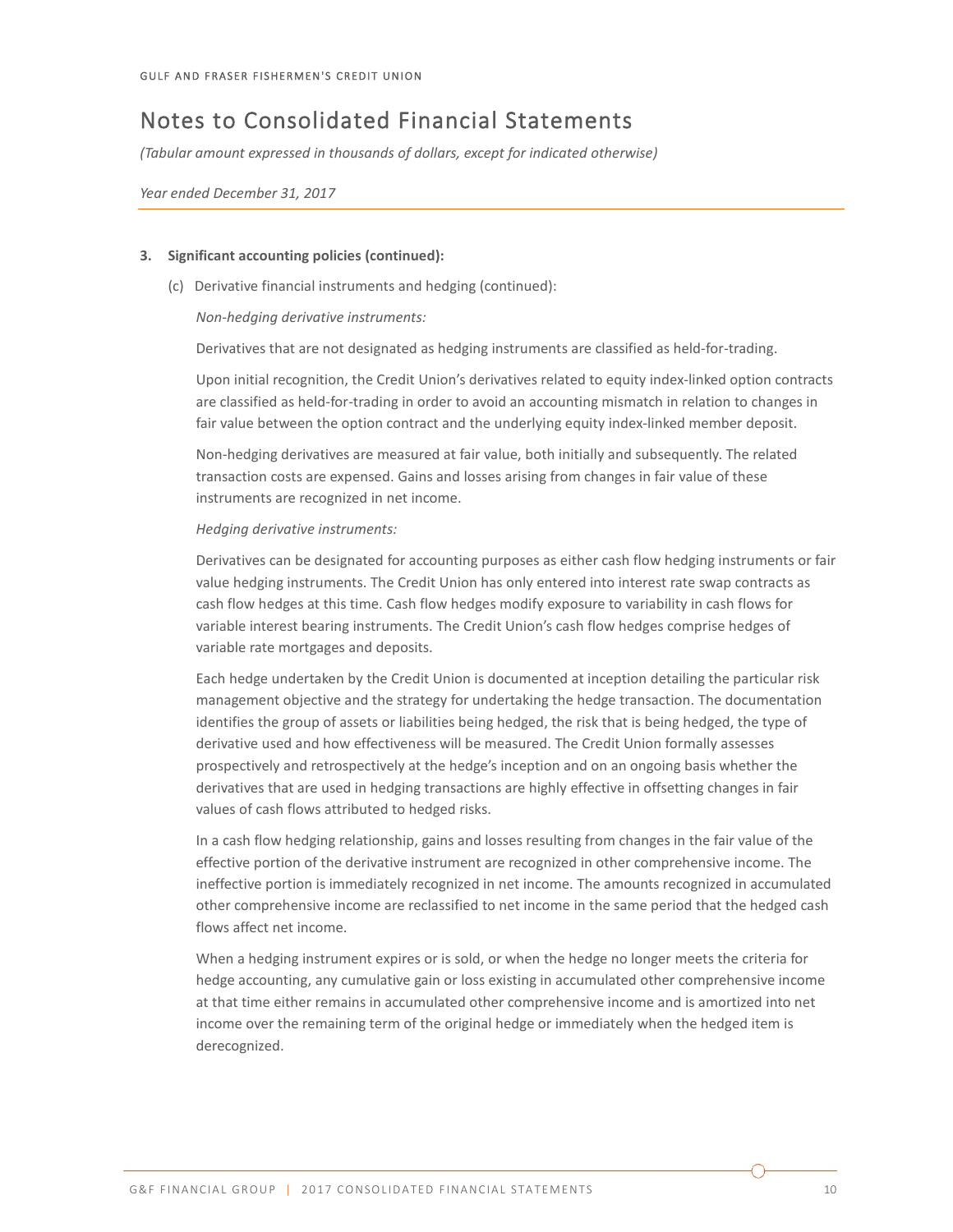*(Tabular amount expressed in thousands of dollars, except for indicated otherwise)*

#### *Year ended December 31, 2017*

### **3. Significant accounting policies (continued):**

(d) Loans:

All loans are non-derivative financial assets with fixed or determinable payments that are not quoted in an active market and have been classified as loans and receivables. Loans are initially measured at fair value, net of loan origination fees and inclusive of transaction costs incurred. Loans are subsequently measured at amortized cost, using the effective interest rate method, less any impairment losses.

At each reporting date, the Credit Union assesses whether there is objective evidence that a loan or group of loans is impaired. If there is objective evidence that a loan or group of loans is impaired, the amount of the loss is measured as the difference between the loans carrying amount and the present value of estimated future cash flows discounted at the loans original effective interest rate. The carrying amount of loans is reduced through use of an allowance for impairment account.

The Credit Union first assesses whether objective evidence of impairment exists individually for loans that are individually significant.

If it is determined that no objective evidence of impairment exists for individually assessed loans, whether significant or not, the asset is included in a group of loans with similar credit risk characteristics and that group of loans is collectively assessed for impairment. Assets that are individually assessed for impairment and for which an impairment loss is or continues to be recognized are not included in a collective assessment of impairment. The expected future cash outflows for a group of financial assets with similar credit risk characteristics are estimated based on historical loss experience.

If, in a subsequent period, the amount of the impairment loss decreases and the decrease can be related objectively to an event occurring after the impairment was recognized, the previously recognized impairment loss is reversed. Any subsequent reversal of an impairment loss is recognized in net income.

Loans are written off from time to time as determined by management and approved by the Board of Directors when it is reasonable to expect that the recovery of the loan is unlikely. Loans are written off against the allowance for impairment, if an allowance for impairment had previously been recognized. If no allowance had been recognized, the write offs are recognized as expenses in net income.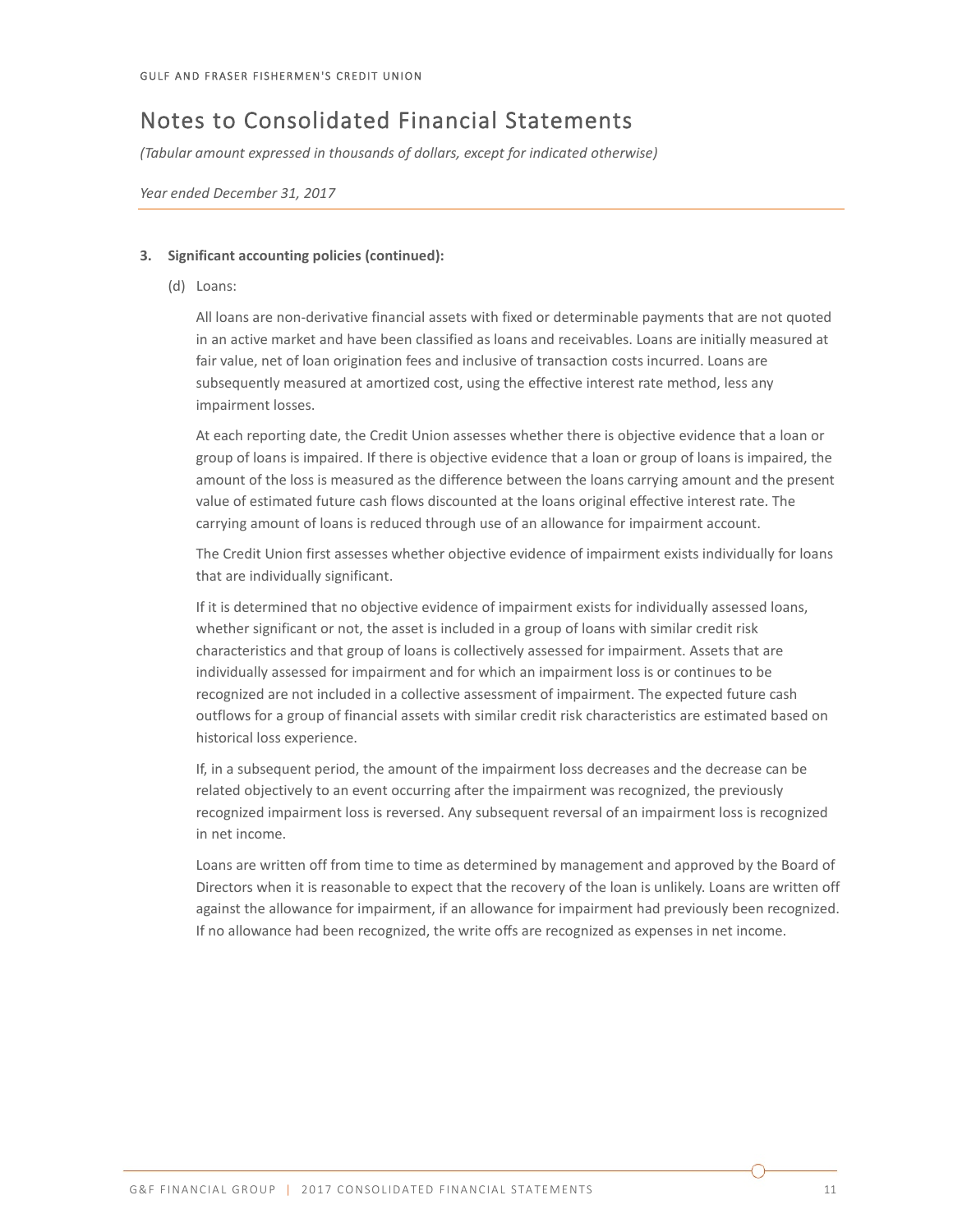*(Tabular amount expressed in thousands of dollars, except for indicated otherwise)*

*Year ended December 31, 2017*

#### **3. Significant accounting policies (continued):**

(e) Derecognition of financial assets:

A financial asset is derecognized when:

- The rights to receive cash flows from the asset have expired;
- − The Credit Union has transferred its rights to receive cash flows from the asset or has assumed an obligation to pay the received cash flows in full without material delay to a third party under a pass-through arrangement and either:
	- The Credit Union has transferred substantially all the risks and rewards of the asset; or
	- The Credit Union has neither transferred nor retained substantially all the risks and rewards of the asset, but has transferred control of the asset.

When the Credit Union has transferred its rights to receive cash flows from an asset or has entered into a pass-through arrangement, and has neither transferred nor retained substantially all the risks and rewards of the asset nor transferred control of the asset, the asset is recognized to the extent of the Credit Union's continuing involvement in the asset. In that case the Credit Union also recognizes an associated liability. The transferred asset and the associated liability are measured on a basis that reflects the rights and obligations that the Credit Union has retained.

Continuing involvement that takes the form of a guarantee over the transferred asset is measured at the lower of the original carrying amount of the asset and the maximum amount of consideration that the Credit Union could be required to repay.

(f) Securitization:

The Credit Union periodically enters into asset transfer agreements with Central 1 and other third parties which include securitization of residential mortgages into special purpose entities which issue bonds to third party investors at specified interest rates.

The Credit Union reviews transfer agreements in order to determine whether the transfer of financial assets should result in all or a portion of the transferred mortgages being derecognized from its consolidated statement of financial position. The derecognition requirements include an assessment of whether the Credit Union's rights to contractual cash flows have expired or transferred or whether an obligation has been undertaken by the Credit Union to pay the cash flows collected on the underlying transferred assets over to a third party. An assessment is also made to determine whether substantially all the risks and rewards of ownership have been transferred.

Monies raised from securitization transactions whereby the Credit Union did not transfer substantially all of the risks and rewards of ownership of the mortgages in the securitization are accounted for as a secured borrowing.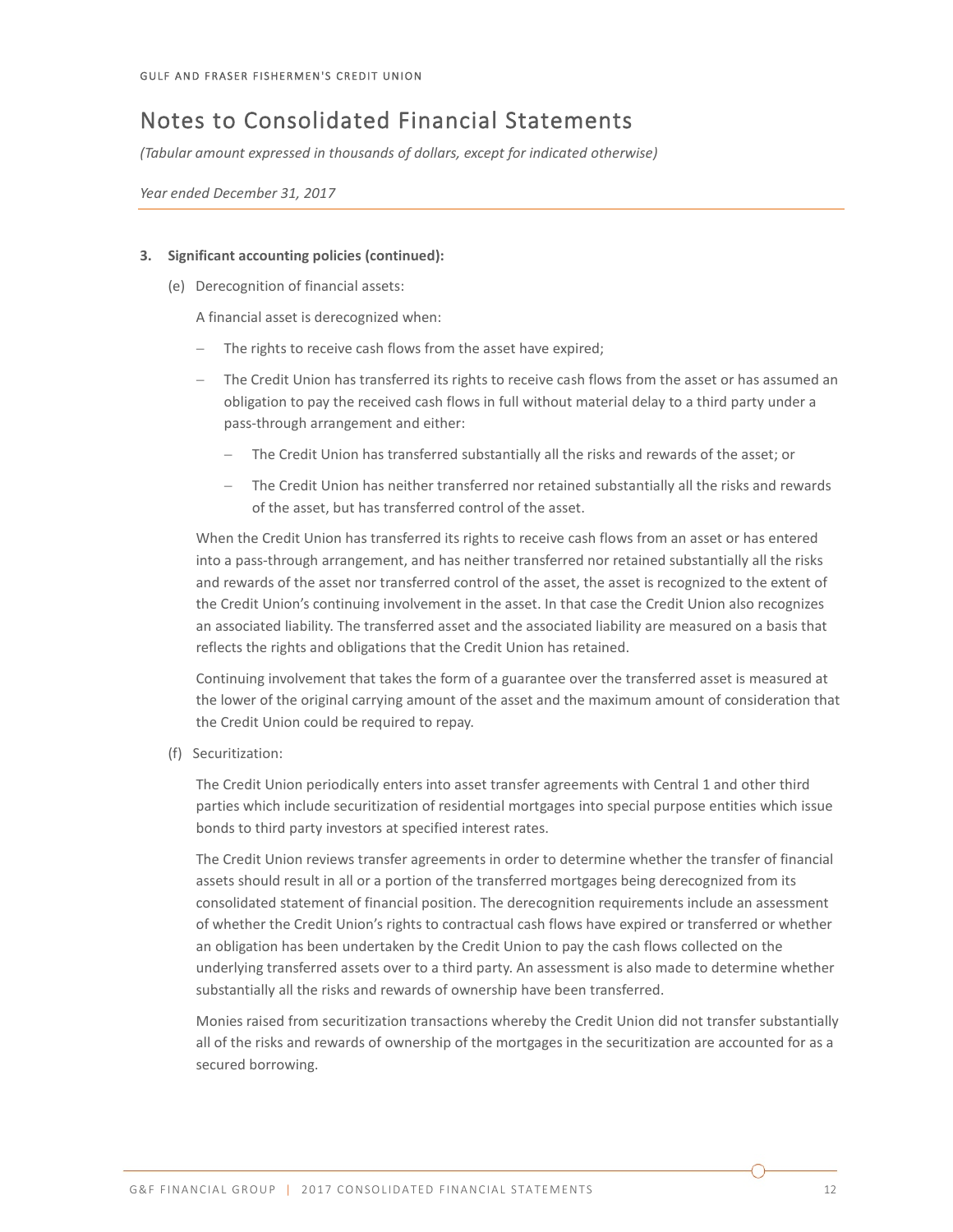*(Tabular amount expressed in thousands of dollars, except for indicated otherwise)*

*Year ended December 31, 2017*

### **3. Significant accounting policies (continued):**

(g) Premises and equipment:

Premises and equipment are initially recorded at cost and subsequently measured at cost less accumulated depreciation and any accumulated impairment losses, with the exception of land which is not depreciated. Depreciation is recognized in net income and is provided on a straight-line basis over the estimated useful life of the assets as follows:

| Asset                   | Useful life    |
|-------------------------|----------------|
|                         |                |
| <b>Buildings</b>        | 5 - 40 years   |
| Furniture and equipment | $2 - 10$ years |
| Leasehold improvements  | $5 - 15$ years |

Depreciation methods, useful lives, and residual values are reviewed annually and adjusted if necessary.

Gains or losses on disposal of an item of premises and equipment are determined by comparing the proceeds from disposal with the carrying amount of the item of premises and equipment, and are recognized net within net income.

(h) Intangible assets:

Intangible assets consist of computer software that is not integral to the computer hardware owned by the Credit Union. Software is initially recorded at cost and subsequently measured at cost less accumulated depreciation and any accumulated impairment losses. Software is depreciated on a straight-line basis over its estimated useful life of 2 to 5 years.

(i) Investment property:

The Credit Union's investment property consists of land and buildings held to earn rental income. Investment property is initially recorded at cost and subsequently measured at cost less accumulated depreciation and accumulated impairment losses. Land is not depreciated. Buildings and related improvements are depreciated on a straight-line basis over their estimated useful life of 5 to 25 years. Rental income is recognized on a straight-line basis over the period of the lease.

(j) Impairment of non-financial assets:

Non-financial assets are subject to impairment tests whenever events or changes in circumstances indicate that their carrying amount may not be recoverable. Where the carrying value of an asset exceeds its recoverable amount, which is the higher of value in use and fair value less costs to sell, the asset is written down accordingly. Impairment charges are included in net income.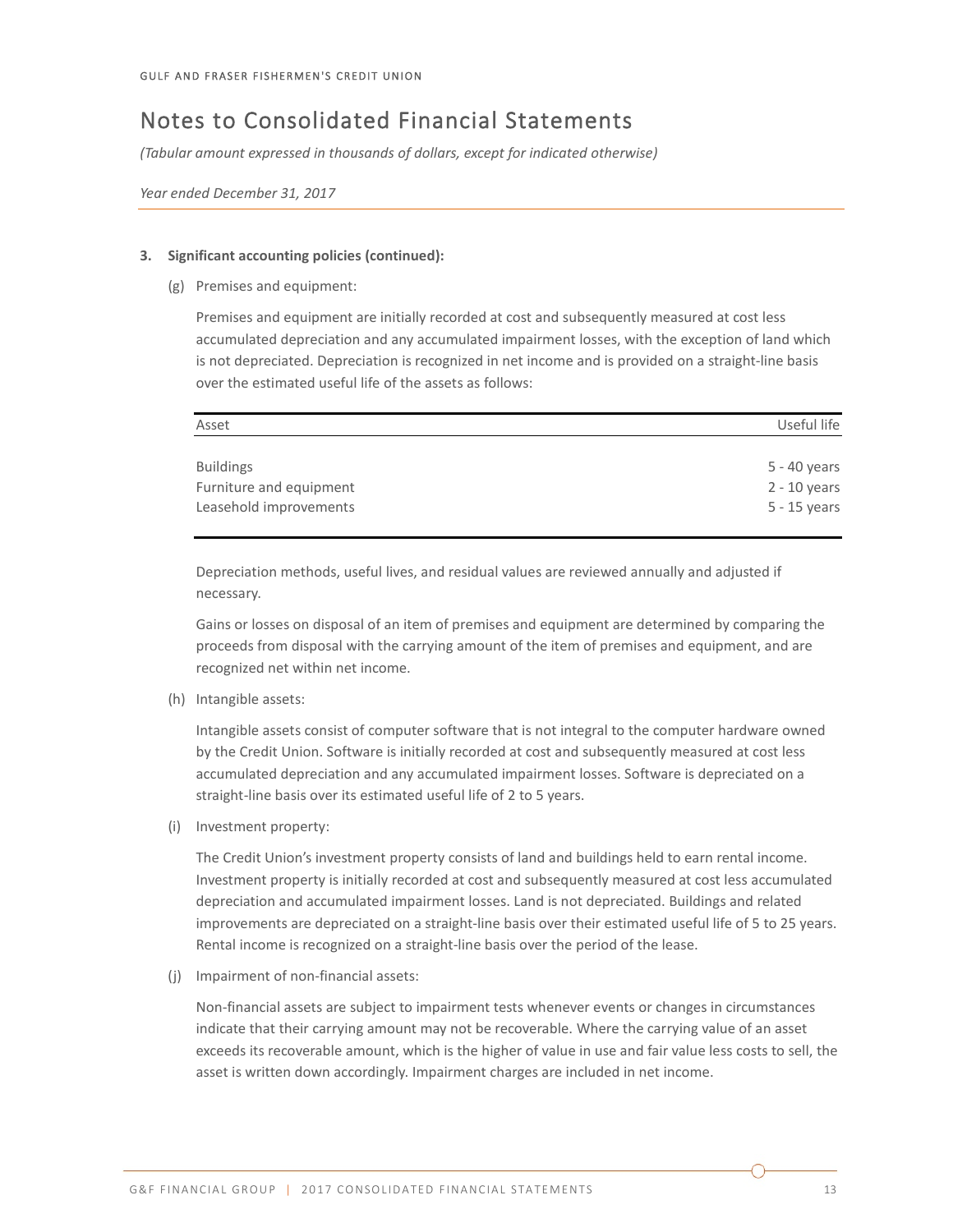*(Tabular amount expressed in thousands of dollars, except for indicated otherwise)*

#### *Year ended December 31, 2017*

#### **3. Significant accounting policies (continued):**

(k) Deposits:

All deposits are classified as other financial liabilities and are initially measured at fair value, net of any transaction costs directly attributable to the issuance of the instrument. Deposits are subsequently measured at amortized cost, using the effective interest rate method.

(l) Members' shares:

Members' shares issued by the Credit Union are redeemable at the member's option and accordingly are classified as other financial liabilities and are carried at amortized cost.

(m) Borrowings and other liabilities:

Borrowings and other liabilities are classified as other financial liabilities and initially measured at fair value and subsequently carried at amortized cost.

(n) Income taxes:

Income tax expense comprises current and deferred tax. Current tax and deferred tax are recognized in net income except to the extent that it relates to a business combination, or items recognized directly in equity or in other comprehensive income.

Current income taxes are recognized for the estimated income taxes payable or receivable on taxable income or loss for the current year and any adjustment to income taxes payable in respect of previous years. Current income taxes are measured at the amount expected to be recovered from or paid to the taxation authorities. This amount is determined using tax rates and tax laws that have been enacted or substantively enacted by the year-end date.

Deferred tax assets and liabilities are recognized where the carrying amount of an asset or liability differs from its tax base, except for taxable temporary differences arising on the initial recognition of goodwill and temporary differences arising on the initial recognition of an asset or liability in a transaction which is not a business combination and at the time of the transaction affects neither accounting or taxable profit or loss.

Recognition of deferred tax assets for unused tax losses, tax credits, and deductible temporary differences is restricted to those instances where it is probable that future taxable profit will be available which allow the deferred tax asset to be utilized. Deferred tax assets are reviewed at each reporting date and are reduced to the extent that it is no longer probable that the related tax benefit will be realized.

The amount of the deferred tax asset or liability is measured at the amount expected to be recovered from or paid to the taxation authorities. This amount is determined using tax rates and tax laws that have been enacted or substantively enacted by the year-end date and are expected to apply when the assets/liabilities are recovered/settled.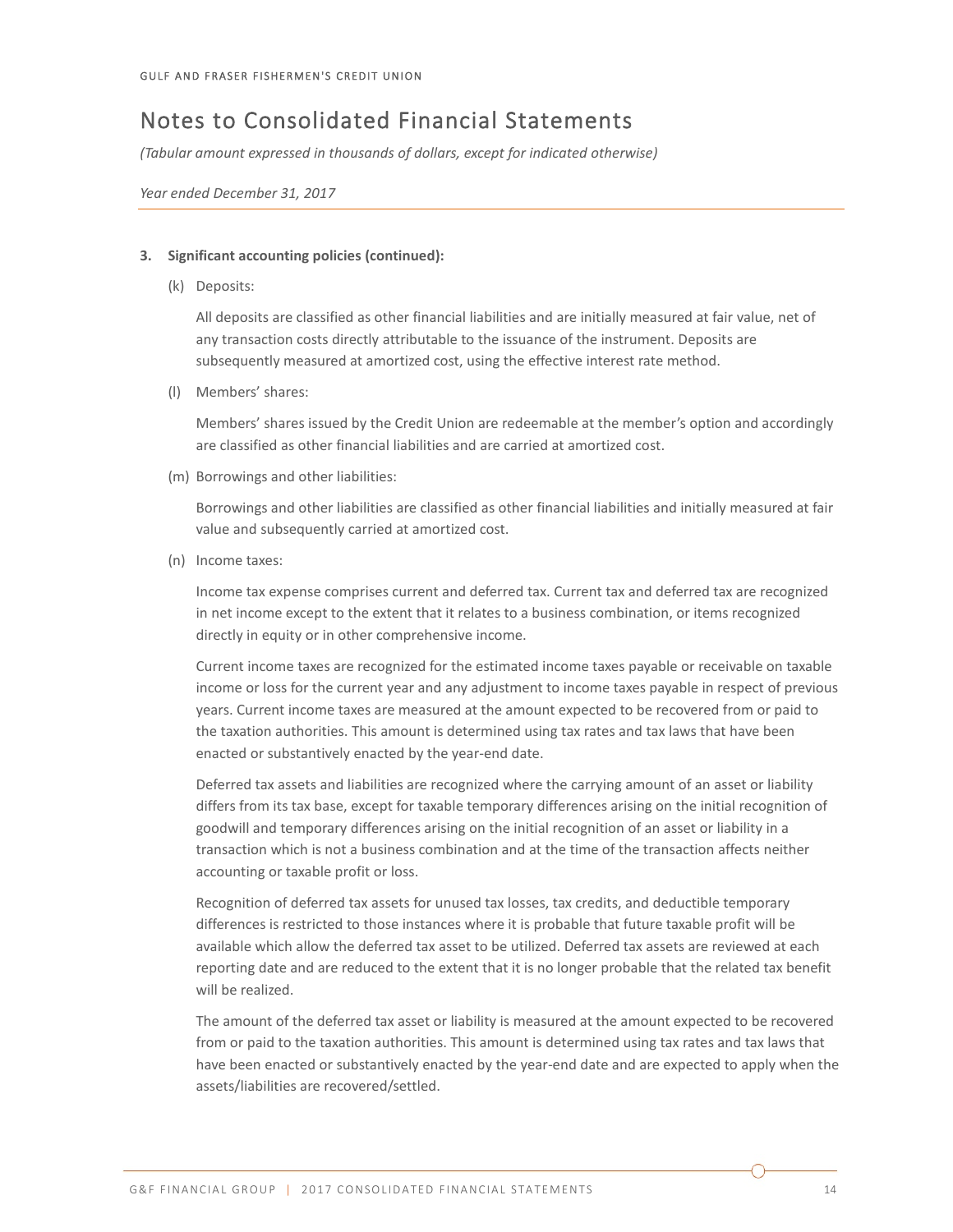*(Tabular amount expressed in thousands of dollars, except for indicated otherwise)*

*Year ended December 31, 2017*

### **3. Significant accounting policies (continued):**

(o) Revenue recognition:

Interest income is recognized on an effective interest basis over the term of the underlying financial instrument. Other income from the provision of services to members is recognized when earned, specifically when amounts are fixed or can be determined and the ability to collect is reasonably assured.

(p) Leased assets:

Where substantially all of the risks and rewards incidental to ownership of a leased asset have been transferred to the Credit Union (a finance lease), the asset is treated as if it had been purchased outright. The amount initially recognized as an asset is the lower of the fair value of the leased property and the present value of the minimum lease payments payable over the term of the lease. The corresponding lease commitment is shown as a liability. Lease payments are analyzed between capital and interest. The interest element is charged to the consolidated statement of income over the period of the lease and is calculated so that it represents a constant proportion of the lease liability. The capital element reduces the balance owed to the lessor.

Where substantially all of the risks and rewards incidental to ownership are not transferred to the Credit Union (an operating lease), the total rentals payable under the lease are charged to the statement of income on a straight-line basis over the lease term. The aggregate benefit of lease incentives is recognized as a reduction of the rental expense over the lease term on a straight-line basis.

- (q) Employee benefits:
	- (*i*) Short-term employee benefits:

Short-term employee benefit obligations are measured on an undiscounted basis and are expensed as the related service is provided.

(*ii*) Group Registered Savings Plan:

The Credit Union participates in a Group Registered Savings Plan, recognizing contributions as an expense in the year during which services are rendered by employees. The Credit Union has no legal or constructive obligation to pay further amounts beyond these contributions.

(r) Provisions:

Provisions are recognized for liabilities of uncertain timing or amount that have arisen as a result of past transactions, including legal or constructive obligations. The provision is measured at the best estimate of the expenditure required to settle the obligation at the reporting date.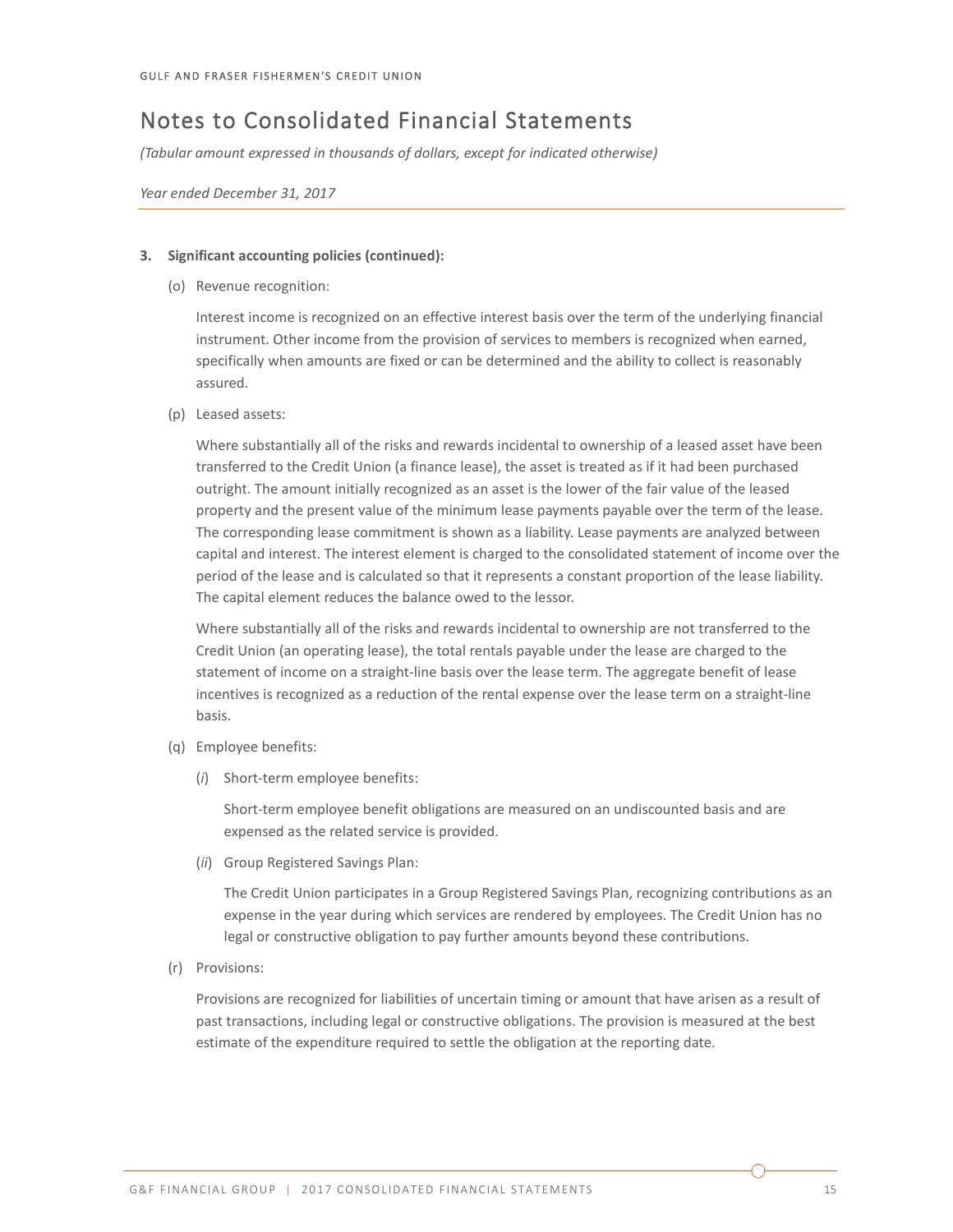*(Tabular amount expressed in thousands of dollars, except for indicated otherwise)*

#### *Year ended December 31, 2017*

#### **3. Significant accounting policies (continued):**

(s) Foreign currency translation:

Transactions in foreign currencies are translated into the functional currency of the Credit Union at the spot exchange rate at the date of the transaction. Monetary assets and liabilities denominated in foreign currencies are translated into Canadian dollars at prevailing exchange rates at the reporting date. Non-monetary assets and liabilities are translated into Canadian dollars at historical rates. Realized and unrealized gains and losses arising from translation are included in the consolidated statement of comprehensive income.

(t) New standards and interpretations not yet adopted:

#### IFRS 9, *Financial Instruments:*

In July 2014, the IASB issued IFRS 9: Financial Instruments (IFRS 9), which replaces IAS 39: Financial Instruments Recognition and Measurement (IAS 39) and deals with classification and measurement of financial assets and liabilities, the rules and requirements relating to hedge accounting, as well as impairment of financial assets. The requirements of this standard represent a significant change from the existing requirements in IAS 39. This new standard is effective for the Credit Union for the fiscal year beginning January 1, 2018.

#### *Transition*

IFRS 9 does not require restatement of comparative period consolidated financial statements except in limited circumstances related to aspects of hedge accounting. The restatement of prior periods is not required and is only permitted if information is available without the use of hindsight. The Credit Union has made the decision not to restate comparative period financial information and will recognize any measurement differences between the previous carrying amount and the new carrying amount of financial assets and liabilities as of the date of initial application, through an adjustment to opening retained earnings.

#### *Classification and measurement*

The new standard requires classification of assets based on the Credit Union's business model for managing the financial assets and the contractual cash flow characteristics of these assets. Financial assets are to be measured at fair value through profit or loss (FVTPL) unless certain conditions are met which permit measurement at amortized cost or fair value through other comprehensive income.

For financial liabilities, there were no changes expected to classification and measurement, which will continue to be measured at amortized cost, unless the Credit Union designates any of its financial liabilities as FVTPL.

The Credit Union has completed assessment of the business models for managing financial assets, and reviewed the underlying terms of its financial assets to determine contractual cash flow characteristics, leading to determination of classification. The Credit Union is currently estimating the impact due to classification and measurement changes.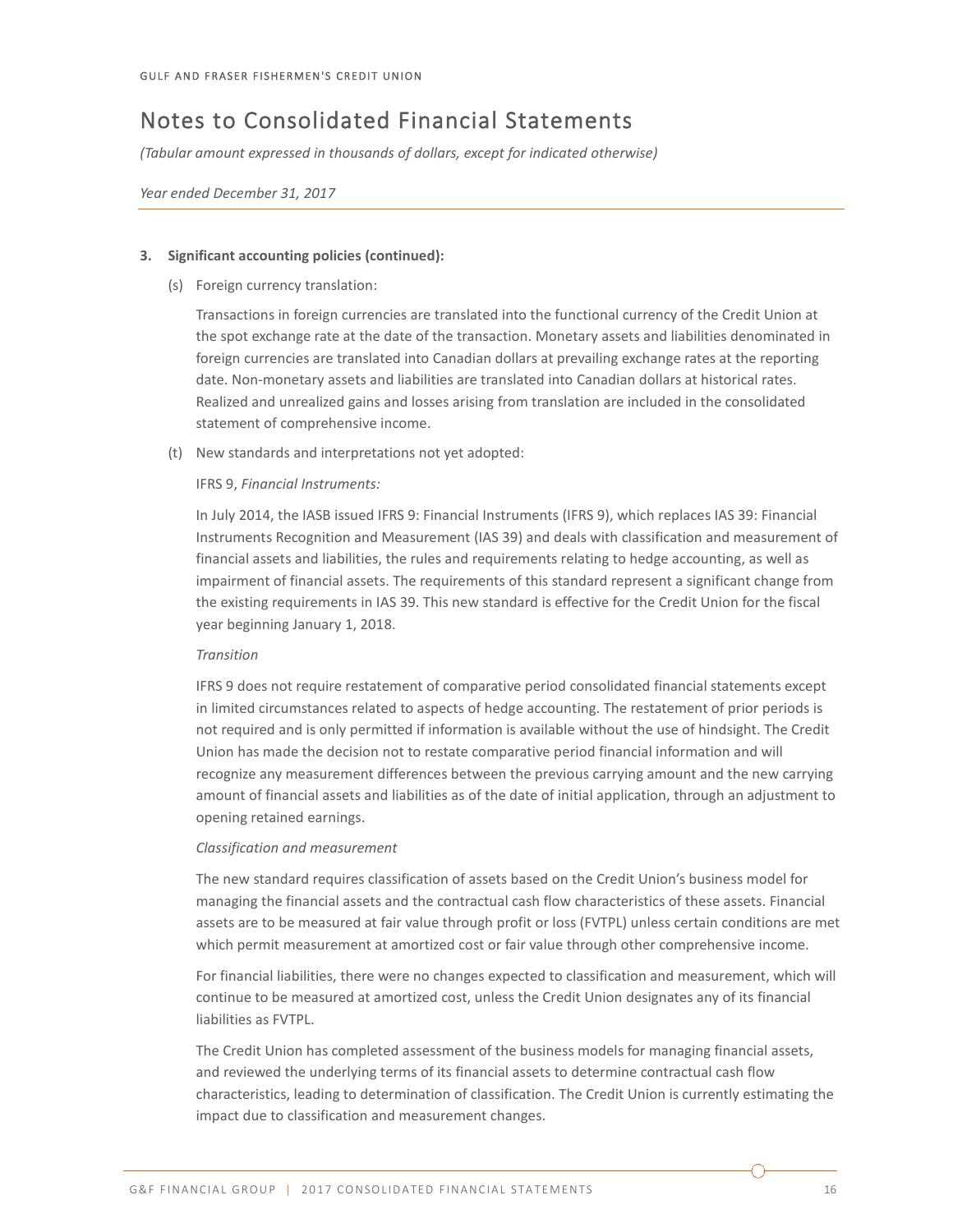*(Tabular amount expressed in thousands of dollars, except for indicated otherwise)*

#### *Year ended December 31, 2017*

### **3. Significant accounting policies (continued):**

(t) New standards and interpretations not yet adopted (continued):

#### *Hedge accounting*

IFRS 9 also includes a new general hedge accounting standard which aligns hedge accounting more closely with risk management. This new standard does not fundamentally change the types of hedging relationships or the requirement to measure and recognize ineffectiveness, however it will provide more hedging strategies that are used for risk management to qualify for hedge accounting and introduce more judgment to assess the effectiveness of a hedging relationship. The Credit Union has elected to continue to apply hedge accounting using IAS 39 and forgo the adoption of IFRS 9 at this time.

#### *Impairment of financial assets*

IFRS 9 also introduces a new single impairment model for financial assets. The new model is based on the measurement of the expected credit loss using a three stage model. Stage 1 includes the recognition of credit losses based on 12 months of expected losses for performing loans where there has not been a significant increase in credit risk since origination. Stage 2 focuses on expected lifetime losses on performing loans that have experienced a significant increase in credit risk since origination and stage 3 is an estimate of lifetime losses for all credit impaired loans. The new model applies to financial assets that are measured at amortized cost or fair value through other comprehensive income. The Credit Union is currently refining and finalizing its expected credit loss methodology and the internal processes and controls supporting the revised methodology.

#### IFRS 15, *Revenue from Contracts with Customers*:

IFRS 15: Revenue from Contracts with Customers (IFRS 15) replaces the existing standards for revenue recognition. The new standard establishes a framework for the recognition and measurement of revenues generated from contracts with customers, except for items such as financial instruments, insurance contracts and leases, which fall in the scope of other IFRSs. This framework provides a single, five-step model to determine whether, how much and when revenue is recognized. New estimates and judgmental thresholds have been introduced, which may affect the amount and/or timing of revenue recognition. IFRS 15 also includes a cohesive set of disclosure requirements that will result in an entity providing users of the consolidated financial statements with comprehensive information about the nature, amount, timing and uncertainty of revenue and cash flows arising from the contracts with customers. This standard is effective for the Credit Union for its fiscal year beginning January 1, 2018. The Credit Union is currently assessing the impact on transition.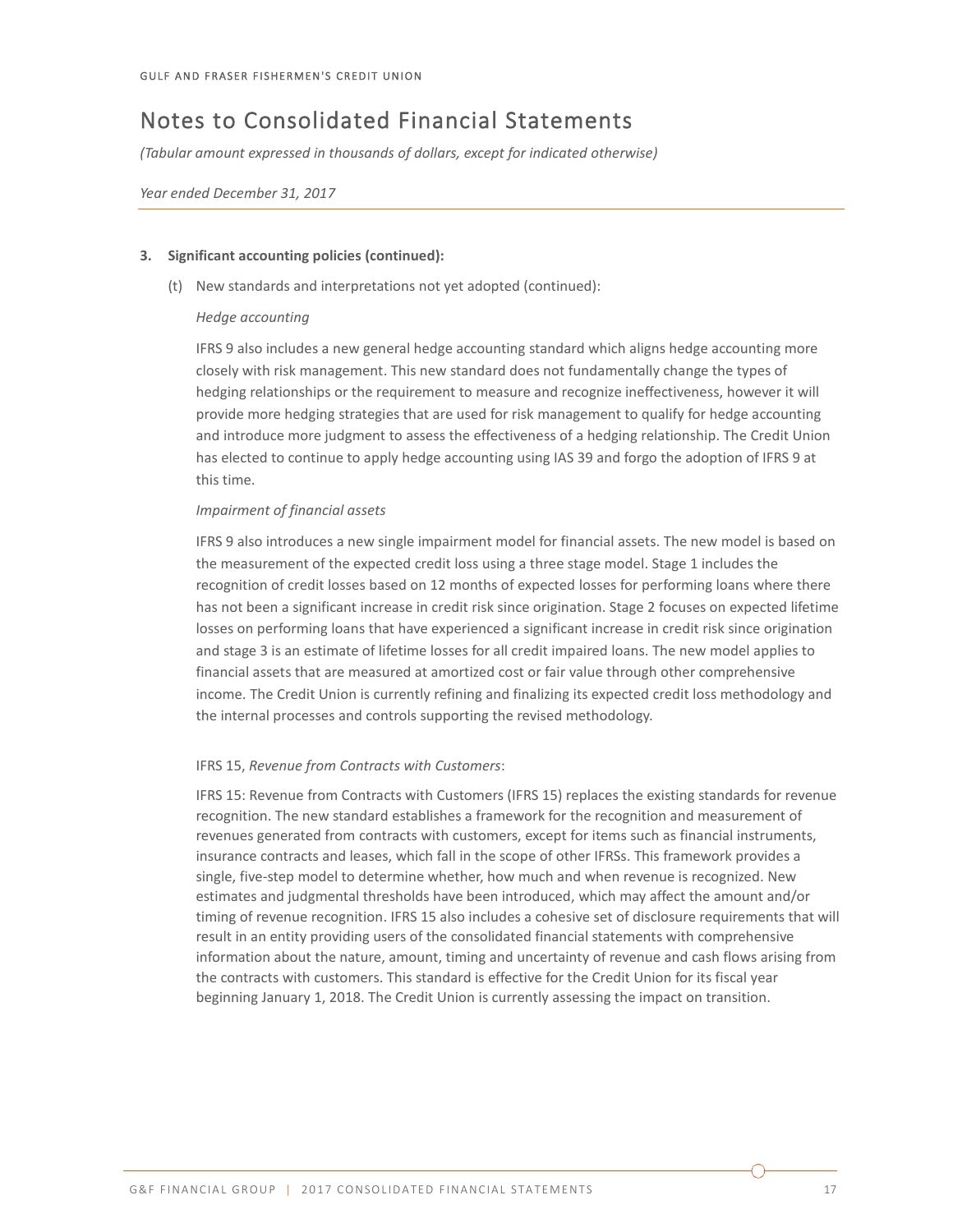*(Tabular amount expressed in thousands of dollars, except for indicated otherwise)*

#### *Year ended December 31, 2017*

### **3. Significant accounting policies (continued):**

(t) New standards and interpretations not yet adopted (continued):

#### IFRS 16, *Leases*:

IFRS 16 *Leases* is effective for the Credit Union beginning on January 1, 2019. Earlier application is permitted. IFRS 16 will replace IAS 17 *Leases*. This standard introduces a single lessee accounting model and requires a lessee to recognize assets and liabilities for all leases with a term of more than 12 months, unless the underlying asset is of low value. A lessee is required to recognize a right-of-use asset representing its right to use the underlying asset and a lease liability representing its obligation to make lease payments. This standard substantially carries forward the lessor accounting requirements of IAS 17, while requiring enhanced disclosures to be provided by the lessor. The extent of the impact of the adoption of the standard has not yet been determined by the Credit Union.

#### **4. Critical accounting estimates and judgments:**

The Credit Union makes estimates and assumptions about the future that affect the reported amounts of assets and liabilities. Estimates and judgments are continually evaluated based on historical experience and other factors, including expectations of future events that are believed to be reasonable under the circumstances. In the future, actual experience may differ from these estimates and assumptions.

The effect of a change in an accounting estimate is recognized prospectively by including it in net income or comprehensive income in the period of the change, if the change affects that period only, or in the period of the change and future periods, if the change affects both.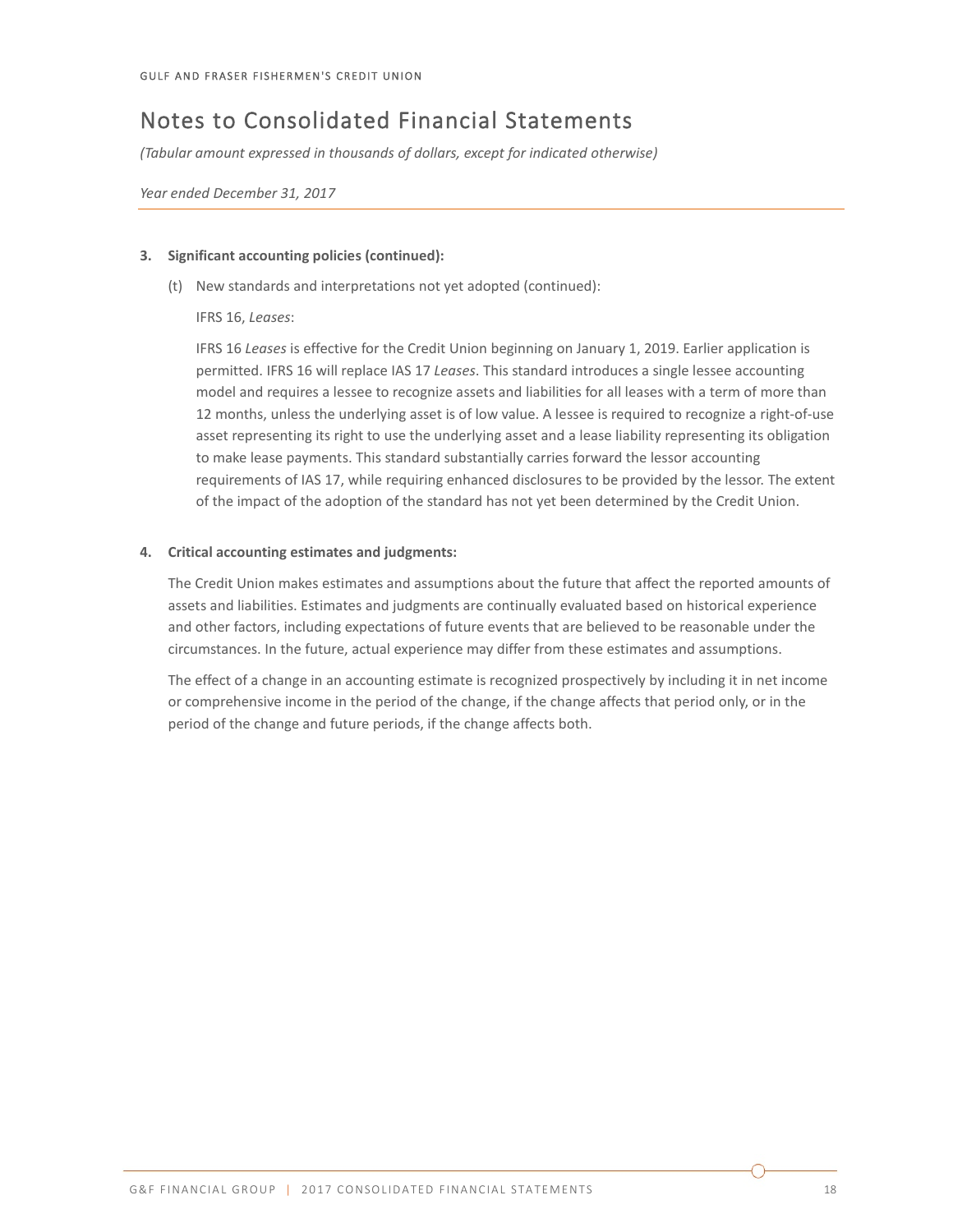*(Tabular amount expressed in thousands of dollars, except for indicated otherwise)*

*Year ended December 31, 2017*

#### **4. Critical accounting estimates and judgments (continued):**

The estimates and assumptions that have a significant risk of causing material adjustment to the carrying amounts of assets and liabilities within the next financial year are discussed below.

(a) Fair value of financial instruments and investment property:

The Credit Union determines the fair value of financial instruments that are not quoted in an active market, using valuation techniques. Those techniques are significantly affected by the assumptions used, including discount rates and estimates of future cash flows. In that regard, the derived fair value estimates cannot always be substantiated by comparison with independent markets and, in many cases, may not be capable of being realized immediately.

The Credit Union determines the fair value of investment property based on property tax notices, which may not fully capture market movements to the date of the financial statements.

The methods and assumptions applied, and the valuation techniques used, for financial instruments that are not quoted in an active market are disclosed in notes 5, 7, 10, 13, 15 and 19.

(b) Allowance for impairment of loans:

In determining whether an impairment loss should be recorded in the statement of income, the Credit Union makes judgment on whether objective evidence of impairment exists individually for financial assets that are individually significant. Where this does not exist, the Credit Union uses its judgment to group member loans with similar credit risk characteristics to allow a collective assessment of the group to determine any impairment loss.

In determining the collective allowance for impaired loans, management uses estimates based on several factors including historical loss experience for assets with similar credit risk characteristics and objective evidence of impairment. Further details on the estimates used to determine the collective allowance for impaired loans are provided in note 8.

#### **5. Financial investments:**

The following tables provide information on the investments by type of security and issuer. The maximum exposure to credit risk is the carrying value as detailed below.

|                                   | 2017          | 2016    |
|-----------------------------------|---------------|---------|
|                                   |               |         |
| Central 1 term deposits           | \$<br>151,446 | 202,452 |
| Accrued interest on term deposits | 730           | 463     |
| Central 1 - Class A shares        | 6,247         | 5,516   |
| Central 1 - Class E shares        | 1,142         | 1       |
| Other investments                 | 1,828         | 1,234   |
|                                   |               |         |
|                                   | 161,393       | 209,666 |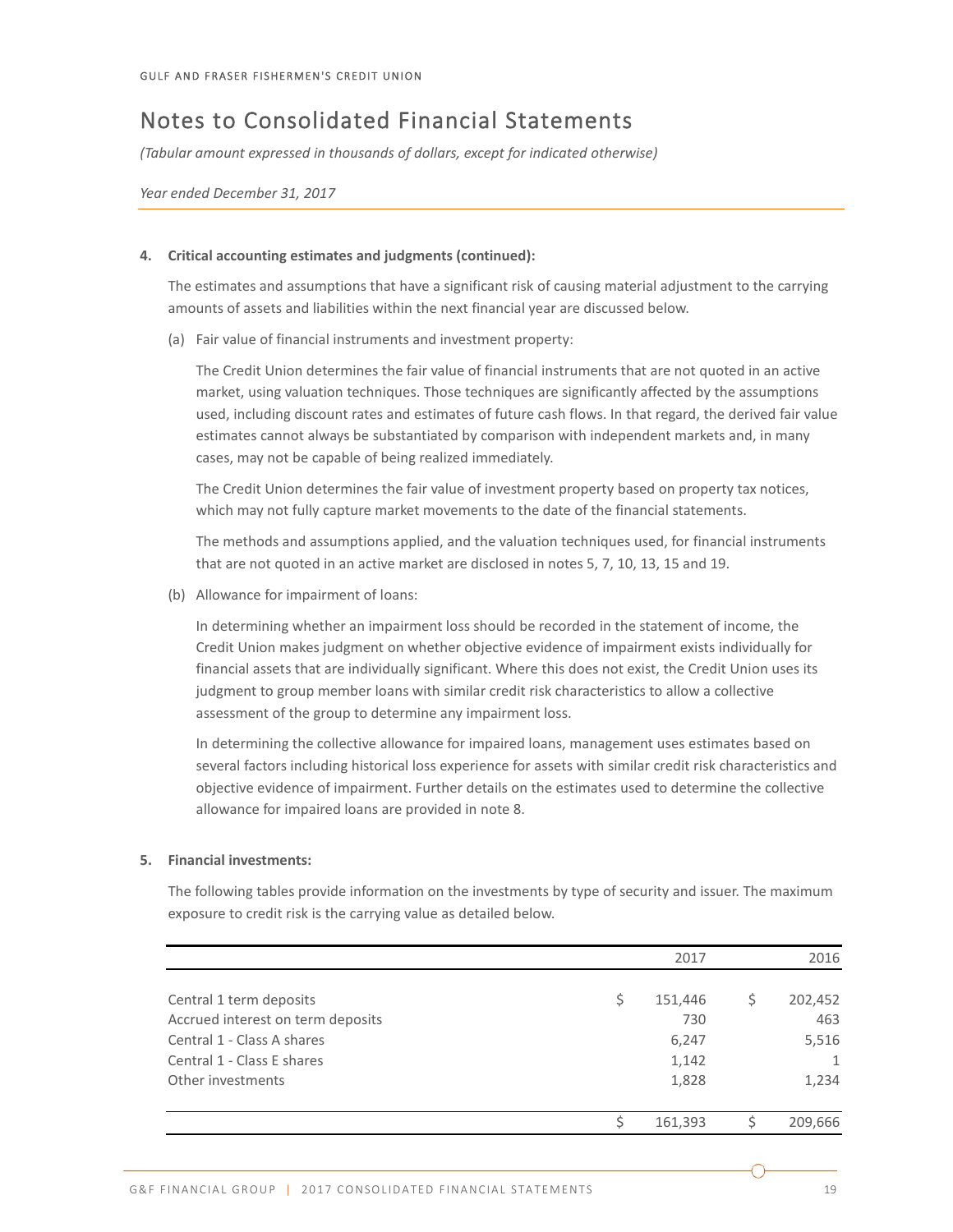*(Tabular amount expressed in thousands of dollars, except for indicated otherwise)*

*Year ended December 31, 2017*

#### **5. Financial investments (continued):**

The Credit Union must maintain liquidity reserves with Central 1 of at least 8% of total members' deposits and non-equity shares, and borrowings. The fair value of term deposits with Central 1 is \$150,584 at December 31, 2017 (2016 - \$202,940).

The shares in Central 1 are required as a condition of membership and are redeemable upon withdrawal of membership or at the discretion of the Board of Directors of Central 1. In addition, the member credit unions are subject to additional capital calls at the discretion of the Board of Directors of Central 1.

Class A Central 1 shares are subject to an annual rebalancing mechanism and are issued and redeemable at a par value of one dollar per share. There is no separately quoted market value for these shares; however, fair value is determined to be equivalent to the par value due to the fact transactions occur at par value on a regular and recurring basis.

Class E Central 1 shares are issued with a par value of one cent per share; however, they are redeemable at one hundred dollars per share at the option of Central 1. On October 27, 2017, Central 1 redeemed 2,283 of the Credit Union's Class E shares. These shares had a carrying value of one cent per share, equal to cost, and were redeemed at one hundred dollars per share resulting in a gain of \$228 (2016-nil) being recorded in other income.

Effective December 31, 2017, Central 1 announced that 24.9502% of the Credit Union's Class E shares would be redeemed at a value of one hundred dollars per share subsequent to year end. These shares have been recorded at a fair value of one hundred dollars per share, with the gain of \$1,141 (2016-nil) being recorded in OCI.

All other investments in Class E shares are recorded at their cost of one cent per share as the fair value cannot be reliably measured. There is no quoted market price for the shares, and the likelihood and timing of any future redemption of the shares cannot be determined.

The Credit Union is not intending to dispose of any Central 1 shares as the services supplied by Central 1 are relevant to the day-to-day activities of the Credit Union.

Dividends on these shares are at the discretion of the Board of Directors of Central 1.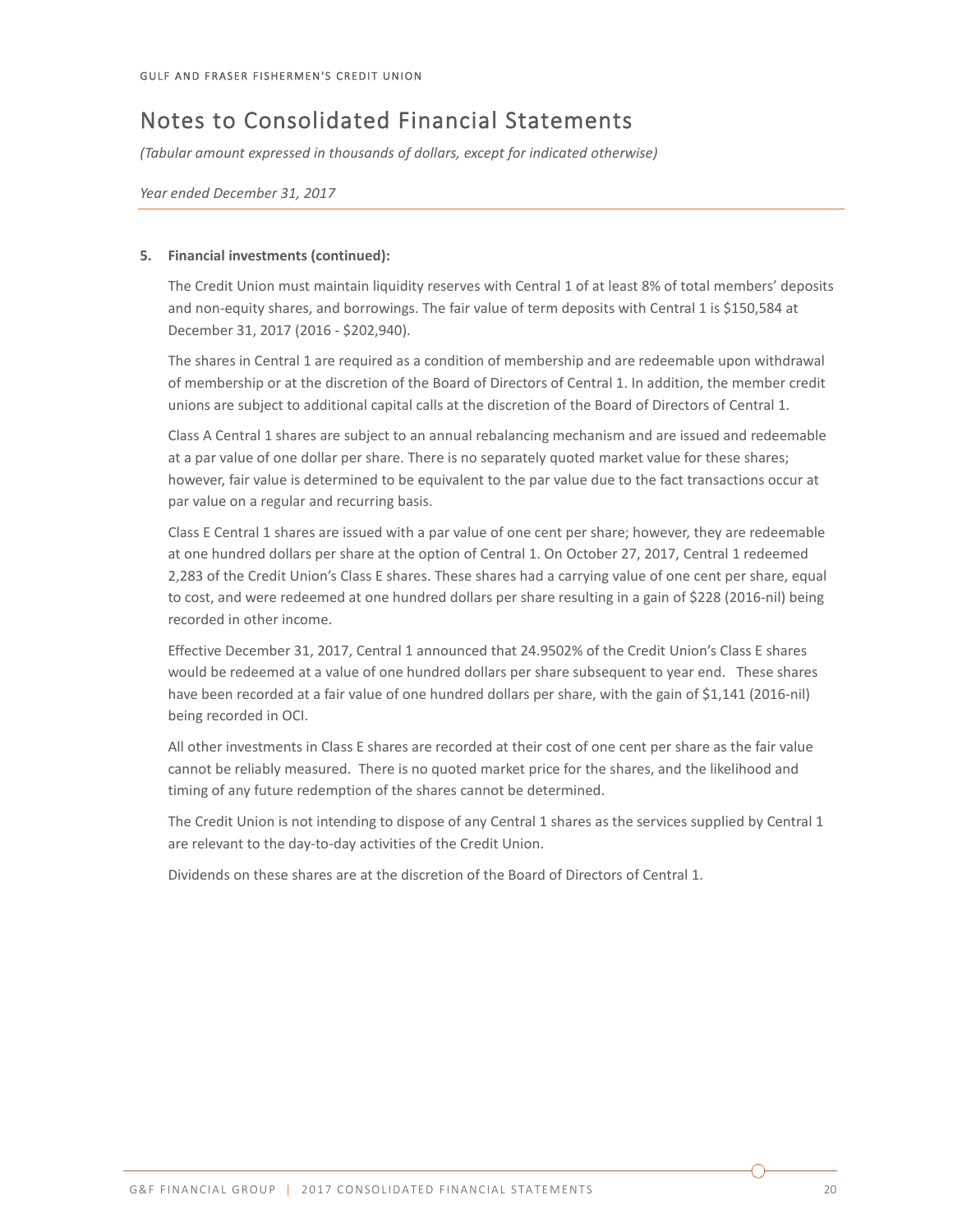*(Tabular amount expressed in thousands of dollars, except for indicated otherwise)*

*Year ended December 31, 2017*

### **6. Derivatives:**

|                                                                                            | Notional amounts<br>Maturities of derivatives |                          |    |                     |    |                     |    |        |             | Fair value |      |
|--------------------------------------------------------------------------------------------|-----------------------------------------------|--------------------------|----|---------------------|----|---------------------|----|--------|-------------|------------|------|
|                                                                                            |                                               | Within<br>1 year         |    | $1$ to $3$<br>years |    | $3$ to $5$<br>years |    | 2017   | 2017        |            | 2016 |
| Derivatives used to manage<br>interest rate risks:<br>Receive fixed interest<br>rate swaps | Ś                                             | $\overline{\phantom{a}}$ | Ś. | 30,000              | Ś. | 50,000              | \$ | 80.000 | \$<br>(577) | \$         | 618  |
| Other derivatives:<br>Index-linked option contracts<br>forward starting swaps              |                                               | 3.203                    |    | 1,627               |    | 948                 |    | 5.778  | 516         |            | 352  |
| Total derivative contracts                                                                 | \$                                            | 3,203                    | Ś. | 31,627              | Ś  | 50,948              | Ś  | 85,778 | \$<br>(61)  | \$         | 970  |

### **7. Loans:**

The following table provides information on loans by type. The maximum exposure to credit risk would be the carrying values as detailed below:

|                                          | 2017            | 2016           |
|------------------------------------------|-----------------|----------------|
|                                          |                 |                |
| Residential mortgages and personal loans | \$<br>1,237,740 | 1,023,358<br>S |
| Commercial lending                       | 475,007         | 433,517        |
|                                          | 1,712,747       | 1,456,875      |
| Accrued interest receivable              | 2,913           | 2,329          |
|                                          | 1,715,660       | 1,459,204      |
| Allowance for impaired loans (note 8)    | (4, 535)        | (3,927)        |
| Net loans to members                     | \$<br>1,711,125 | 1,455,277      |

At December 31, 2017, \$1,015,016 (2016 - \$840,202) of loans are expected to be settled more than twelve months after the reporting date.

(a) Terms and conditions:

Loans can have either a variable or fixed rate of interest and mature within 7 years.

Variable rate loans are based on a "prime rate" formula. The rate is determined by the type of security offered and the members' credit worthiness. The Credit Union's prime rate at December 31, 2017 was 3.20% (2016 - 2.70%).

The interest rate offered on fixed rate loans being advanced to a member varies with the type of security offered and the member's credit worthiness.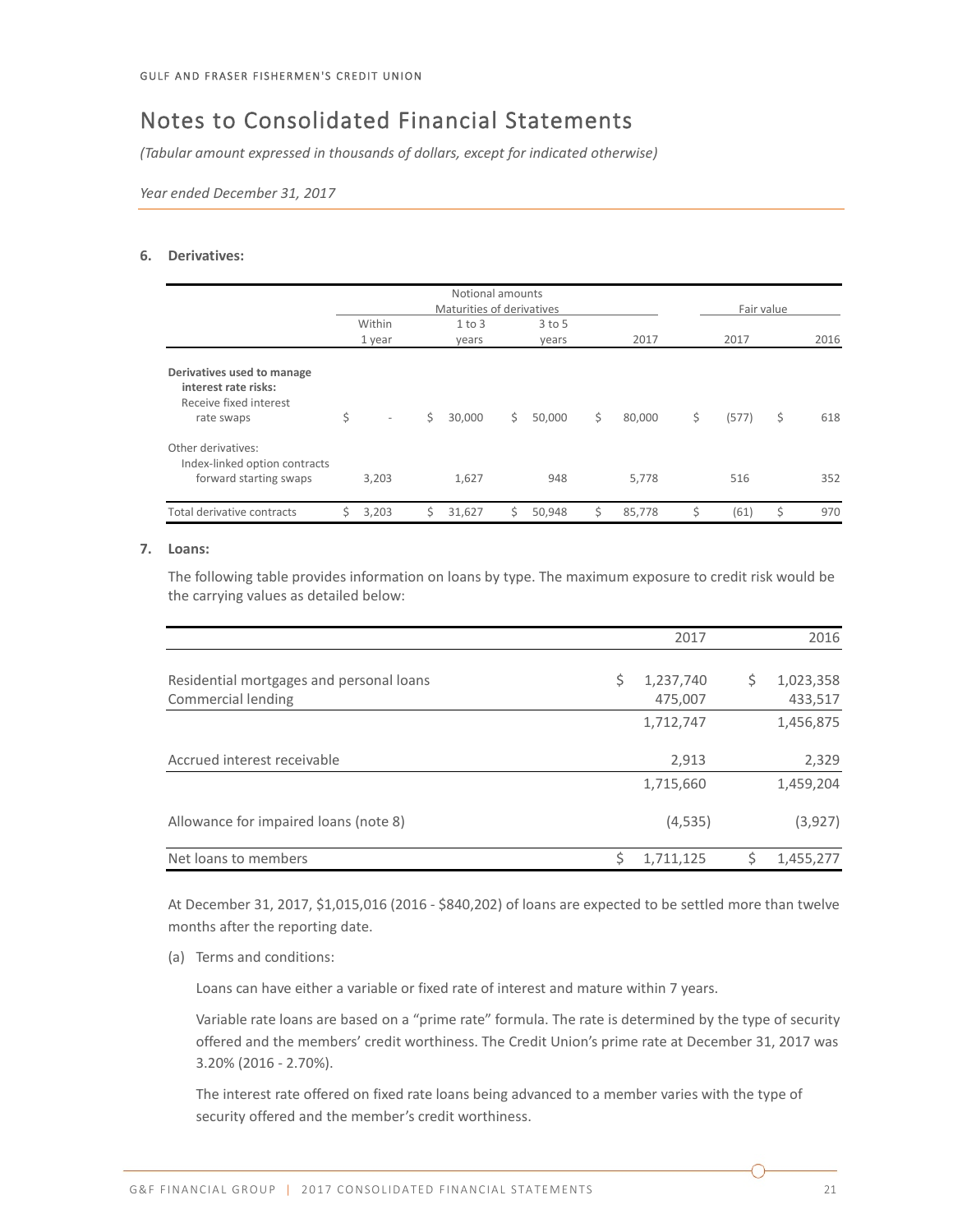*(Tabular amount expressed in thousands of dollars, except for indicated otherwise)*

*Year ended December 31, 2017*

### **7. Loans (continued):**

(a) Terms and conditions (continued):

Residential mortgages are loans secured by residential property and generally receive monthly blended payments of principal and interest or interest only. Personal loans consist of term loans and lines of credit with various repayment terms.

Commercial lending consists of term loans, operating lines of credit and mortgages to individuals, partnerships and corporations, and have various repayment terms. They are secured by various types of collateral, including mortgages on real property, general security agreements, and charges on specific equipment, investments, and personal guarantees.

(b) Fair value:

The fair value of loans at December 31, 2017 was \$1,706,055 (2016 - \$1,458,325).

The estimated fair value of the variable rate loans is assumed to be equal to book value as the interest rates on these loans re-price to market on a periodic basis. The estimated fair value of fixed rate loans is determined by discounting the expected future cash flows at current market rates for products with similar terms and credit risks.

(c) Securitized loans:

As part of its program of liquidity, capital, and interest rate risk management, the Credit Union enters into arrangements to fund mortgage growth by securitizing loans to Central 1 or unrelated third parties. The Credit Union reviews these securitization arrangements in order to determine whether they should result in all or a portion of the transferred mortgages being derecognized from the consolidated statement of financial position.

The amount of residential mortgages that were transferred but which were not derecognized at December 31, 2017 was \$45,306 (2016 - \$49,771). The Credit Union has also recognized \$45,299 (2016 - \$49,758) of secured borrowings (note 15) relating to the securitization transactions, as the Credit Union did not transfer substantially all of the risks and rewards of ownership, principally because it did not transfer prepayment, interest and credit risk of the mortgages in the securitization. The residential mortgages are categorized as loans and they are held as security for this secured borrowing. The weighted average interest rate on the secured borrowing is 1.92% (2016 - 2.09%) and it matures over the same term as the underlying mortgages.

As a result of the transactions, the Credit Union receives the net differential between the monthly interest receipts of the mortgages and the interest expense on the borrowings.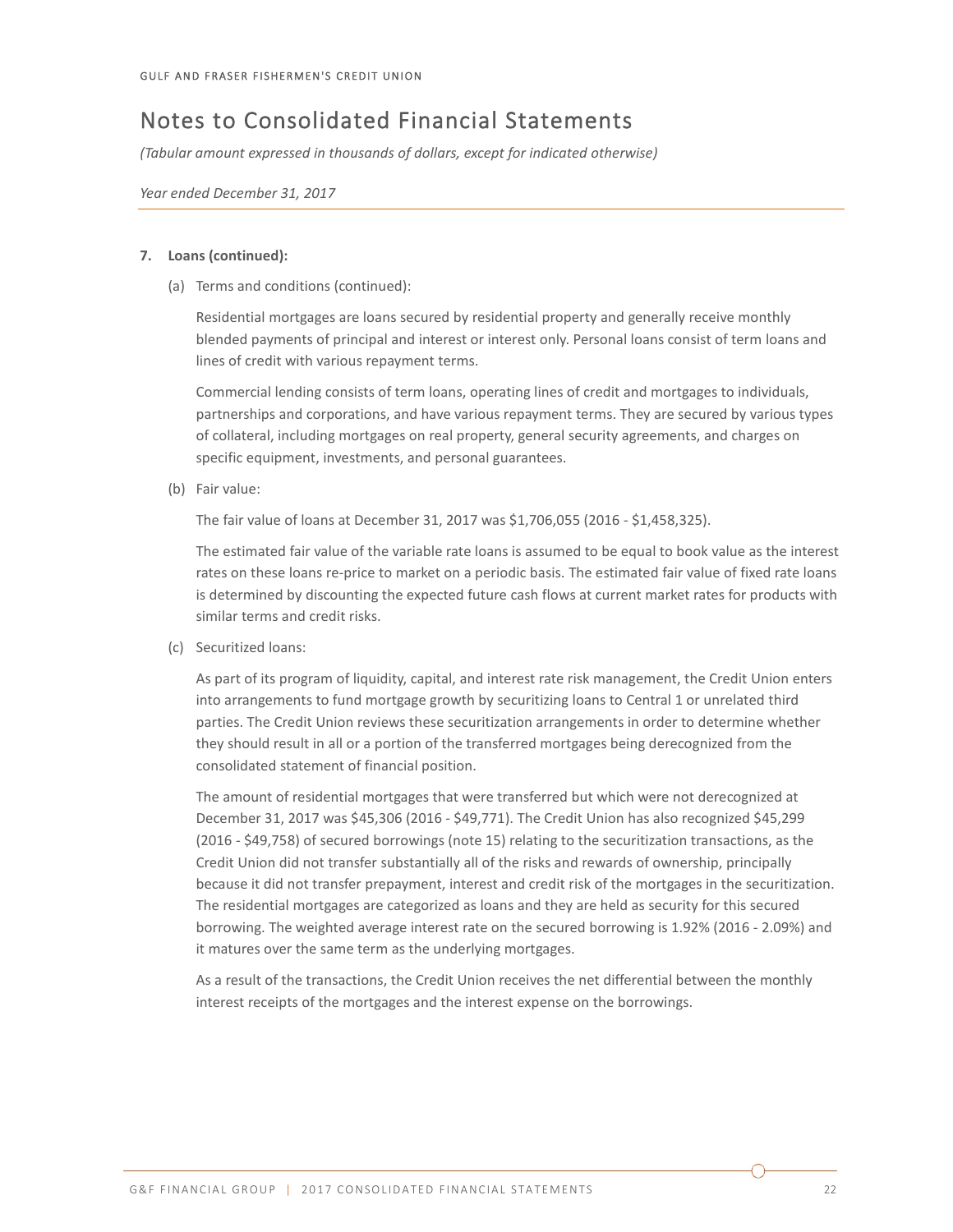*(Tabular amount expressed in thousands of dollars, except for indicated otherwise)*

*Year ended December 31, 2017*

### **7. Loans (continued):**

(d) Credit quality of loans:

A breakdown of the security held on a portfolio basis is as follows:

|                               | 2017      | 2016      |
|-------------------------------|-----------|-----------|
| Loans - insured to government | 105,096   | 125,016   |
| Loans - real estate secured   | 1,587,702 | 1,306,396 |
| Loans - otherwise secured     | 9,596     | 13,592    |
| Loans - unsecured             | 10,353    | 11,871    |
|                               | 1,712,747 | 1,456,875 |

### **8. Allowance for impaired loans:**

(a) Total allowance for impaired loans:

|                                                       | 2017        | 2016        |
|-------------------------------------------------------|-------------|-------------|
| Collective allowance<br>Individual specific allowance | 4,495<br>40 | 3,845<br>82 |
|                                                       | 4.535       | 3.927       |

### (b) Movement in the allowance for impaired loans:

| 2017                                                                                                                           | Residential<br>mortgages and<br>personal loans |                          | Commercial<br>lending     | Total                       |
|--------------------------------------------------------------------------------------------------------------------------------|------------------------------------------------|--------------------------|---------------------------|-----------------------------|
| Balance, January 1, 2017<br>Provision charged to net income<br>Loans written off<br>Recoveries of loans previously written off |                                                | 720<br>19<br>(162)<br>26 | 3,207<br>750<br>(25)<br>- | 3,927<br>769<br>(187)<br>26 |
| Balance, December 31, 2017                                                                                                     |                                                | 603                      | 3,932                     | 4.535                       |

| 2016                                                                                                                           | Residential<br>mortgages and<br>personal loans |                          | Commercial<br>lending | Total                  |                             |
|--------------------------------------------------------------------------------------------------------------------------------|------------------------------------------------|--------------------------|-----------------------|------------------------|-----------------------------|
| Balance, January 1, 2016<br>Provision charged to net income<br>Loans written off<br>Recoveries of loans previously written off |                                                | 746<br>80<br>(146)<br>40 |                       | 2,687<br>520<br>$\sim$ | 3,433<br>600<br>(146)<br>40 |
| Balance, December 31, 2016                                                                                                     |                                                | 720                      |                       | 3,207                  | 3,927                       |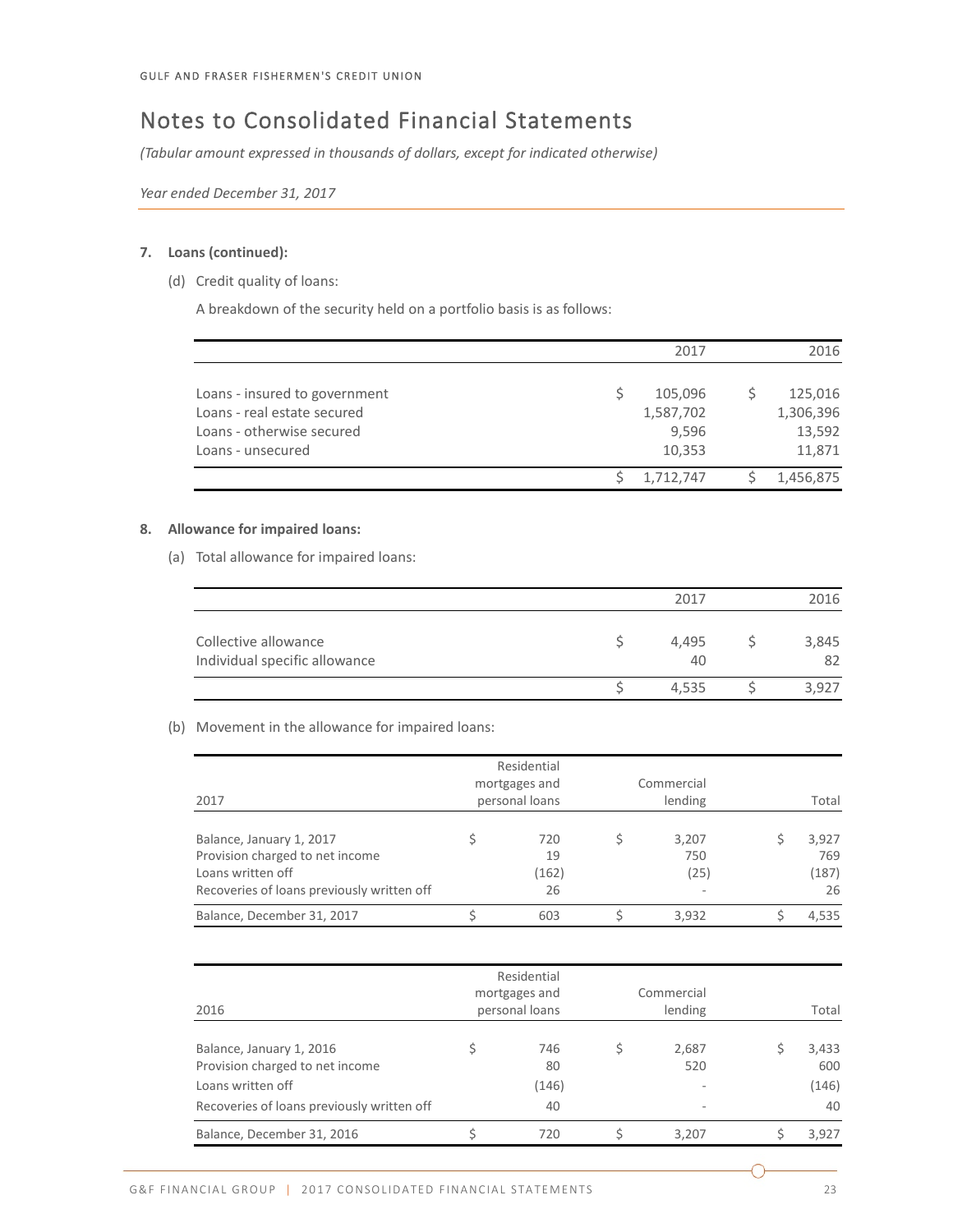*(Tabular amount expressed in thousands of dollars, except for indicated otherwise)*

*Year ended December 31, 2017*

### **8. Allowance for impaired loans (continued):**

(c) Impaired loans:

|                                                                   |   | 2017              |  |                                     |  | 2016              |  |                                     |  |
|-------------------------------------------------------------------|---|-------------------|--|-------------------------------------|--|-------------------|--|-------------------------------------|--|
|                                                                   |   | Carrying<br>value |  | Individual<br>specific<br>provision |  | Carrying<br>value |  | Individual<br>specific<br>provision |  |
| Residential mortgages<br>and personal loans<br>Commercial lending | Ś | 108<br>2          |  | 38<br>2                             |  | 350<br>18         |  | 59<br>23                            |  |
| <b>Total loans</b>                                                |   | 110               |  | 40                                  |  | 368               |  | 82                                  |  |

(d) Key assumptions in determining the specific and collective allowance for impaired loans:

The Credit Union has estimated the specific allowance by determining the likely impairment loss on loans that have not maintained the loan repayments in accordance with the loan contract, or where there is other evidence of potential impairment such as industrial restructuring, job losses or economic circumstances. In identifying the impairment likely from these events the Credit Union estimates the potential impairment using the loan type, industry, geographical location, type of loan security, the length of time the loans are past due and the historical loss experience.

The circumstances may vary for each loan over time, resulting in higher or lower impairment losses. The methodology and assumptions used for estimating future cash flows are reviewed regularly by the Credit Union to reduce any differences between loss estimates and actual loss experience.

For purposes of the collective allowance for impaired loans, loans are classified into separate groups with similar risk characteristics, based on the type of product and type of security.

(e) Loans past due but not impaired:

Loans with repayments past due but not regarded as individually impaired are as follows:

| 2017                              | Residential<br>mortgages and<br>personal loans |         | Commercial<br>lending | Total            |  |         |
|-----------------------------------|------------------------------------------------|---------|-----------------------|------------------|--|---------|
| 30 to 89 days<br>90 days and over |                                                | 10<br>- |                       | $\sim$<br>$\sim$ |  | 10<br>۰ |
| Balance, December 31, 2017        |                                                | 10      |                       |                  |  | 10      |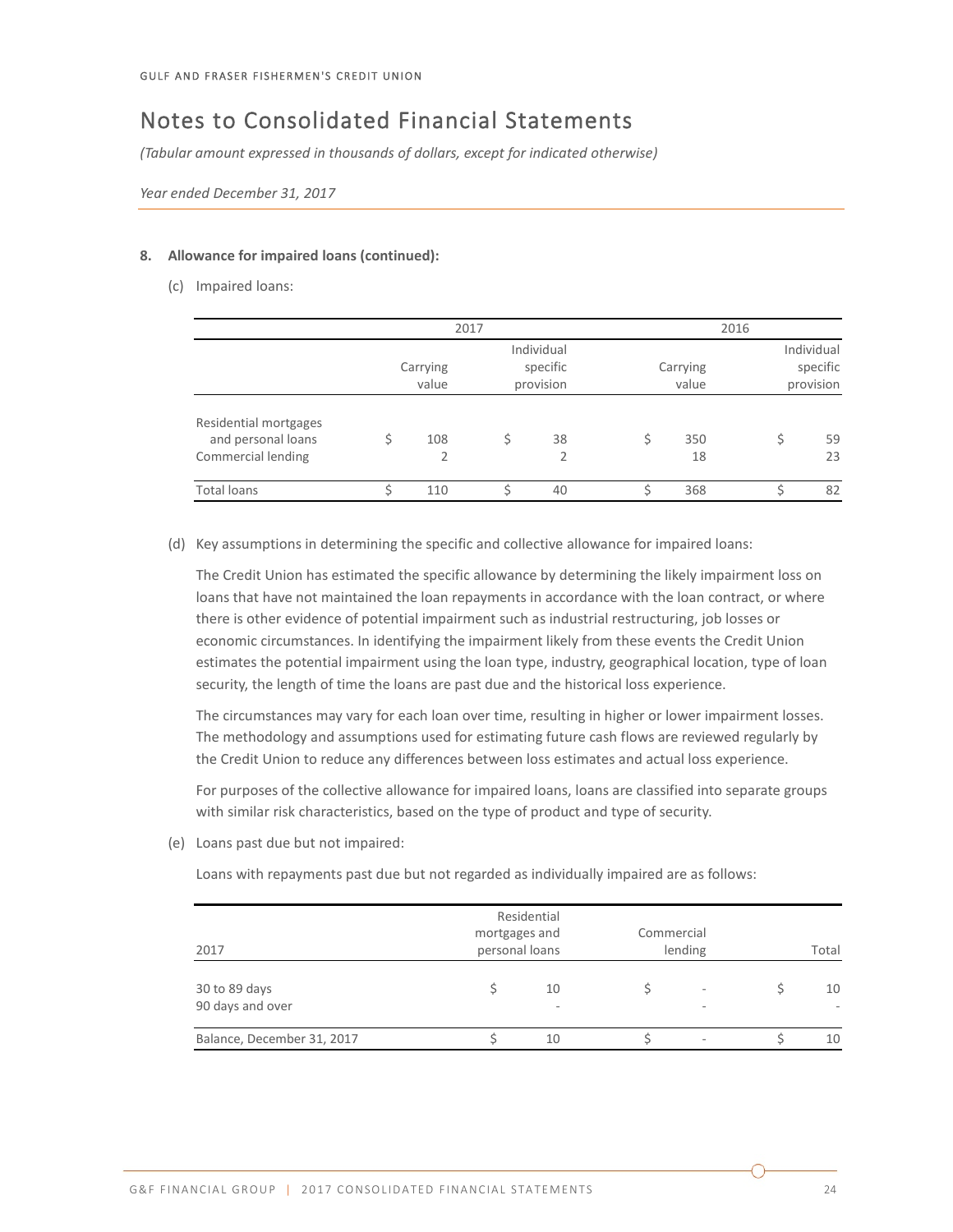*(Tabular amount expressed in thousands of dollars, except for indicated otherwise)*

*Year ended December 31, 2017*

### **8. Allowance for impaired loans (continued):**

(e) Loans past due but not impaired (continued):

| 2016                              | Residential<br>mortgages and<br>personal loans |        | Commercial<br>lending | Total      |
|-----------------------------------|------------------------------------------------|--------|-----------------------|------------|
| 30 to 89 days<br>90 days and over |                                                | 3<br>- | $\sim$<br>2,620       | 3<br>2,620 |
| Balance, December 31, 2016        |                                                |        | 2,620                 | 2,623      |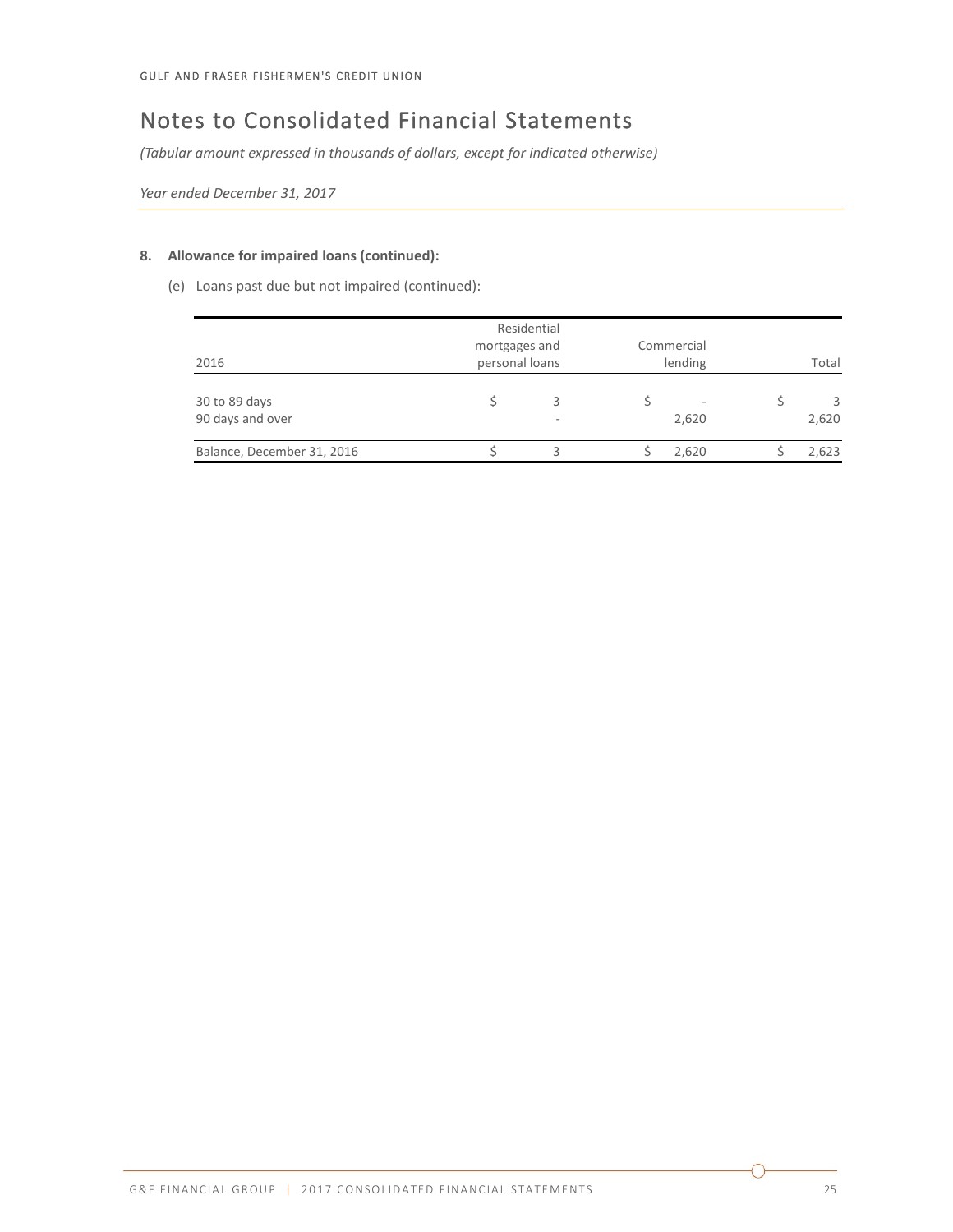*(Tabular amount expressed in thousands of dollars, except for indicated otherwise)*

*Year ended December 31, 2017*

#### **9. Premises and equipment and intangible assets:**

|                                                                 |    |                                   |    |                       | Premises and equipment       |    |                      |                            |    | Intangible assets      |
|-----------------------------------------------------------------|----|-----------------------------------|----|-----------------------|------------------------------|----|----------------------|----------------------------|----|------------------------|
|                                                                 |    |                                   |    |                       | Leasehold                    |    | Furniture and        |                            |    | Computer               |
|                                                                 |    | Land                              |    | <b>Building</b>       | improvement                  |    | equipment            | Total                      |    | software               |
| Cost:                                                           |    |                                   |    |                       |                              |    |                      |                            |    |                        |
| Balance, December 31, 2015<br>Additions<br><b>Disposals</b>     | \$ | 2,242<br>$\overline{\phantom{a}}$ | \$ | 1,320<br>18<br>$\sim$ | \$<br>6,962<br>432<br>$\sim$ | \$ | 7,177<br>318<br>(8)  | \$<br>17,701<br>768<br>(8) | \$ | 5,236<br>563<br>$\sim$ |
| Balance, December 31, 2016<br>Additions<br>Disposals            |    | 2,242                             |    | 1,338                 | 7,394<br>735                 |    | 7,487<br>185<br>(15) | 18,461<br>920<br>(15)      |    | 5,799<br>299           |
| Balance, December 31, 2017                                      | \$ | 2,242                             | \$ | 1,338                 | \$<br>8,129                  | \$ | 7,657                | \$<br>19,366               | \$ | 6,098                  |
| <b>Accumulated depreciation:</b>                                |    |                                   |    |                       |                              |    |                      |                            |    |                        |
| Balance, December 31, 2015<br>Depreciation expense<br>Disposals | \$ |                                   | \$ | 1,288<br>11<br>$\sim$ | \$<br>3,766<br>423<br>$\sim$ | \$ | 6,332<br>363<br>(8)  | \$<br>11,386<br>797<br>(8) | \$ | 4,832<br>282           |
| Balance, December 31, 2016<br>Depreciation expense<br>Disposals |    |                                   |    | 1,299<br>12           | 4,189<br>506                 |    | 6,687<br>314<br>(10) | 12,175<br>832<br>(10)      |    | 5,114<br>383           |
| Balance, December 31, 2017                                      | Ś. | $\sim$                            | Ś. | 1,311                 | \$<br>4,695                  | Ś. | 6,991                | \$<br>12,997               | Ś. | 5,497                  |
| Net book value:                                                 |    |                                   |    |                       |                              |    |                      |                            |    |                        |
| As at December 31, 2016<br>As at December 31, 2017              | \$ | 2,242<br>2,242                    | \$ | 39<br>27              | \$<br>3,205<br>3,434         | \$ | 800<br>666           | \$<br>6,286<br>6,369       | \$ | 685<br>601             |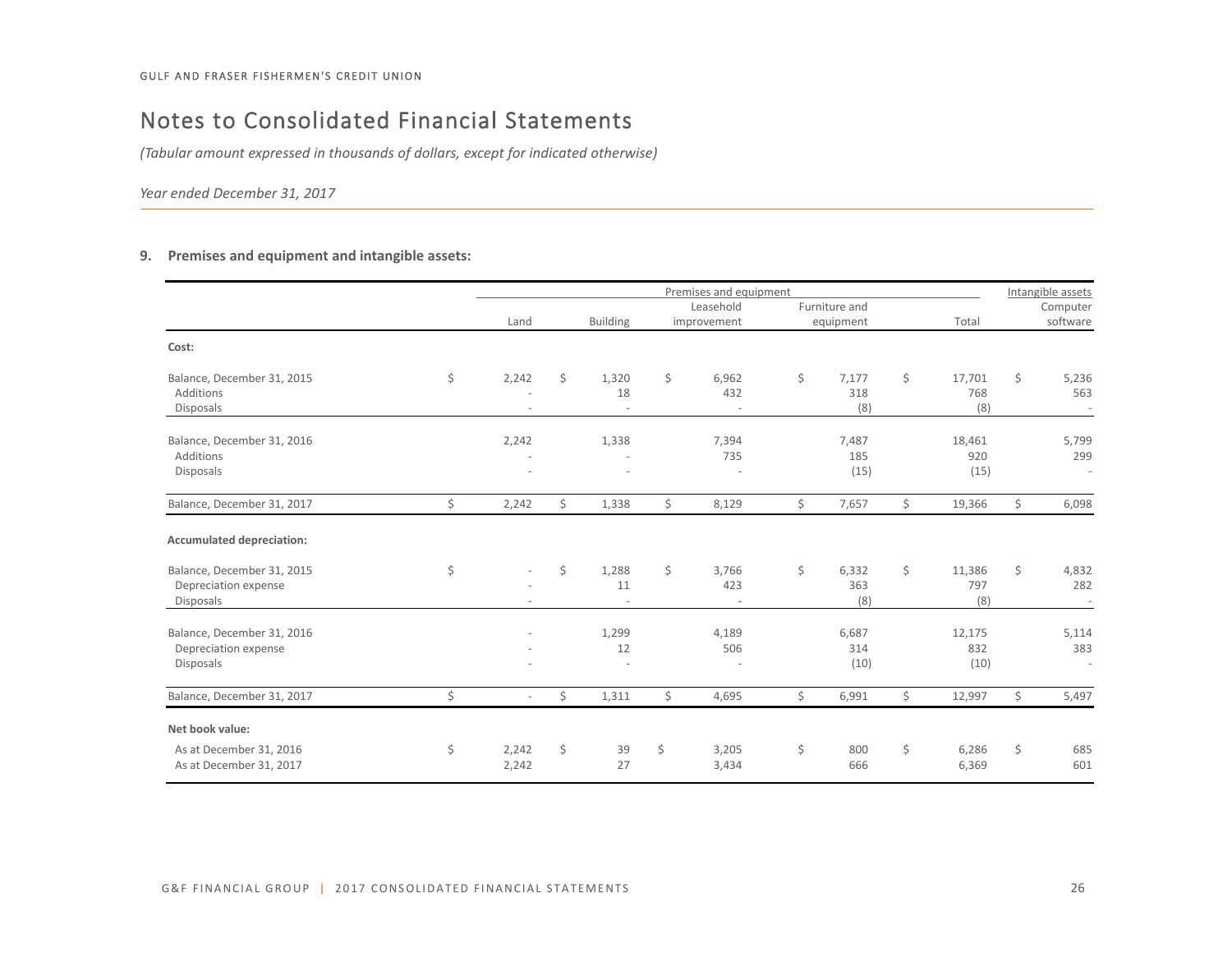*(Tabular amount expressed in thousands of dollars, except for indicated otherwise)*

*Year ended December 31, 2017*

### **10. Investment property:**

(a) Cost:

 $(c)$ 

|                                     | Land | <b>Building</b> |  | Total |
|-------------------------------------|------|-----------------|--|-------|
| Balance, December 31, 2016 and 2017 | 797  | 30              |  |       |
| (b) Accumulated depreciation:       |      |                 |  |       |

|                                                          | Land             |    | <b>Building</b>                | Total            |
|----------------------------------------------------------|------------------|----|--------------------------------|------------------|
| Balance, December 31, 2015<br>Depreciation expense       | \$               | \$ | 30                             | \$<br>30         |
| Balance, December 31, 2016<br>Depreciation expense       | \$<br>۰          | \$ | 30<br>$\overline{\phantom{a}}$ | \$<br>30         |
| Balance, December 31, 2017                               | \$               | \$ | 30                             | \$<br>30         |
| Net book value:                                          |                  |    |                                |                  |
|                                                          | Land             |    | <b>Building</b>                | Total            |
| Balance, December 31, 2016<br>Balance, December 31, 2017 | \$<br>797<br>797 | \$ |                                | \$<br>797<br>797 |

The fair value of the investment property at December 31, 2017 is \$3,288 (2016 - \$2,541). The fair value of the investment property was estimated based on the property tax assessment notices for the applicable year. Investment property held by the Credit Union is leased out under operating leases. During the year ended December 31, 2017, rental income of \$11 (2016 - \$27) and operating expenses (including repairs and maintenance) of \$15 (2016 - \$11) related to investment property was recognized in the consolidated statement of income.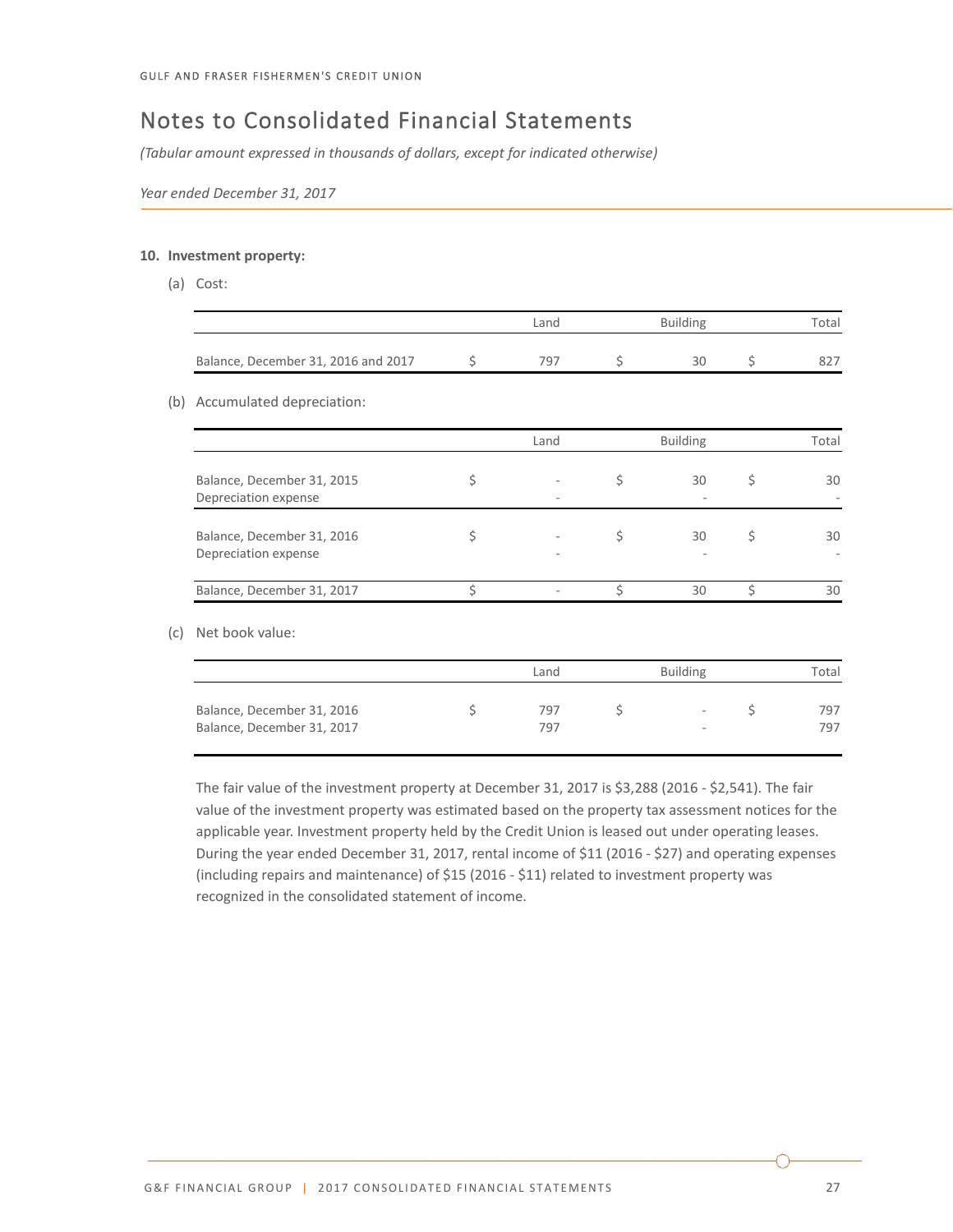*(Tabular amount expressed in thousands of dollars, except for indicated otherwise)*

*Year ended December 31, 2017*

### **11. Provision for income taxes:**

|                                                   | 2017        | 2016  |
|---------------------------------------------------|-------------|-------|
|                                                   |             |       |
| Current income taxes:                             |             |       |
| Current year                                      | \$<br>1,993 | 1,353 |
| Deferred income taxes:                            |             |       |
| Origination and reversal of temporary differences | (29)        | (197) |
| Change in tax rate                                | 118         | (98)  |
|                                                   | 89          | (295) |
|                                                   |             |       |
|                                                   | 2,082       | 1,058 |

At December 31, 2017, a deferred income tax liability for temporary differences of \$1,264 (2016 - \$1,221) related to investments in subsidiaries was not recognized because the Credit Union controls whether the liability will be incurred and it is satisfied that it will not be incurred in the foreseeable future.

During the year ended December 31, 2017, income tax expense differs from the amount that would be computed by applying the federal and provincial statutory income tax rates of 26% (2016 - 26%) to income before income taxes. The reasons for the differences are as follows:

|                                                               |    | 2017    |        | 2016 |       |        |
|---------------------------------------------------------------|----|---------|--------|------|-------|--------|
| Combined basic federal and provincial<br>statutory income tax | \$ | 2.927   | 26.0 % | Ś    | 1.632 | 26.0 % |
| Decrease in tax due to:                                       |    |         |        |      |       |        |
| Preferred rate deduction available                            |    |         |        |      |       |        |
| to credit unions                                              |    | (1,035) | (9.2)% |      | (570) | (9.1)% |
| Change in enacted tax rate                                    |    | 134     | 1.2%   |      | (25)  | (0.4)% |
| Non-deductible                                                |    | 31      | 0.3%   |      | 34    | 0.5%   |
| Other                                                         |    | 25      | 0.2%   |      | (13)  | (0.2)% |
| Total income taxes                                            | Ś  | 2,082   | 18.5%  | \$   | 1.058 | 16.8%  |

At December 31, 2017, income taxes payable of \$525 is included in other liabilities (2016 - taxes payable of \$447).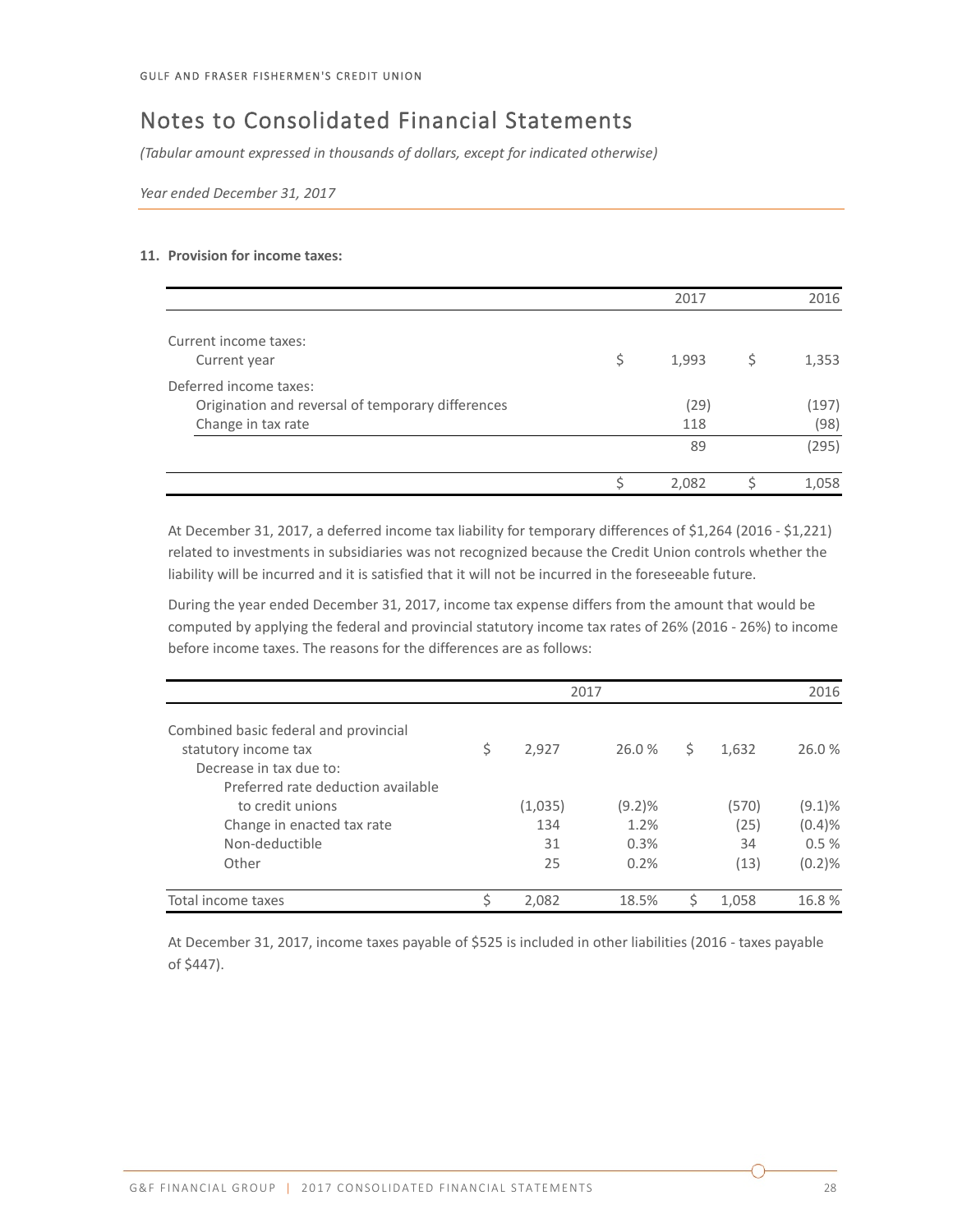*(Tabular amount expressed in thousands of dollars, except for indicated otherwise)*

*Year ended December 31, 2017*

### **11. Provision for income taxes (continued):**

The components of deferred income taxes are as follows:

| 2016  |
|-------|
| 732   |
| 304   |
| 146   |
| 64    |
| 1,246 |
|       |
| 2016  |
|       |
| 122   |
| 122   |
| \$    |
|       |

### **12. Other assets:**

|                                                         | 2017                | 2016               |
|---------------------------------------------------------|---------------------|--------------------|
| Prepaid expenses<br>Accounts receivable<br>Other assets | 2,172<br>250<br>134 | 1,940<br>231<br>47 |
|                                                         | 2,556               | 2,218              |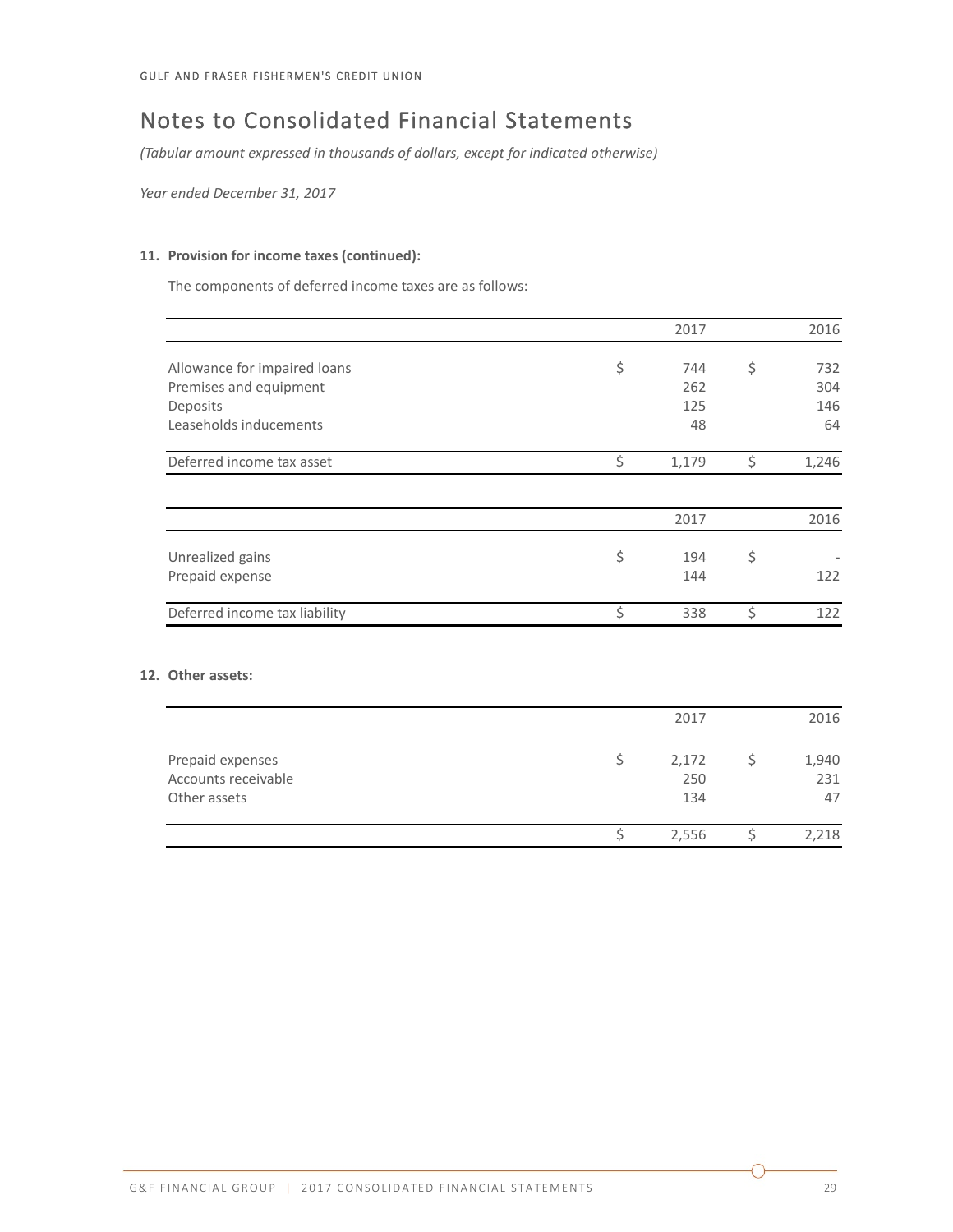*(Tabular amount expressed in thousands of dollars, except for indicated otherwise)*

*Year ended December 31, 2017*

### **13. Deposits:**

|                                           |    | 2017      |    | 2016      |
|-------------------------------------------|----|-----------|----|-----------|
|                                           |    |           |    |           |
| Demand deposits                           | \$ | 502,193   | \$ | 455,390   |
| Term deposits                             |    | 995,987   |    | 858,915   |
| Registered Retirement Savings Plans       |    | 106,873   |    | 112,342   |
| Registered Retirement Income Funds        |    | 47,726    |    | 46,285    |
| <b>Registered Education Savings Plans</b> |    | 3,999     |    | 3,978     |
| Tax Free Savings Accounts                 |    | 75,507    |    | 70,330    |
|                                           |    | 1,732,285 |    | 1,547,240 |
| Accrued interest payable                  |    | 10,558    |    | 9,776     |
|                                           | ς  | 1,742,843 | ς  | 1,557,016 |

At December 31, 2017, \$342,058 (2016 - \$366,220) of deposits are expected to be settled more than 12 months after the reporting date.

(a) Terms and conditions:

Demand deposits primarily consist of chequing and savings accounts. Interest rates and account fees are specific to each type of deposit account.

Term deposits bear fixed or variable rates of interest for terms of up to five years. Interest can be paid annually, monthly or upon maturity.

The Registered Retirement Savings Plans (RRSP) accounts can be fixed or variable rate. The fixed rate RRSPs have terms and rates similar to the term deposit accounts described above.

Registered Retirement Income Funds (RRIF) consist of both fixed and variable rate products with terms and conditions similar to those of the RRSPs described above. Members may make withdrawals from a RRIF account on a monthly or annual basis. The regular withdrawal amounts vary according to individual needs and statutory requirements.

The Registered Education Savings Plans (RESP) consist of both fixed and variable rate products with terms and conditions similar to those of the RRSPs described above.

The Tax-Free Savings Accounts (TFSA) can be fixed or variable rate with terms and conditions similar to those of the RRSPs described above.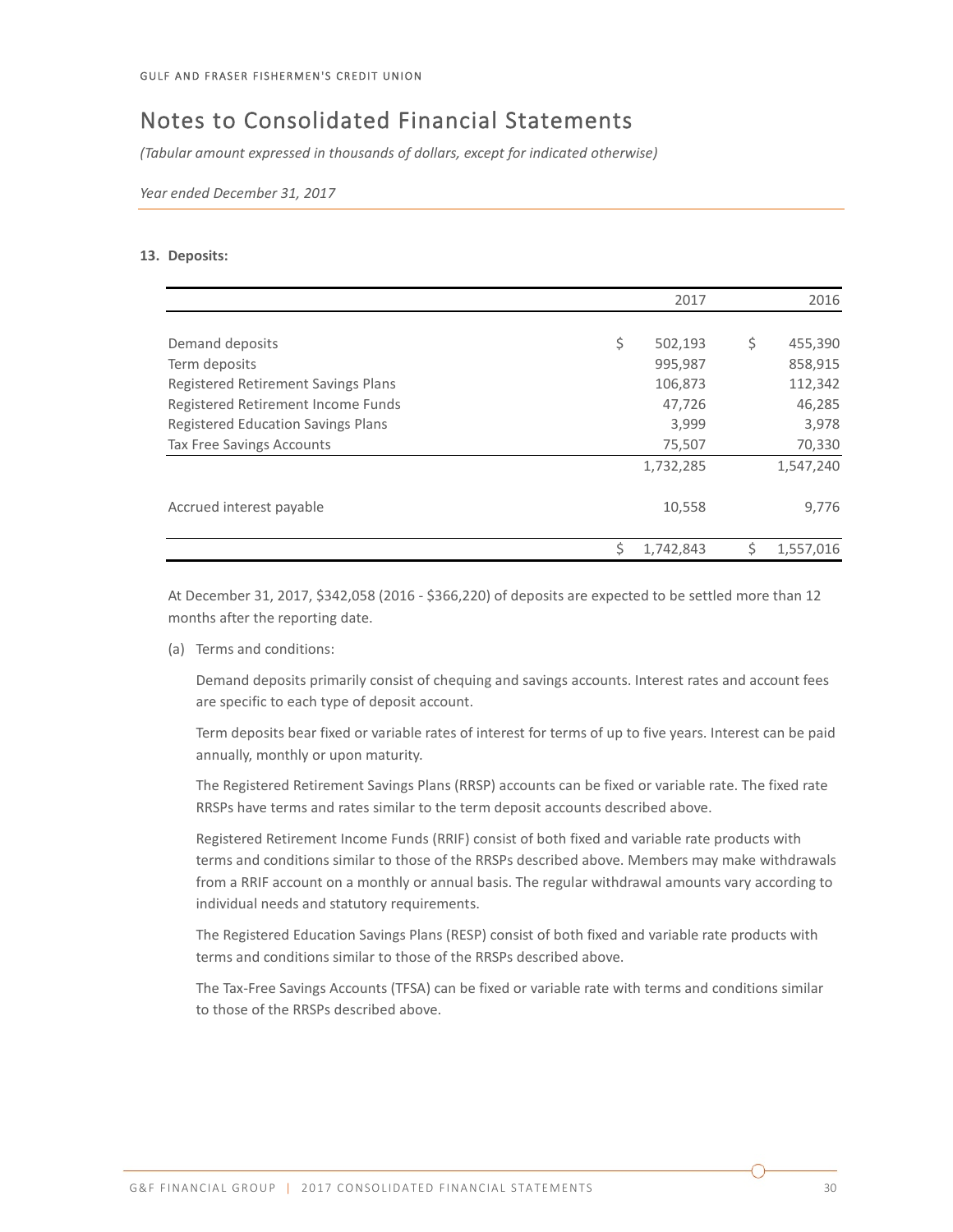*(Tabular amount expressed in thousands of dollars, except for indicated otherwise)*

*Year ended December 31, 2017*

#### **13. Deposits (continued):**

(b) Fair value:

The fair value of deposits at December 31, 2017 was \$1,749,260 (2016 - \$1,561,079).

The estimated fair value of the demand deposits and variable rate deposits are assumed to be equal to book value as the interest rates on these deposits re-price to market on a periodic basis. The estimated fair value of fixed rate deposits is determined by discounting the expected future cash flows of these deposits at current market rates for products with similar terms and credit risks.

#### **14. Members' shares:**

The members' shares of the Credit Union are divided into three classes of shares being membership shares, patronage shares and non-equity shares. All of the Credit Union's member shares are classified as financial liabilities as each class of shares is redeemable at the option of the member. The member shares are initially recognized at fair value net of any transaction costs directly attributable to the issuance of the instrument and subsequently carried at amortized cost using the effective interest rate method.

- (a) Terms and conditions:
	- (*i*) Membership shares:

As a condition of membership, which is required to use the services of the Credit Union, each member is required to hold five dollars in membership shares. These membership shares are redeemable at par (one dollar) when withdrawn. Dividends are at the discretion of the Board of Directors. All issued shares are fully paid.

Funds invested by members in membership shares are not insured by the Credit Union Deposit Insurance Corporation (CUDIC). The withdrawal of membership shares is subject to the restriction that the Credit Union shall not be required in any calendar year to redeem or purchase equity shares of any class in excess of 10% of the aggregate amount of that class issued and outstanding as at the previous financial year.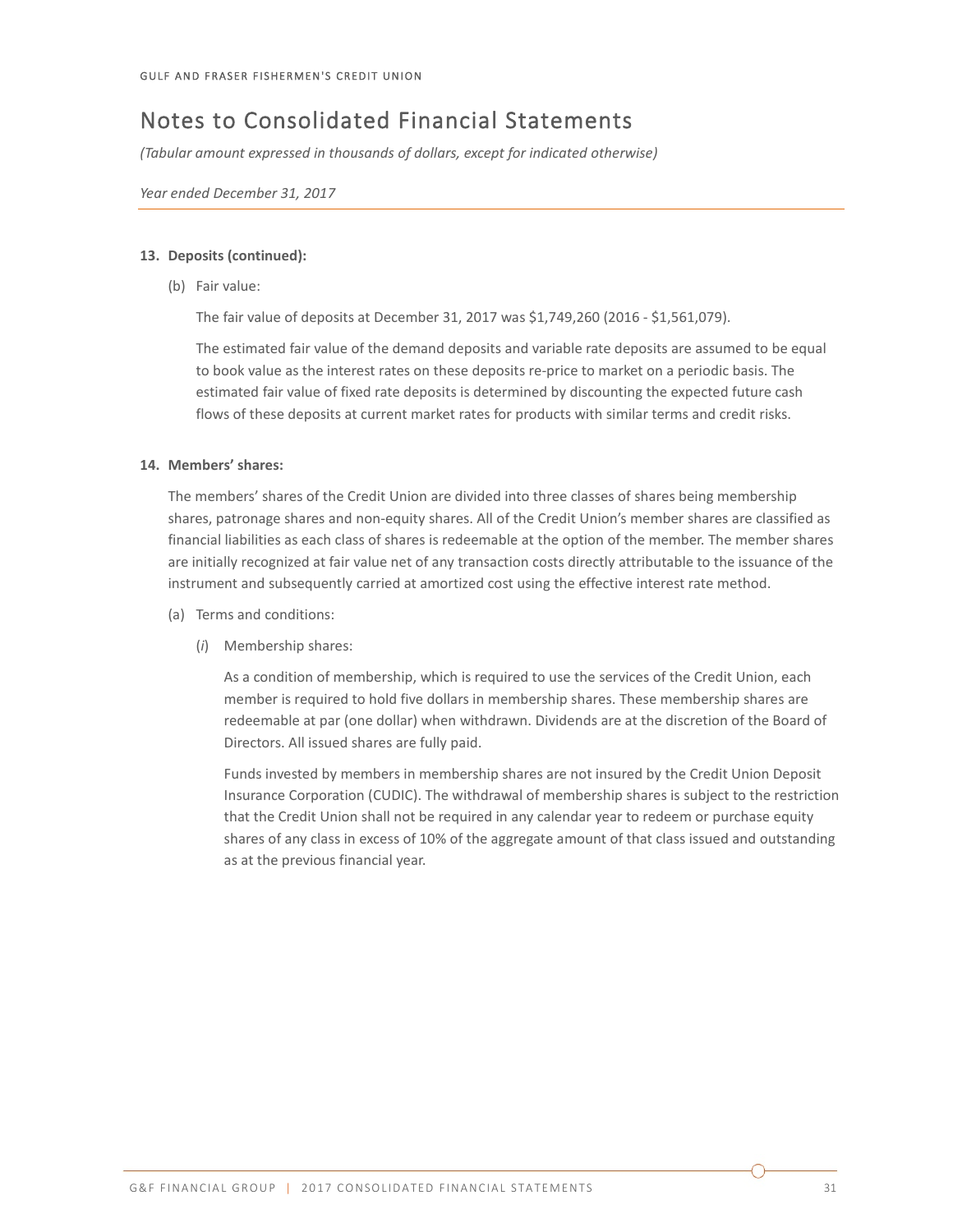*(Tabular amount expressed in thousands of dollars, except for indicated otherwise)*

*Year ended December 31, 2017*

### **14. Members' shares (continued):**

- (a) Terms and conditions (continued):
	- (*ii*) Investment equity shares:

Investment equity shares are non-voting, can be issued only to members of the Credit Union, and are redeemable at par (one dollar) when withdrawn. These shares were made available for investment by members beginning in July 2017. Dividends are at the discretion of the Board of Directors. All issued shares are fully paid.

Funds invested by members in investment equity shares are not insured by CUDIC. The withdrawal of investment equity shares is subject to the restriction that the Credit Union shall not be required in any calendar year to redeem or purchase equity shares of any class in excess of 10% of the aggregate amount of that class issued and outstanding as at the previous financial year.

(*iii*) Patronage shares:

Patronage shares are issued as part of patronage rebates. They are non-voting, can be issued only to members of the Credit Union, and are redeemable at par (one dollar). There is no limit on the number of patronage shares which can be held by a member.

Funds issued in patronage shares are not insured by CUDIC. The withdrawal of patronage shares is subject to the restriction that the Credit Union shall not be required in any calendar year to redeem or purchase equity shares of any class in excess of 10% of the aggregate amount of that class issued and outstanding as at the previous financial year. Patronage rebates are at the discretion of the Directors. All issued shares are fully paid.

(*iv*) Non-equity shares*:*

Non-equity shares are withdrawable on demand by the member and may be redeemed by the Credit Union at par (one dollar). Dividends are at the discretion of the Board of Directors. All issued shares are fully paid.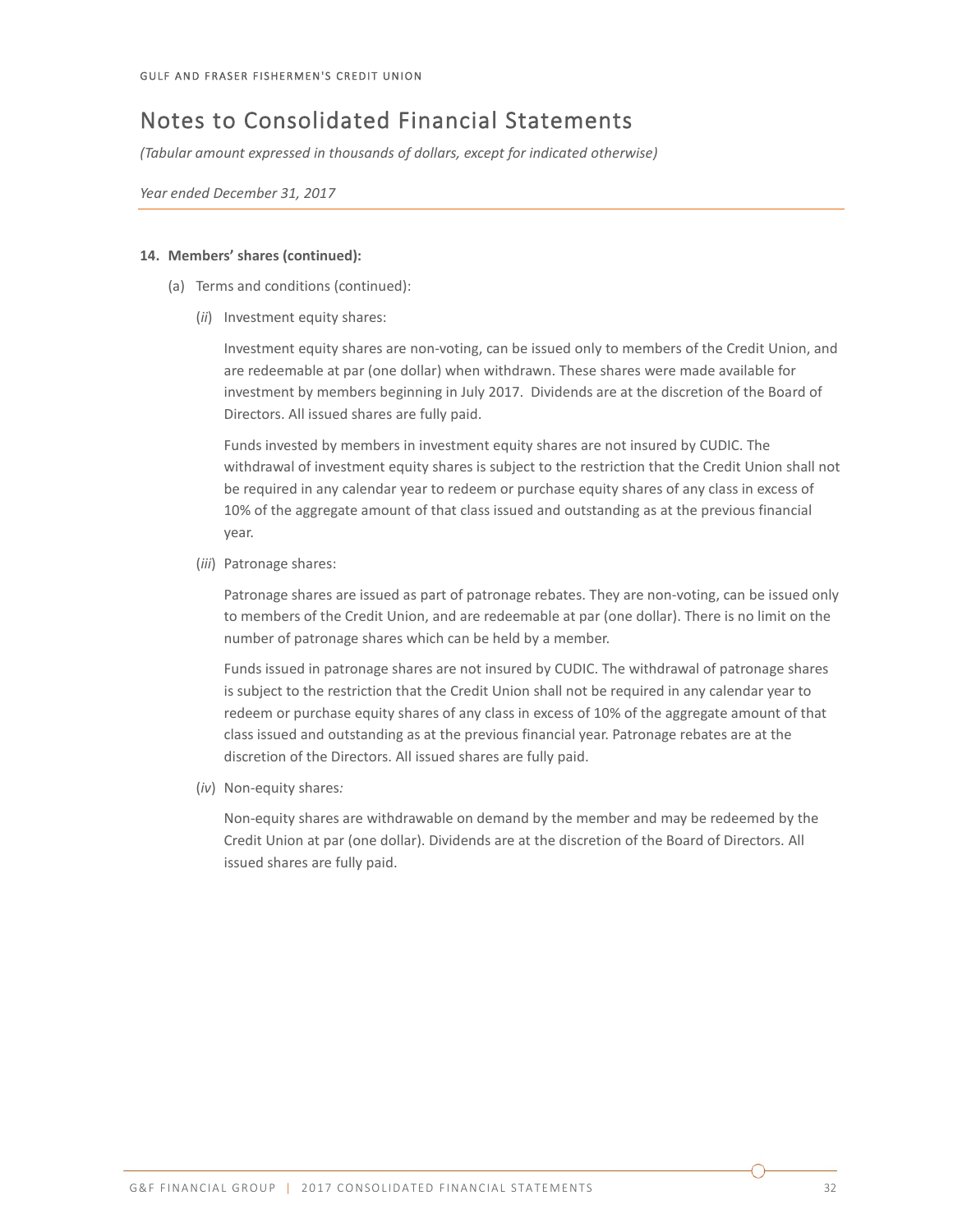*(Tabular amount expressed in thousands of dollars, except for indicated otherwise)*

*Year ended December 31, 2017*

### **14. Members' shares (continued):**

(b) Number of shares outstanding:

|                            | Membership | Investment equity        | Patronage | Non-equity |       |
|----------------------------|------------|--------------------------|-----------|------------|-------|
|                            | shares     | shares                   | shares    | shares     | Total |
|                            |            |                          |           |            |       |
| Balance, December 31, 2015 | 2,502      | -                        | 764       | 281        | 3,547 |
| Issued during the year     | 199        | $\overline{\phantom{a}}$ | 23        | 3          | 225   |
| Redeemed during the year   | 187        | $\overline{\phantom{a}}$ | 43        | 20         | 250   |
|                            |            |                          |           |            |       |
| Balance, December 31, 2016 | 2,514      |                          | 744       | 264        | 3,522 |
| Issued during the year     | 196        | 3,444                    | 31        | 3          | 3,674 |
| Redeemed during the year   | 90         | 78                       | 60        | 25         | 253   |
| Balance, December 31, 2017 | 2,620      | 3,366                    | 715       | 242        | 6,943 |
|                            |            |                          |           |            |       |
| Authorized shares - 2016   | Unlimited  | $\overline{\phantom{a}}$ | Unlimited | Unlimited  |       |
| Authorized shares - 2017   | Unlimited  | Unlimited                | Unlimited | Unlimited  |       |

#### **15. Secured Borrowings:**

|                                      | 2017   | 2016   |  |  |
|--------------------------------------|--------|--------|--|--|
|                                      |        |        |  |  |
| Central 1 - secured loan (note 7(c)) | 45.299 | 49,758 |  |  |

The fair value of borrowings as at December 31, 2017 was \$44,660 (2016 - \$49,569).

In addition to the Central 1 secured loan noted above, the Credit Union has an authorized operating line and term loan facility of \$104,754 (2016 - \$84,849) with Central 1, bearing interest that varies with the bankers' acceptance rate. This facility is secured by an assignment of book accounts.

The Credit Union also has a credit facility agreement with Fédérations des caisses Desjardins du Québec authorized up to \$30,000 and is secured by a first charge against eligible residential mortgages.

As of December 31, 2017 and 2016, no amounts were drawn against these credit facilities.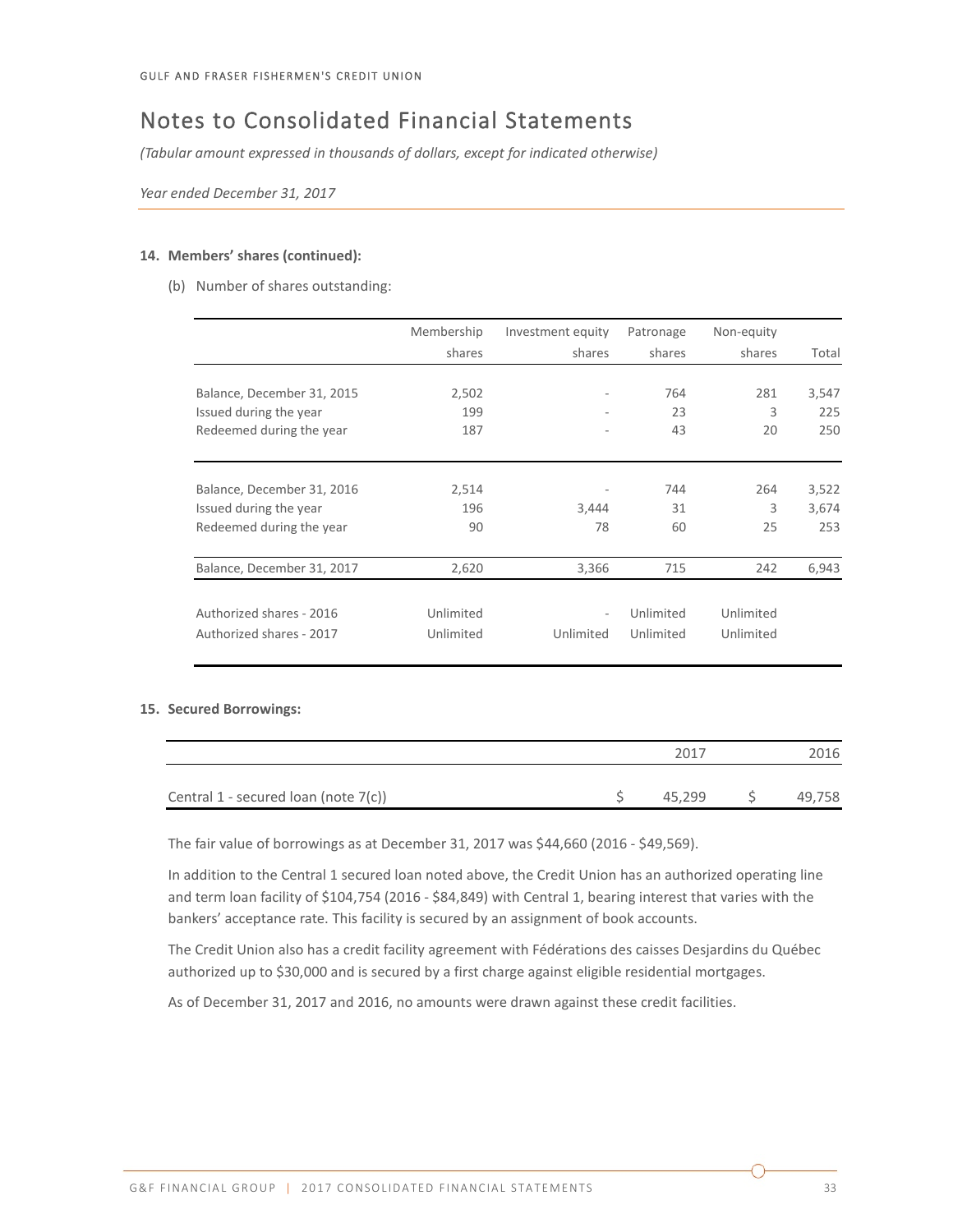*(Tabular amount expressed in thousands of dollars, except for indicated otherwise)*

*Year ended December 31, 2017*

### **16. Other liabilities:**

|                                          | 2017  | 2016  |
|------------------------------------------|-------|-------|
|                                          |       |       |
| Accounts payable and accrued liabilities | 4,509 | 5,287 |
| Deferred revenue                         | 519   | 455   |
| Income tax payable                       | 525   | 447   |
|                                          |       |       |
|                                          | 5.553 | 6.189 |

### **17. Commitments:**

(a) Letters of credit:

In the normal course of business, the Credit Union issues letters of credit on behalf of its members. Letters of credit are not reflected in the consolidated statement of financial position. At December 31, 2017, the Credit Union has outstanding letters of credit on behalf of members in the amount of \$8,514 (2016 - \$5,013).

(b) Contractual obligations:

The Credit Union is committed to long-term leases for various branch premises extending to 2029.

Total future minimum lease payments for these arrangements are as follows:

| Not later than 1 year<br>Later than 1 year and not later than 5 years<br>Later than 5 years | 1,736<br>5,649<br>1,506 |
|---------------------------------------------------------------------------------------------|-------------------------|
|                                                                                             | 8.891                   |

During the year ended December 31, 2017, operating lease payments of \$2,272 (2016 - \$2,172) were recognized as an expense.

The Credit Union has a license agreement with a third party vendor for banking system software and associated supporting applications. The Credit Union also has a data processing agreement with the third party vendor to operate the software on behalf of the Credit Union, providing related services and interfaces. Both agreements expired on December 17, 2017, and contract negotiations are currently in process and approaching finalization. A hosting agreement is in place and provides coverage during the contract negotiation period.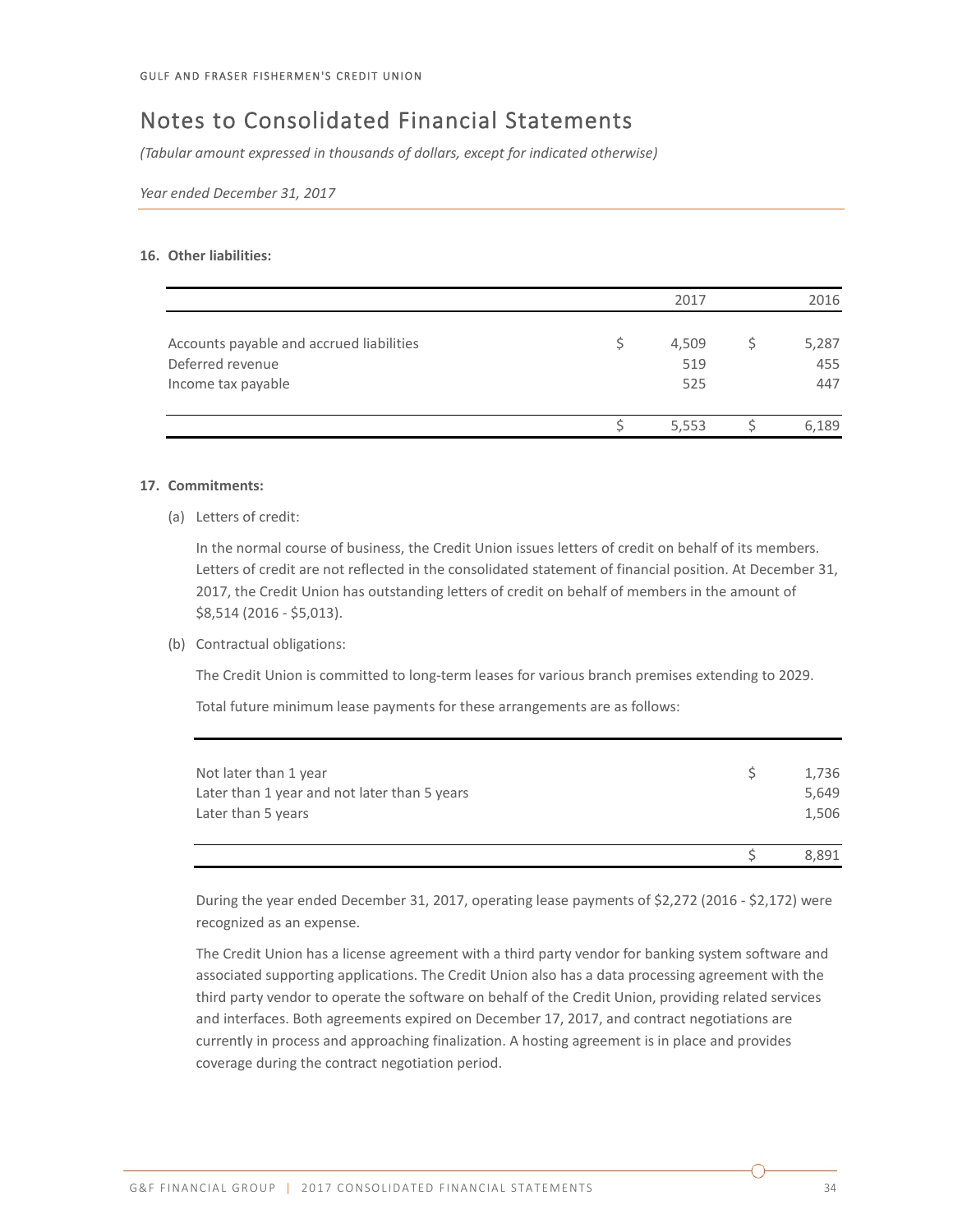*(Tabular amount expressed in thousands of dollars, except for indicated otherwise)*

*Year ended December 31, 2017*

### **18. Related party transactions:**

The Credit Union entered into the following transactions with key management personnel, which includes those persons having authority and responsibility for planning, directing and controlling the activities of the Credit Union.

|                                             | 2017        |    | 2016  |
|---------------------------------------------|-------------|----|-------|
| Compensation:                               |             |    |       |
| Salaries and short-term employee benefits   | \$<br>2,743 | \$ | 2,618 |
| Post-employment benefits                    | 196         |    | 176   |
|                                             | \$<br>2,939 | Ś  | 2,794 |
| Transactions with key management personnel: |             |    |       |
| Loans outstanding                           | \$<br>3,343 | \$ | 1,657 |
| Term and savings deposits                   | 2,534       |    | 1,769 |
|                                             | \$<br>5,877 | Ś  | 3,426 |

The Credit Union's policy for lending to, and for receiving deposits from, key management personnel is that the loans are approved and deposits accepted on the same terms and conditions which apply to members for each class of loan or deposit. The employees of the Credit Union are eligible for reduced interest rates on personal loans, lines of credit and mortgages. Directors are not eligible for these benefits.

During the year ended December 31, 2017, the Credit Union's Board of Directors received aggregate remuneration of \$260 (2016 - \$241) which is included in compensation to key management personnel above.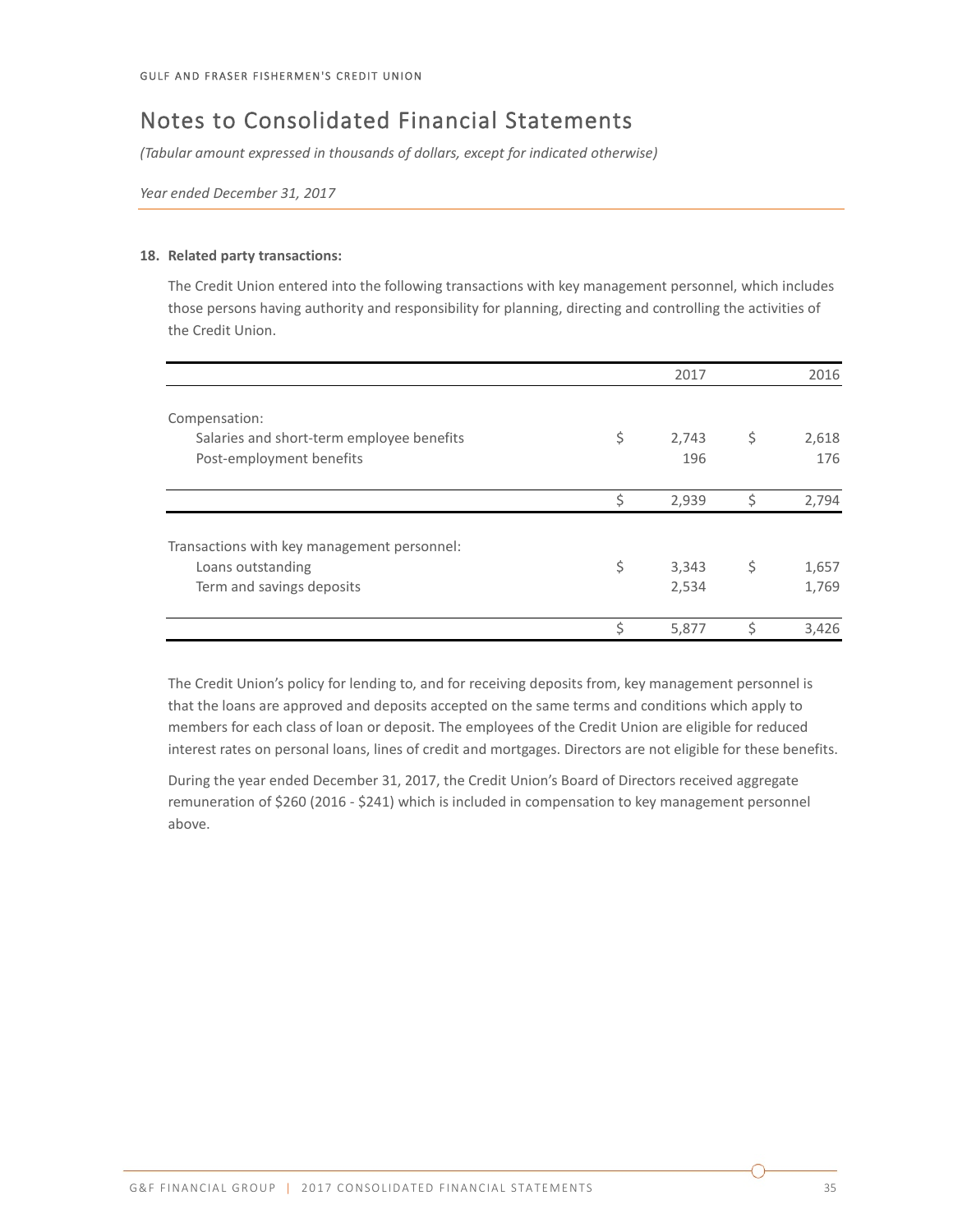*(Tabular amount expressed in thousands of dollars, except for indicated otherwise)*

*Year ended December 31, 2017*

#### **19. Financial instrument classification and fair value:**

(a) Financial instrument classification:

The following table represents the carrying amount by classification.

|                              | Held-for-trading /<br>fair value through |                 |    | Available- |    | Loans and   |    | Other financial          |    |             |
|------------------------------|------------------------------------------|-----------------|----|------------|----|-------------|----|--------------------------|----|-------------|
|                              |                                          | profit and loss |    | for-sale   |    | receivables |    | liabilities              |    | Total       |
|                              |                                          |                 |    |            |    |             |    |                          |    |             |
| December 31, 2017            |                                          |                 |    |            |    |             |    |                          |    |             |
| Cash                         | \$                                       |                 | \$ |            | \$ | 15,301      | \$ | $\overline{\phantom{0}}$ | \$ | 15,301      |
| <b>Financial investments</b> |                                          |                 |    | 9,217      |    | 152,176     |    |                          |    | 161,393     |
| Derivative assets            |                                          | 516             |    |            |    |             |    |                          |    | 516         |
| Loans                        |                                          |                 |    |            |    | 1,711,125   |    |                          |    | 1,711,125   |
| Accounts receivable          |                                          |                 |    |            |    | 250         |    |                          |    | 250         |
| Derivative liabilities       |                                          | (577)           |    |            |    |             |    |                          |    | (577)       |
| Deposits                     |                                          |                 |    |            |    |             |    | (1,742,843)              |    | (1,742,843) |
| Members' shares              |                                          |                 |    |            |    |             |    | (6,943)                  |    | (6,943)     |
| <b>Borrowings</b>            |                                          |                 |    |            |    |             |    | (45, 299)                |    | (45, 299)   |
| Accounts payable             |                                          |                 |    |            |    |             |    | (4,509)                  |    | (4,509)     |
|                              | Ś                                        | (61)            | Ś  | 9,217      |    | \$1,878,852 | Ś. | (1,799,594)              | S. | 88,414      |
| December 31, 2016            |                                          |                 |    |            |    |             |    |                          |    |             |
| Cash                         | \$                                       |                 | \$ |            | \$ | 28,587      | \$ | $\overline{\phantom{0}}$ | \$ | 28,587      |
| <b>Financial investments</b> |                                          |                 |    | 6,751      |    | 202,915     |    |                          |    | 209,666     |
| Derivative assets            |                                          | 970             |    |            |    |             |    |                          |    | 970         |
| Loans                        |                                          |                 |    |            |    | 1,455,277   |    |                          |    | 1,455,277   |
| Accounts receivable          |                                          |                 |    |            |    | 231         |    |                          |    | 231         |
| Deposits                     |                                          |                 |    |            |    |             |    | (1,557,016)              |    | (1,557,016) |
| Members' shares              |                                          |                 |    |            |    |             |    | (3,522)                  |    | (3,522)     |
| <b>Borrowings</b>            |                                          |                 |    |            |    |             |    | (49, 758)                |    | (49, 758)   |
| Accounts payable             |                                          |                 |    |            |    |             |    | (5, 287)                 |    | (5, 287)    |
|                              | Ś                                        | 970             | Ś  | 6,751      | Ś  | 1,687,010   | \$ | (1,615,583)              | Ś  | 79,148      |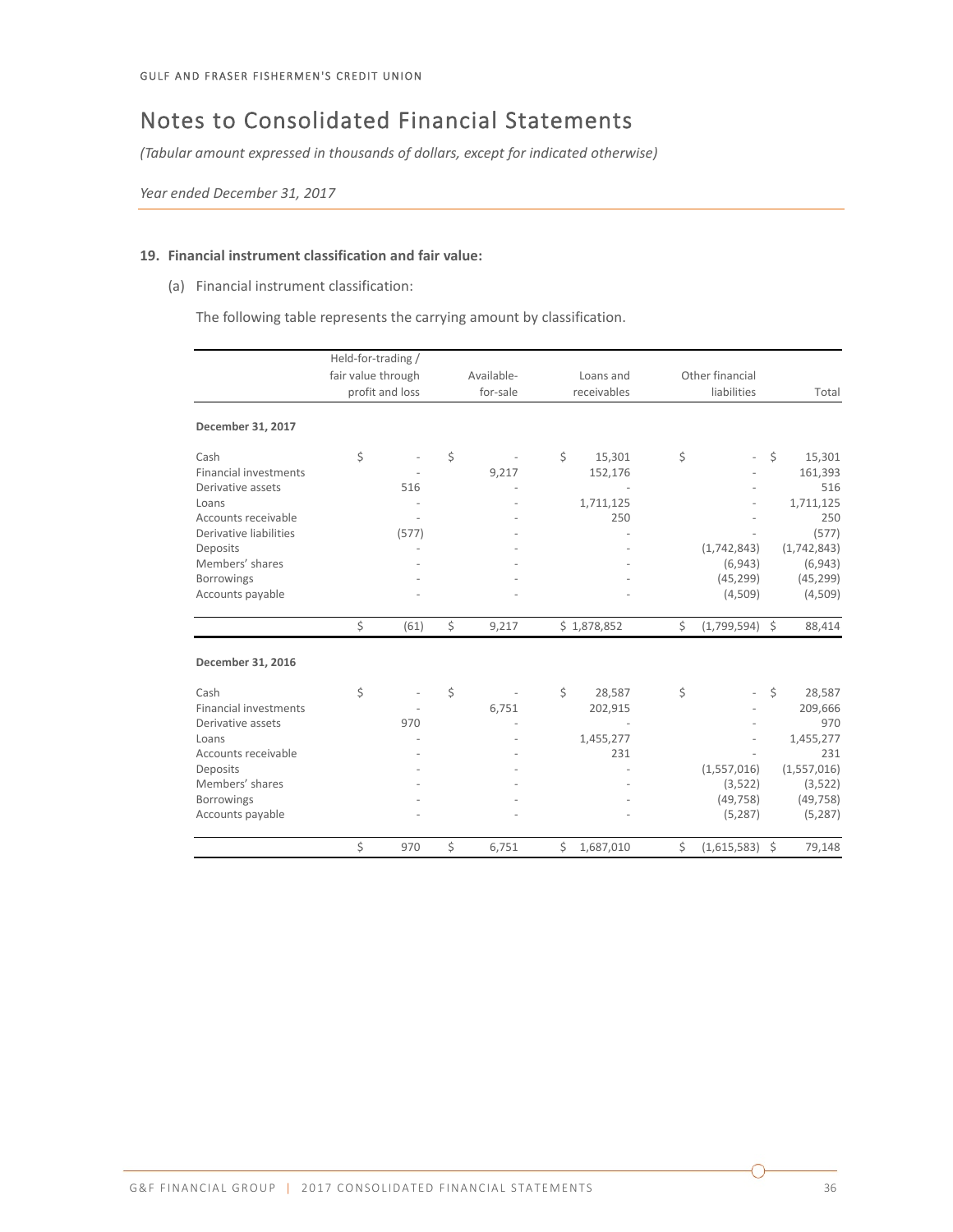*(Tabular amount expressed in thousands of dollars, except for indicated otherwise)*

*Year ended December 31, 2017*

### **19. Financial instrument classification and fair value (continued):**

(b) Financial instruments measured at fair value:

The following table provides an analysis of investments that are measured subsequent to initial recognition at fair value, grouped into Levels 1 to 3 based on the degree to which the fair value is observable:

- − Level 1 fair value measurements based on unadjusted quoted prices in active markets for identical assets and liabilities;
- − Level 2 fair value measurements based on inputs other than quoted prices that are observable for the asset or liability either directly or indirectly; and
- − Level 3 fair value measurements based on inputs that are not based on observable market data.

The level in the fair value hierarchy within which the financial asset or financial liability is categorized is determined on the basis of the lowest level of input that is significant to the fair value measurement. Financial assets and financial liabilities are classified in their entirety into only one of three levels:

|                            | Level 1 | Level 2                  | Level 3     | Total       |
|----------------------------|---------|--------------------------|-------------|-------------|
| December 31, 2017:         |         |                          |             |             |
| Central 1 - Class A shares | \$      | \$<br>6,247              | \$          | \$<br>6,247 |
| Central 1 - Class E shares |         |                          | 1,142       | 1,142       |
| Derivative assets          |         | 516                      |             | 516         |
| Other investments          |         | 1,828                    |             | 1,828       |
| Derivative liabilities     |         | (577)                    |             | (577)       |
|                            | \$      | \$<br>8,014              | \$<br>1,142 | \$<br>9,156 |
| December 31, 2016:         |         |                          |             |             |
| Central 1 - Class A shares | \$      | \$<br>5,516              | \$          | \$<br>5,516 |
| Derivative assets          |         | 970                      |             | 970         |
| Other investments          |         | 1,234                    |             | 1,234       |
| Derivative liabilities     |         | $\overline{\phantom{a}}$ |             |             |
|                            | \$      | \$<br>7,720              | \$          | \$<br>7,720 |

The fair value of derivative assets has been determined through present value techniques. The fair value of the other financial instruments in the table above is described in note 5.

There were no transfers between level 1 and level 2 in the fair value hierarchy in 2017 or 2016.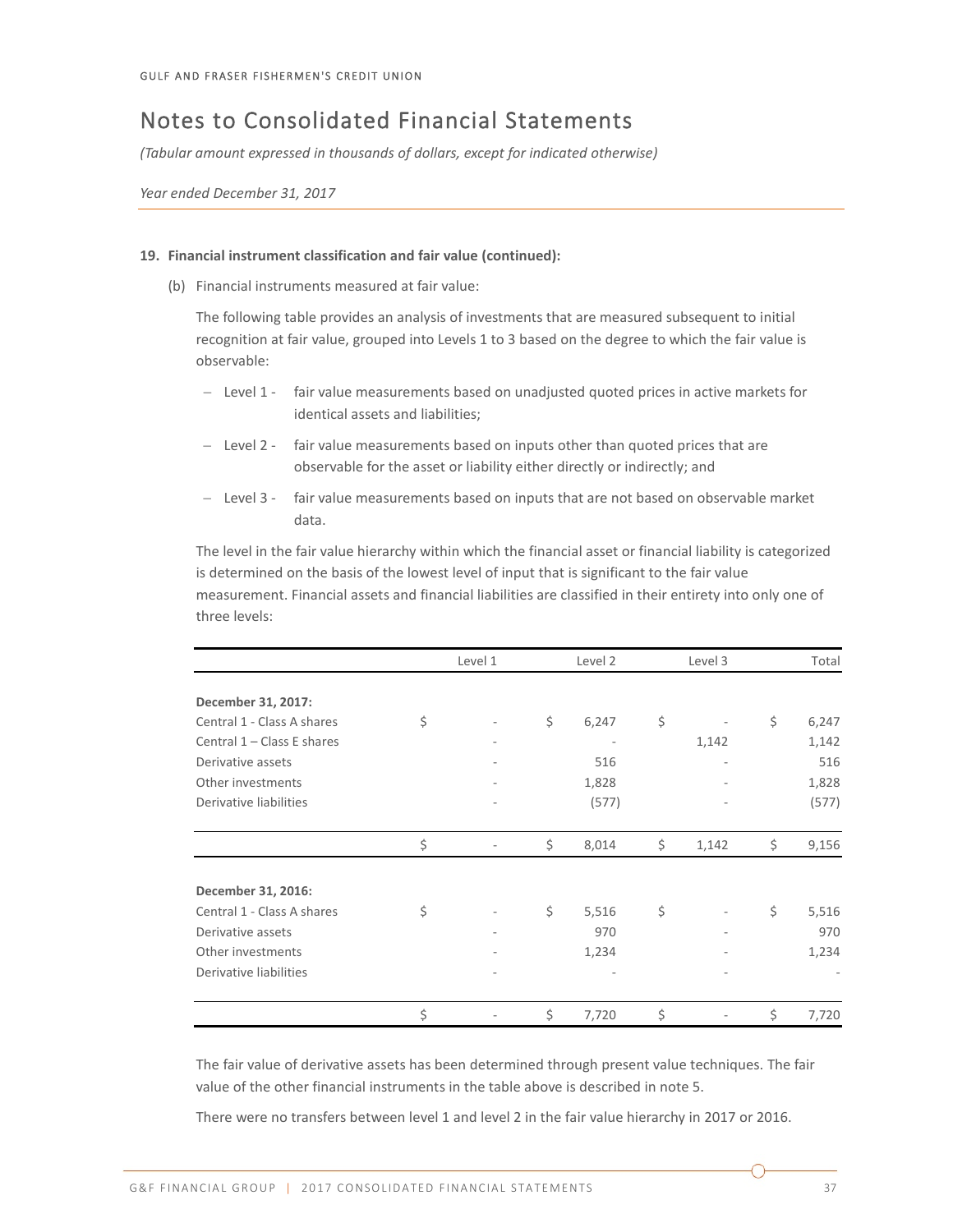*(Tabular amount expressed in thousands of dollars, except for indicated otherwise)*

*Year ended December 31, 2017*

### **19. Financial instrument classification and fair value (continued):**

(b) Financial instruments measured at fair value (continued):

The following table shows a reconciliation from the beginning balances to the ending balances for fair value measurements in Level 3 of the fair value hierarchy.

|                                                |   | 2017  | 2016 |
|------------------------------------------------|---|-------|------|
|                                                |   |       |      |
| Balance, beginning of the year                 | Ś |       | \$   |
| Purchases                                      |   |       |      |
| Sales                                          |   |       |      |
| Transfers into Level 3                         |   | 1     |      |
| Transfers out of Level 3                       |   |       |      |
| Realized gains (losses)                        |   |       |      |
| Change in unrealized appreciation/depreciation |   | 1,141 |      |
| Balance, end of year                           |   | 1,142 |      |

### (c) Significant unobservable inputs used in measuring fair value:

The table below sets out information about significant unobservable inputs used at year-end in measuring financial instruments categorized as Level 3 in the fair value hierarchy.

| 2017                            |            |                     |                        |         |                                                                                |  |  |  |  |  |  |
|---------------------------------|------------|---------------------|------------------------|---------|--------------------------------------------------------------------------------|--|--|--|--|--|--|
| Description                     | Fair value | Valuation technique | Unobservable<br>inputs | Amounts | Sensitivity to change in<br>significant<br>unobservable inputs                 |  |  |  |  |  |  |
| Central 1-<br>Class E<br>shares | \$1.142    | Redemption<br>value | Redemption<br>value    | \$1.142 | The estimated fair<br>value would increase<br>if redemption value<br>increased |  |  |  |  |  |  |

No unobservable inputs were present in 2016.

Redemption value represents the amount that the Credit Union will receive on redemption of the shares back to Central 1. If the redemption value was to increase or decrease by 10%, this would result in an increase or decrease to the shares' fair value as at December 31, 2017 by \$114. No unobservable inputs were present in 2016.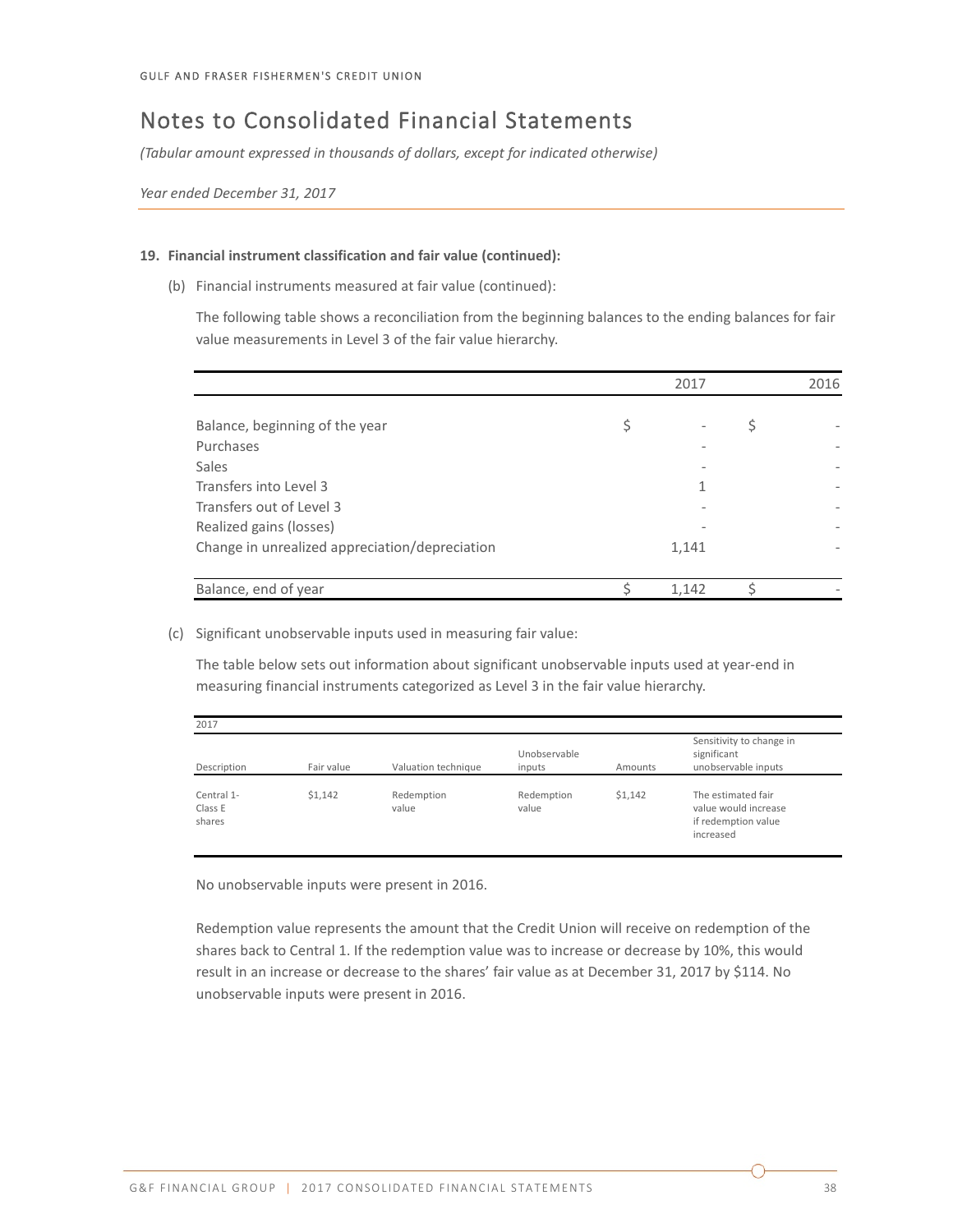*(Tabular amount expressed in thousands of dollars, except for indicated otherwise)*

#### *Year ended December 31, 2017*

### **19. Financial instrument classification and fair value (continued):**

(d) Financial instruments not measured at fair value:

The fair value of the Credit Unions cash, accounts receivable, members' shares and accounts payable approximates carrying value due to their short-term nature or ability to be settled on demand. These financial instruments are classified as Level 2 in the fair value hierarchy because while settlement amounts or prices are available, there is no active market for these instruments.

The fair value of: financial investments classified as loans and receivables are disclosed in note 5, loans disclosed in note 7, deposits disclosed in note 13 and borrowings in note 15 has been determined using present value techniques, which include inputs based on market observable data. Accordingly, these financial instruments are classified as Level 2 in the fair value hierarchy.

#### **20. Financial instrument risk management:**

The Credit Union is exposed to credit risk, liquidity risk and market risk as a result of holding financial instruments. Below is a description of those risks and how the Credit Union manages its exposure.

(a) Credit risk:

Credit risk is the risk that the Credit Union will incur a loss because a member fails to meet an obligation. The Credit Union's exposure to credit risk is concentrated primarily in its loans. Risk management policies are implemented by management and the Board. These policies include evaluating the member's ability to repay the loan when it is originally granted and subsequently renewed and regularly monitoring member information such as delinquent and over limit amounts. Notes 7 and 8 provide further discussion over the Credit Union's loan balances and exposure to credit risk. Concentrations of credit risk arise when members are engaged in similar economic activities or in similar geographic areas. The Credit Union's market service area is primarily the Greater Vancouver Area of British Columbia and as a result, repayment by members is dependent in part upon the general economic conditions of this geographic region.

Credit risk rating systems are designed to assess and quantify the risk inherent in credit activities in an accurate and consistent manner. To assess credit risk, the Credit Union takes into consideration the member's character, ability to pay, and value of collateral available to secure the loan. The Credit Union's credit risk management principles are guided by its overall risk management principles. The Board of Directors ensures that management has a framework, and policies, processes and procedures in place to manage credit risks and that the overall credit risk policies are complied with at the business and transaction level.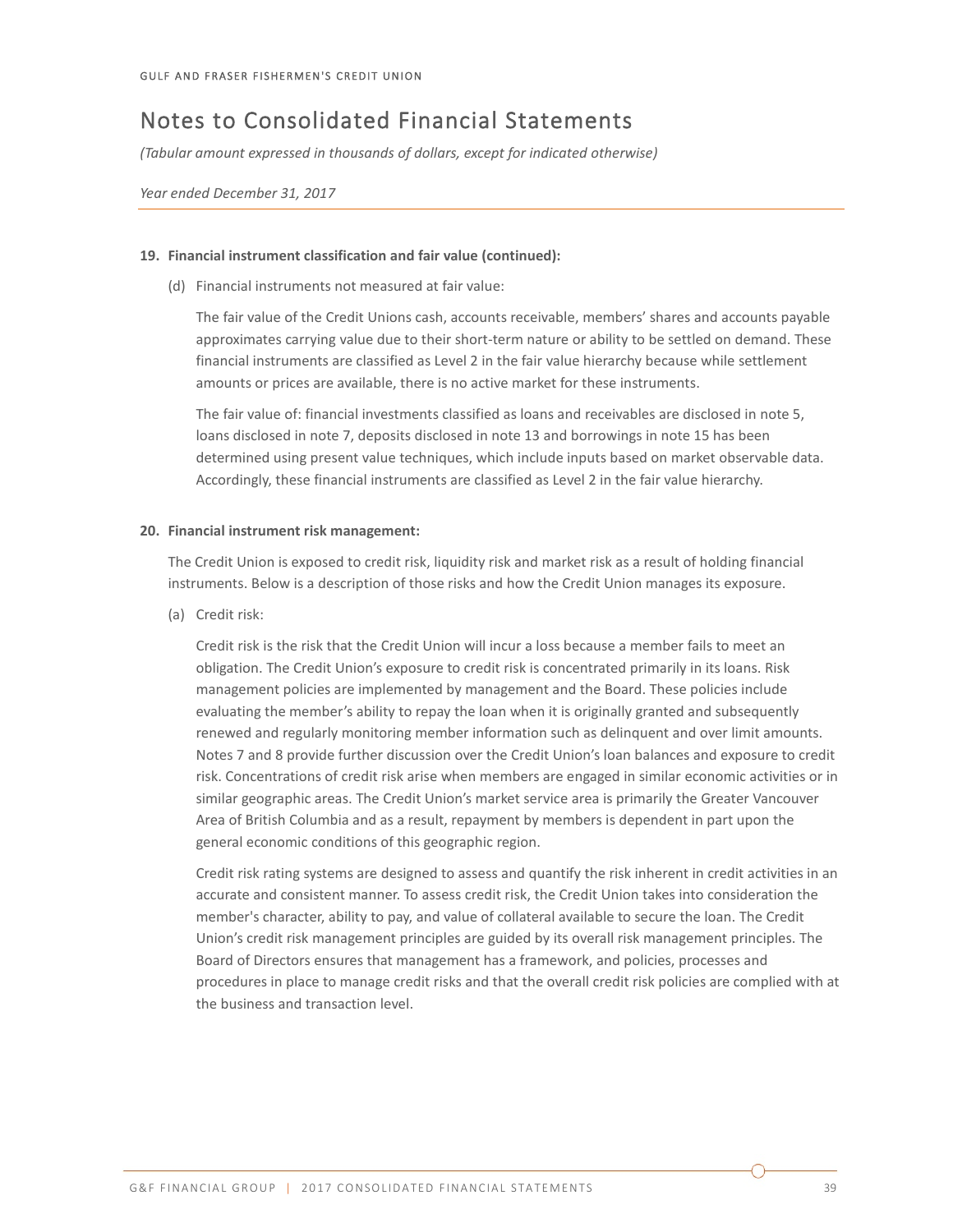*(Tabular amount expressed in thousands of dollars, except for indicated otherwise)*

#### *Year ended December 31, 2017*

#### **20. Financial instrument risk management (continued):**

(a) Credit risk (continued):

The Credit Union's credit risk policies set out the minimum requirements for management of credit risk in a variety of transactional and portfolio management contexts. With respect to credit risk, the Board of Directors receives monthly reports summarizing new loans, delinquent loans and overdraft utilization. The Board of Directors also receives an analysis of bad debts and allowance for impaired loans quarterly.

(b) Liquidity risk:

Liquidity risk is the risk that the Credit Union will encounter difficulty in raising funds to meet its obligations to members. The Credit Union mitigates this risk by monitoring cash activities and expected outflows so as to meet all cash outflow obligations as they fall due. Cash flows payable under financial liabilities by their remaining contractual maturities are included in the interest rate sensitivity analysis included in note 20(c).

The assessment of the Credit Union's liquidity position reflects management's estimates, assumptions and judgments pertaining to current and prospective firm specific and market conditions and the related behaviour of its members and counterparties.

The Credit Union's liquidity management framework is designed to ensure that adequate sources of reliable and cost effective cash or its equivalents are continually available to satisfy its current and prospective financial commitments under normal and contemplated stress conditions.

The Board of Directors receives monthly liquidity reports as well as information regarding cash balances in order for it to monitor the Credit Union's liquidity framework. The Credit Union is required to maintain, in the form of cash and term deposits, a minimum of 8% liquidity at all times, based on total members' deposits and non-equity shares, and borrowings. The Credit Union was in compliance with the liquidity requirements throughout the fiscal year.

(c) Market risk:

Market risk refers to the risk of loss resulting from changes in interest rates, foreign exchange rates and other market prices. The level of market risk to which the Credit Union is exposed varies depending on market conditions and the composition of the Credit Union's investment, lending, and deposit portfolios. The Credit Union has limited exposure to other price risk because the majority of its investments are deposits held with Central 1.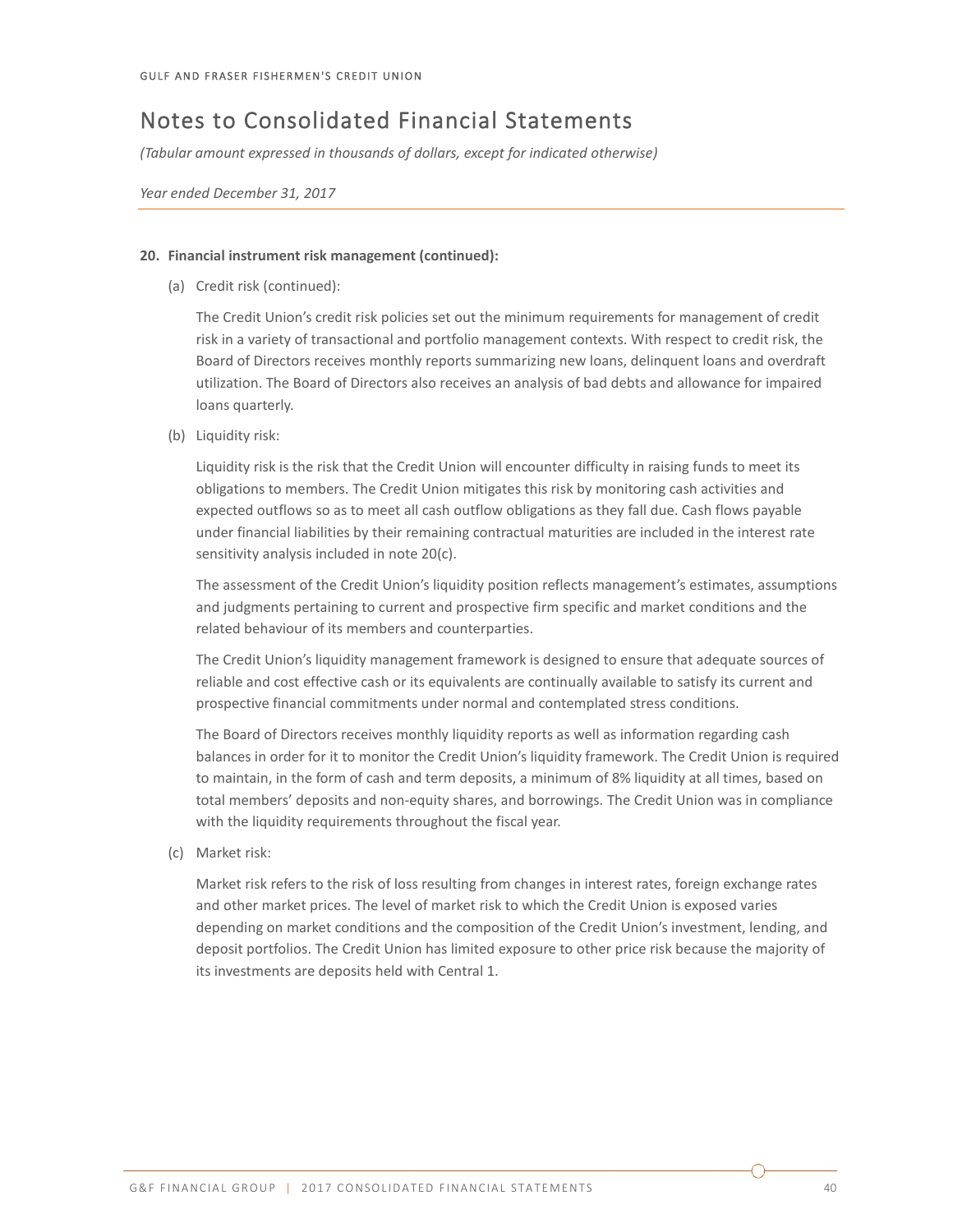*(Tabular amount expressed in thousands of dollars, except for indicated otherwise)*

#### *Year ended December 31, 2017*

#### **20. Financial instrument risk management (continued):**

(c) Market risk (continued):

The Credit Union's business is predominantly conducted in Canadian currency. However, some of the Credit Union's deposits are denominated in US funds. The Credit Union economically hedges its exposure to negative impacts from US currency fluctuations by maintaining US dollar denominated investments in amounts which approximate its US deposits. Therefore, exposures to foreign currency fluctuations are managed to immaterial levels on an ongoing basis.

Interest rate risk is the potential impact on the Credit Union's earnings and economic value due to changes in interest rates. The Credit Union continuously monitors its exposure to interest rate changes and their potential effects on financial margin by modeling its assets, liabilities, and equity against the impact of various possible rate increases or decreases.

The Credit Union has formal internal policies that establish acceptable levels of interest rate risk. These policies are directed at ensuring that expected net interest income has a high probability of falling within an acceptable range. There are further policies designed to ensure that the market value of equity is not eroded by interest rate changes beyond an acceptable range. The Credit Union also consults with independent experts with regards to both the quality and interpretation of its internal interest rate risk management programs. Interest sensitive assets and liabilities cannot normally be perfectly matched by amount and term to maturity. The Credit Union utilizes interest rate swaps to assist in managing interest rate risk.

The following schedule shows the Credit Union's sensitivity to interest rate changes. Amounts with floating rates or due or payable on demand are classified as maturing within one year, regardless of maturity. A significant amount of loans and deposits can be settled before maturity on payment of a penalty, but no adjustment has been made for repayments that may occur prior to maturity. There are no maturities for the non-interest sensitive financial liabilities as the amounts are payable on demand. All financial liabilities classified as within one year have a contractual maturity of less than one year.

| December 31, 2017                                                                           | Weighted<br>average<br>rate |   | Within<br>1 year   |    | 1 to 2<br>years   |    | $2$ to $3$<br>years |    | $3$ to $4$<br>years |    | Over 4<br>years   |    | Non-<br>interest<br>sensitive |    | Total                          |
|---------------------------------------------------------------------------------------------|-----------------------------|---|--------------------|----|-------------------|----|---------------------|----|---------------------|----|-------------------|----|-------------------------------|----|--------------------------------|
| Assets<br>Cash and financial investments<br>Loans<br>Others                                 | 1.37%<br>3.50%              | Ś | 99,313<br>913,778  | Ś  | 13,254<br>263,210 | Ś. | 12,457<br>191,169   | Ś. | 14,759<br>135,355   | Ś. | 21,896<br>209,059 | Ś  | 15,015<br>(1, 446)<br>12,018  | Ŝ. | 176,694<br>1,711,125<br>12,018 |
|                                                                                             |                             |   | 1,013,091          | Ś  | 276,464           | Ś  | 203,626             | Ś  | 150,114             | Ś  | 230,955           | Ś  | 25,587                        | Ś  | 1,899,837                      |
| Liabilities and Members' Equity<br>Deposits and members' shares<br>Other<br>Members' equity | 1.37%<br>1.60%              | Ś | 1,033,380<br>4,410 | Ś  | 167,554<br>9,810  | Ś. | 150,910<br>21,847   | Ś. | 8,966<br>4,221      | Ś. | 14,629<br>5,017   | Ś  | 374,347<br>6,462<br>98,284    | Ś  | 1,749,786<br>51,767<br>98,284  |
|                                                                                             |                             |   | 1,037,790          | Ś  | 177,364           | Ś  | 172,757             | Ś  | 13,187              | S  | 19,646            | Ś  | 479,093                       | Ś  | 1,899,837                      |
| Swaps                                                                                       |                             | Ś | (80,000)           | \$ | 30,000            | \$ |                     | \$ |                     |    | 50,000            | \$ | $\sim$                        | \$ |                                |
| Interest sensitivity position                                                               |                             | Ś | (104, 699)         | Ś  | 129,100           | Ś  | 30,869              | Ś. | 136,927             | Ś  | 261,309           | Ś  | (453, 506)                    | Ŝ. |                                |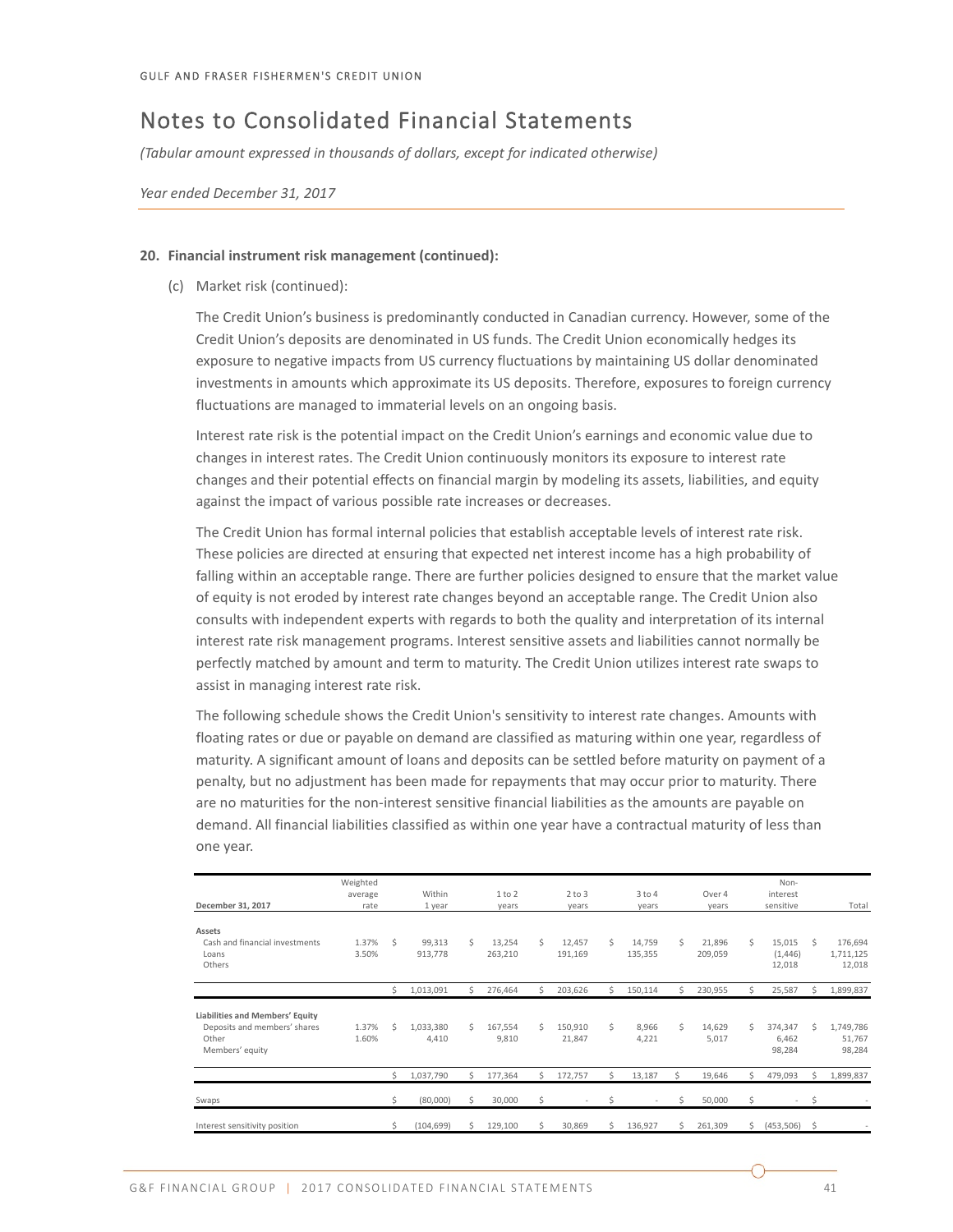*(Tabular amount expressed in thousands of dollars, except for indicated otherwise)*

*Year ended December 31, 2017*

### **20. Financial instrument risk management (continued):**

(c) Market risk (continued):

| December 31, 2016                                                                           | Weighted<br>average<br>rate |         | Within<br>1 year                   |              | $1$ to $2$<br>years                |              | $2$ to $3$<br>years |    | $3$ to $4$<br>years |    | Over 4<br>years  |   | Non-<br>interest<br>sensitive |    | Total                          |
|---------------------------------------------------------------------------------------------|-----------------------------|---------|------------------------------------|--------------|------------------------------------|--------------|---------------------|----|---------------------|----|------------------|---|-------------------------------|----|--------------------------------|
| Assets<br>Cash and financial investments<br>Loans<br>Others                                 | 0.94%<br>3.33%              | Ś       | 182,306<br>847,143                 | Ś.           | 33,381<br>193,243                  | Ś            | 8,349<br>140,483    | Ś. | 1.435<br>151,894    | Ś. | 1,618<br>124,113 | Ś | 11,164<br>(1, 599)<br>12,202  | Ś  | 238,253<br>1,455,277<br>12,202 |
|                                                                                             |                             | Ś       | 1,029,449                          | Ś            | 226,624                            | Ś            | 148,832             | ς  | 153,329             | Ś  | 125,731          |   | 21,767                        | Ś  | 1,705,732                      |
| Liabilities and Members' Equity<br>Deposits and members' shares<br>Other<br>Members' equity | 1.26%<br>1.60%              | $\zeta$ | 870.704<br>4,183<br>$\overline{a}$ | $\mathsf{S}$ | 255,363<br>7,241<br>$\overline{a}$ | $\mathsf{S}$ | 80,871<br>13,412    | Ś. | 22,706<br>25,596    | Ś. | 7,280<br>687     | Ś | 323,614<br>4,950<br>89,125    | Ś  | 1,560,538<br>56,069<br>89,125  |
|                                                                                             |                             | Ś       | 874,887                            | Ś            | 262,604                            | Ś            | 94,283              | Ś  | 48,302              | Ś. | 7,967            | Ś | 417,689                       | Ś  | 1,705,732                      |
| Swaps                                                                                       |                             | Ś.      | (30,000)                           | Ś            | $\sim$                             | Ś            | 30,000              | \$ |                     | \$ | $\sim$           | Ś | $\sim$                        | \$ |                                |
| Interest sensitivity position                                                               |                             | \$      | 124,562                            | Ś            | (35,980)                           | Ś.           | 84,549              | Ś. | 105,027             | Ś  | 117,764          | Ś | (395, 922)                    | Ś  |                                |

The following table summarizes the pre-tax impact of an immediate and sustained parallel 1% increase or decrease shift in interest rates over the next 12 months on net interest income, assuming that no further hedging is undertaken. These measures are based upon assumptions made by management.

All interest rate risk measures are based upon interest rate exposures at a specific time and continuously change as a result of business activities and the risk management initiatives.

|                                                                        |                  | 2017                |                  | 2016                 |  |  |  |  |
|------------------------------------------------------------------------|------------------|---------------------|------------------|----------------------|--|--|--|--|
|                                                                        |                  | Percentage of       |                  | Percentage of        |  |  |  |  |
| Impact of                                                              | Amount           | base forecast       | Amount           | base forecast        |  |  |  |  |
| 100 bp increase in interest rates<br>100 bp decrease in interest rates | 2.131<br>(2,847) | 5.93%<br>$(7.92)\%$ | 2.984<br>(1,076) | 9.80 %<br>$(3.53)$ % |  |  |  |  |